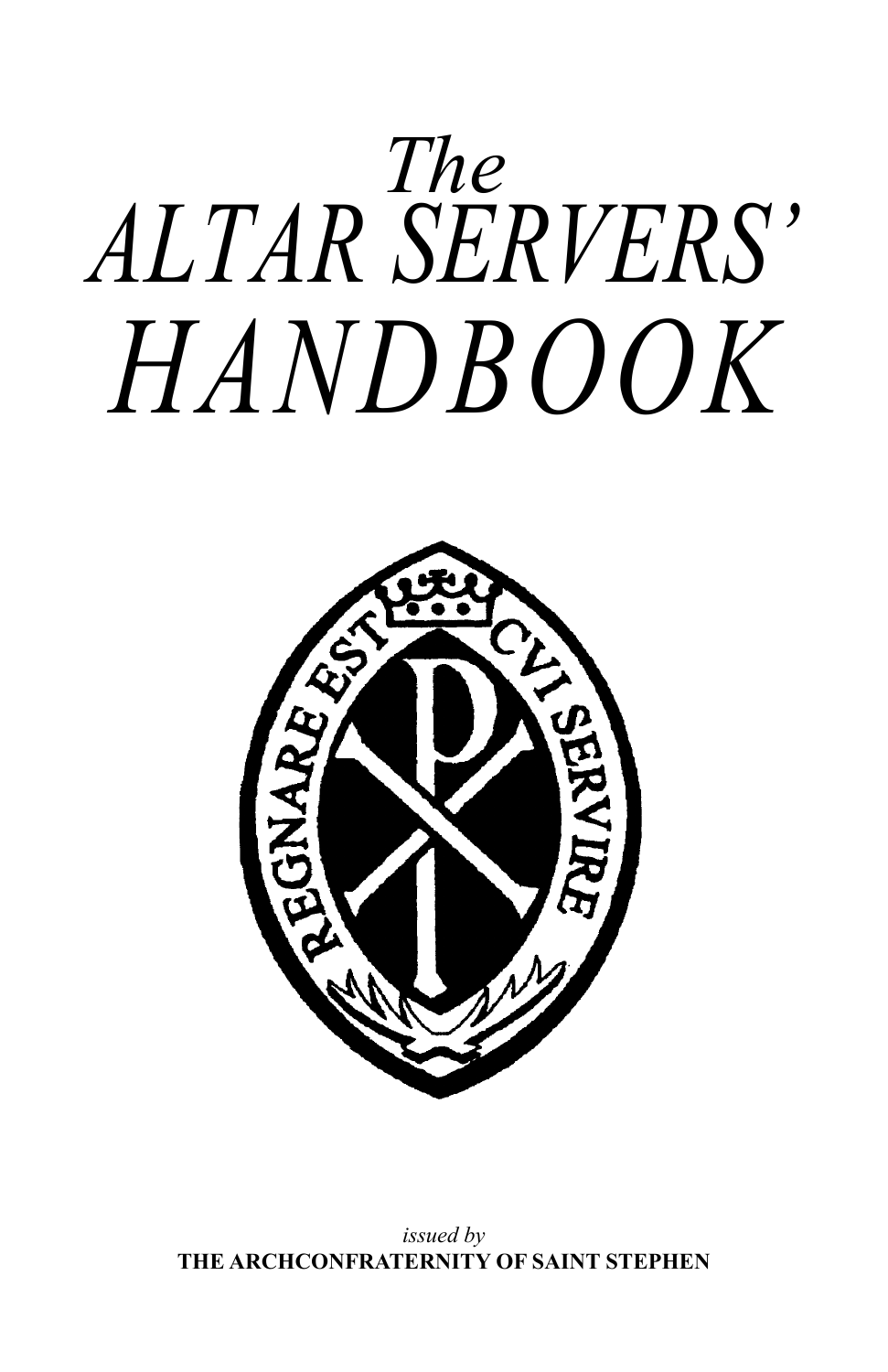# **CONTENTS**

| Archconfraternity of Saint Stephen |  |
|------------------------------------|--|
|                                    |  |
|                                    |  |
|                                    |  |
|                                    |  |
|                                    |  |
|                                    |  |
|                                    |  |

#### *Directions*

#### *The Manner of Serving*

#### *Devotions*

# **PREFACE**

*Archbishop's House, Westminster, London, S.W.i.*

**I**WELCOME the appearance of a new edition of the hand<br>book of the Archconfraternity of Saint Stephen for Altar book of the Archconfraternity of Saint Stephen for Altar-Servers. I thank and congratulate its present compiler and wish every blessing to its readers.

To serve at the altar, as to sing in the choir, is next to the priesthood the highest privilege which a layman can enjoy. He represents the faithful and takes a most intimate part in the rich treasures of the Church's liturgy and ceremonial. Those sacred ceremonies should be carried out with devotion, dignity and attention to detail.

I would say, therefore, to those who use this manual: Remember that whether you hold the office of Master of Ceremonies, or the more humble one of Torch Bearer, that you are in the service of the King of Kings and are always on parade. The success and the rhythm of a parade is secured by the attention given by each member to the minutest detail. So pay the greatest attention to every small detail.

But the value of your service will be measured and indeed enhanced by your own sanctity and by the personal love you have for our Blessed Lord and devotion to His sacred mysteries. This manual will help you to secure this.

May Almighty God and Saint Stephen bless all the members of the Archconfraternity.

#### *BERNARD CARDINAL GRIFFIN, Archbishop of Westminster.*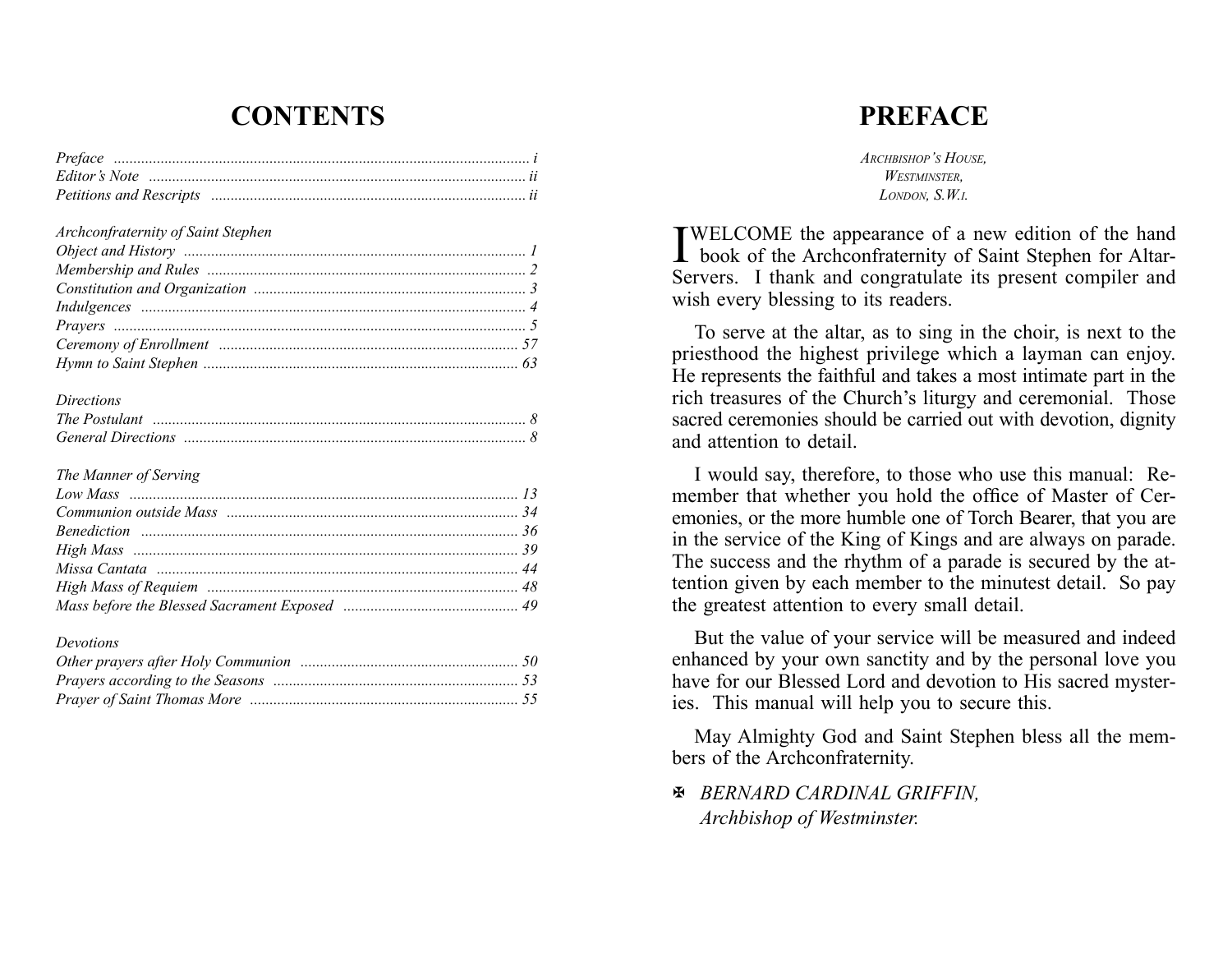#### **EDITOR'S NOTE**

It is a privilege to offer this handbook to Altar-Servers. Most<br>humbly I thank His Eminence Cardinal Griffin for the preface in which he welcomes it. I offer sincere thanks to Msgr. Canon J. Collings for helpful counsel, as well as to Father G. Harrison, of the Priests of the Sacred Heart, who compiled the pages on serving Low Mass; and to both for their invaluable help in correcting the proof and revising my faulty work.

 *Editor*

#### **PETITIONS AND RESCRIPTS**

BEATISSIME PATER.

ARCHIEPISCOPUS *Westmonasteriensis infrascriptus, ad pedes Sanctiatis Vestrae provolutus, humillime supplicat ut Apostolicam Benedictionem digneris Societati Altaris ministrorum Westmonasteriensi impertire, quam in hunc finem instituit ut nimirum juvenes quorum est sacris Ecclesiae ritibus ministrare, tum normam, usum, ipsam historiam harum caeremoniarum exactius discant, tum praesertim ad zelum domus Dei, ad laetum servitium cordis ac corporis coram altari incitentur.*

| Quare, etc. | <b>EXANCISCUS BOURNE</b>              |
|-------------|---------------------------------------|
| L.S.        | Archiep. Westmonasteriensis.          |
|             | Westmonasterii, die 1 Octobris, 1905. |

*Dilectis filiis fausta quaeque et salutaria a Domino adprecantes Apostolicam Benedictionem peramanter impertimus. die 5 No. 1905, PIUS, PP. X.*

*Beatissime Pater,*

I <sup>N</sup>*Ecclesia Metropolitana Westmonasteriensi canonice instituta est Sodalitas nuncupata Societas Altari Inserventium Westmonasteriensis sub patrocinio Sancto Stephani Diaconi et Protomartyris, eo fine ut pueri et juvenes, in Ecclesiae Ritibus instituti, sacris functionibus accurate simul et intelligenter peragendis incumbant. Quo magis autem Sodalium fervor et devotio augeatur, ipsa Sodalitas humillime petit ut Sanctitas Vestra eam Indulgentiis ditare dignetur, scilicet tribus Indugentiis plenariis: una in die aggregationis Sodalium; altera in die festo principali Sodalitatis, nempe die 26 Decembris; tertia in articulo mortis; quatuor Indulgentiis septem annorum et totidem quadragenarum in sequentibus festis: scilicet, Sancti Joannis Ap. et Ev., die 27 Decembris; Sancti Joseph, die 19 Martii; SS. Apostolorum Petri et Pauli, die 29 Junii; et Sancti Michaelis Archangeli, die 29 Septembris: -insuper Indulgentia quinquaginta dierum quotiescumque quisque Sodalis Sacrosancto Missae Sacrificio inservit, necnon quando recitat orationem praeparatoriam ad inserviendum, h.e. Actiones nostras cum Salutatione Angelica Ave Maria.* 

  *FRANCISCUS BOURNE Archiep. Westmonasteriensis.*

#### N. 74120.

*Ex Audientia SSmi habita die* 22 *Maii,* 1906

*SSmus D. N. Pius Div. Prov. PP. X referente me infrascripto S. Congñis de Propaganda Fide Secretario, benigne adnuere dignatus est pro gratia in omnibus juxta preces, in perpetuum, servatis consuetis conditionibus.*

*Datum Romae ex Aed. S. C. de Prop'da Fide die et anno praedictis.*

*Pro Secretº* -J. BRUNI, *Offs.*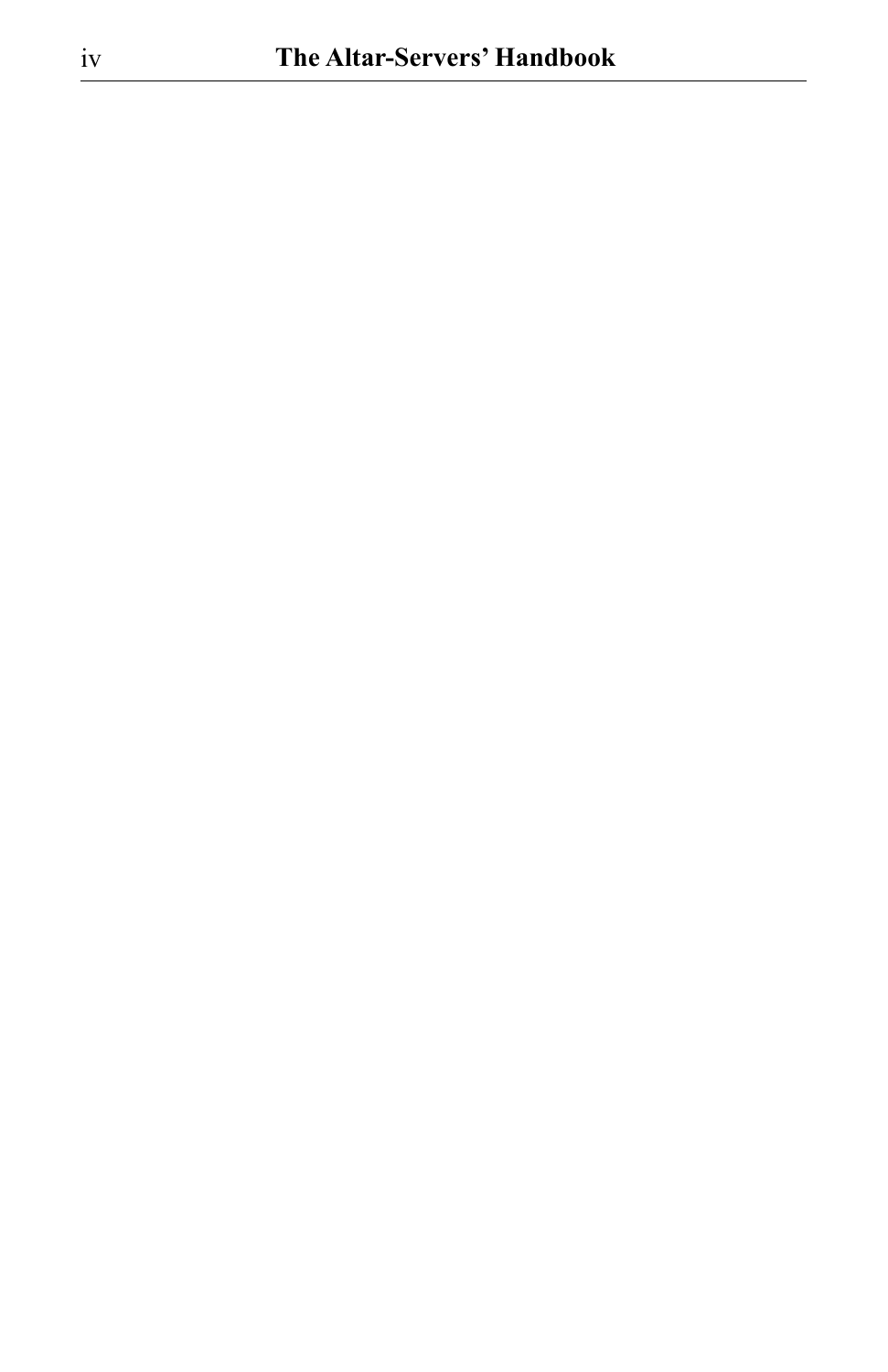# **Guild of Altar Servers, under the Patronage of Saint Stephen, Deacon and Martyr**

#### **OBJECT**

THE object of the Guild is the sanctification of the Altar-<br>Server by teaching him that to serve in the Sanctuary is a great religious privilege, by instructing him the manner of observing the rites and ceremonies of the Church according to the rubrics and to the decrees of the Sacred Congregation of Rites and the interpretations of the most generally accepted authorities, and by encouraging him to understand the meaning and the purpose of the ceremonies in which he takes part.

#### **HISTORY**

THE Guild was formed in March, 1905, by Father Hamilton MacDonald, chaplain to the Sacred Heart Convent, Hammersmith, by permission of the Archbishop of Westminster, the late Cardinal Bourne, and it was blessed by His Holiness Pope Pius X in the following November.

On the 4th December, 1906, the Holy Father erected the Guild into an archconfraternity "prima primaria" having the power to affiliate to itself other similar Guilds outside the Archdiocese of Westminster in the British Isles.

On the 19th February, 1934, His Holiness Pope Pius XI extended this privilege throughout the British Empire.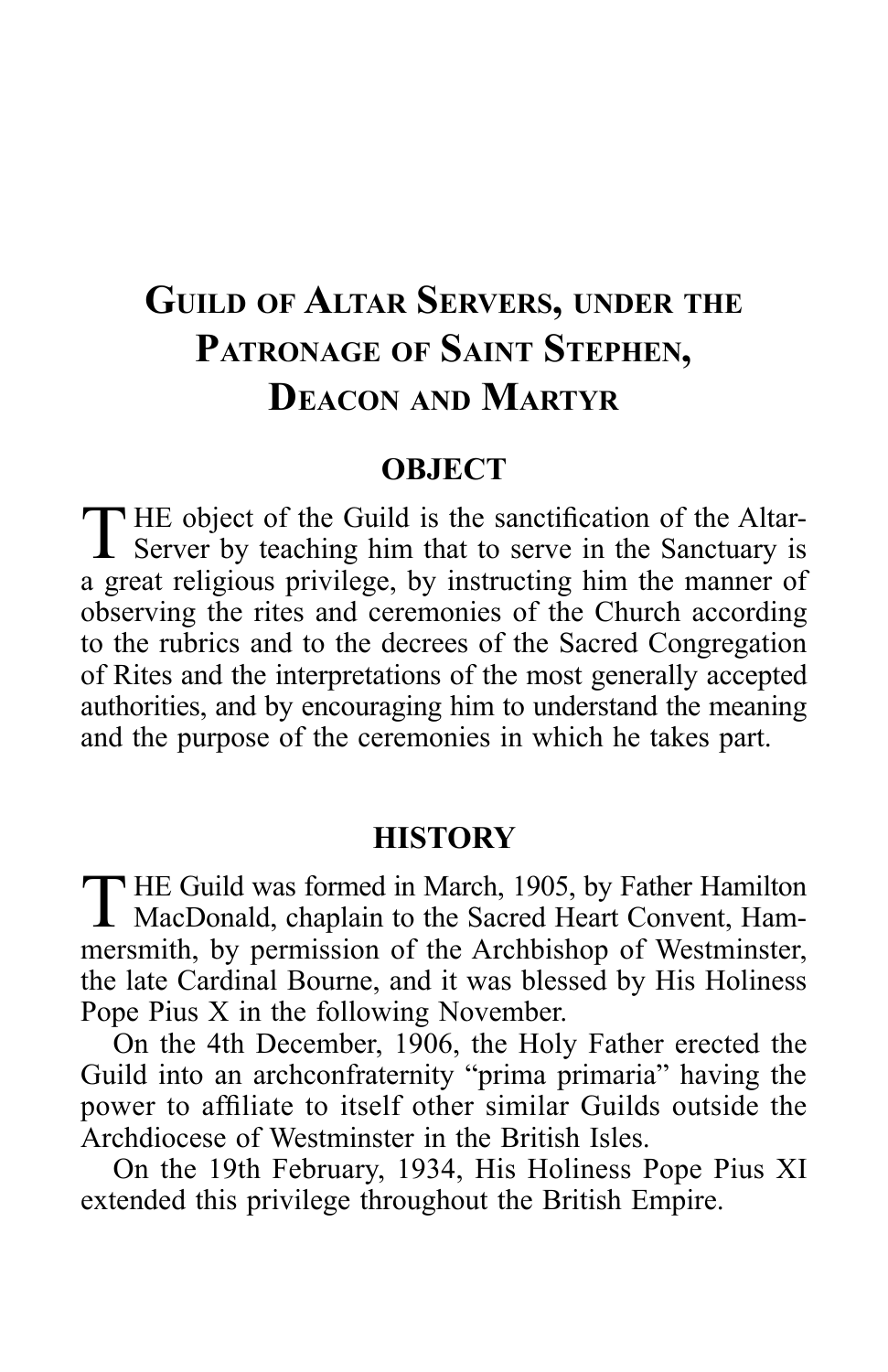#### **MEMBERSHIP**

MEMBERSHIP of the Guild is open to any boy or man, without any limit of age, who can serve Mass, and who has shown proof of a desire to conform to the object of the Guild. It is recommended that a server after admission to the Sanctuary serve at least six months before being admitted to membership of the Guild. The local Director of the church decides whether a candidate is eligible, and is empowered to perform the ceremony of enrollment according to the form prescribed on page 61 and to invest the server with the Guild medal. The medal and cord, and also the Guild handbook, may be obtained from the General Secretariate.

*Every member on enrollment promises to observe the following rules:*

## **RULES**

- **1. To serve at the Altar reverently, intelligently and punctually.**
- **2. To make the short acts of preparation before, and of thanksgiving after, serving Mass.**
- **3. To observe silence in the sacristy, and great reverence in the Sanctuary.**
- **4. To recite daily the Guild prayer.**

Postulants and members are recommended to receive Holy Communion as often as possible, particularly when serving Mass. Enrolled members should always wear the Guild medal when serving.

Unless taking part in the ceremonies, members are recommended always to use a missal when assisting at Mass.

## **CONSTITUTION AND ORGANIZATION**

The Archconfraternity is divided into local chapters. At the head of the chapter is the Director, who is a priest.

The Director oversees the whole chapter, leads the regular meetings, and enrolls the members into the Guild. The Director should appoint a lay President of that chapter, who directs meetings and practices in his absence.

The President should be a server who knows the serving rubrics thoroughly, has the ability to coordinate the other servers and is capable of serving as Master of Ceremonies for the more complicated ceremonies of the Church. The President is responsible for preparing a regular serving schedule and should also directly oversee the servers in their training and in their observance of the Guild rules

#### **THE GUILD'S SYSTEM OF PROMOTION**

#### **The serving ranks within the Archconfraternity**

*Postulant*. The Postulant is one who has the desire to join the Guild. He begins learning his Latin responses and the movements for Torchbearer at High Mass and 2nd Acolyte at Low Mass. The probation period is dependent upon the individual server's ability, though six months may be recommendable. When he has been admitted and enrolled into the Guild, he is done so as a Junior Acolyte.

*Junior Acolyte*. The requirements for having the rank of Junior Acolyte are as follows: He must have his Latin responses mastered, know in detail how to serve as Torchbearer at High Mass and 2nd Acolyte at Low Mass and successfully passed a test regarding these positions. The Junior Acolyte wears a plain red cord with a pewter medal and upon enrollment is presented with a certificate of enrollment.

*Senior Acolyte*. The Senior Acolyte must know how to serve in detail Low Mass by himself, as well as the High Mass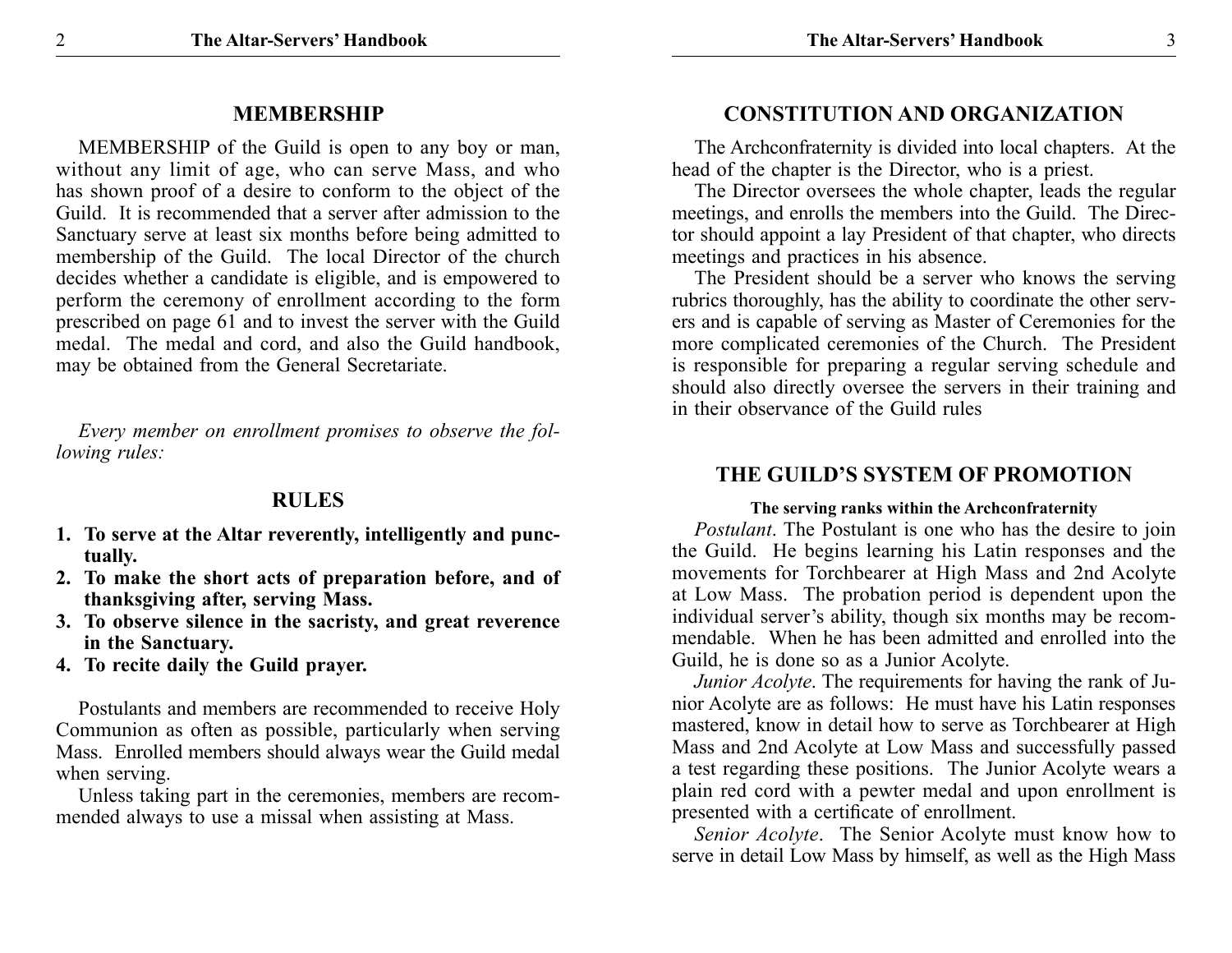positions of 1st and 2nd Acolyte and Thurifer, and passed a test regarding these positions. The Senior Acolyte trades the plain cord for a red cord with tassels, but retains the pewter medal.

*Master of Ceremonies*. The MC must have proven his reliability as well as his fidelity to the rule of punctuality, intelligence and reverence while serving, must have a thorough knowledge of all the serving positions at Low Mass and High Mass and passed a test regarding the position of MC at High Mass. The MC trades his pewter medal for a gold medal, and retains the red cord with tassels.

*President*. The President wears a two-tone, gold and black medal with the red cord and tassels.

## **INDULGENCES**

With the object of increasing the fervour and devotion of members of the Guild, the Holy Father, on the 22nd May 1906, granted the following indulgences:

#### **I. Three Plenary Indulgences:**

- (1) On the day of admission.
- (2) On the patronal feast of the Guild, 26th December.
- (3) At the hour of death.
- **II. An Indulgence Of Seven Years And Even Quarantines** (Forty Days) on each of the following feasts:
	- (1) Saint John, Apostle and Evangelist, 27th December.
	- (2) Saint Joseph, 19th March.
	- (3) Saints Peter and Paul, 29th June.
	- (4) Saint Michael, 29th September.

**An Indulgence Of 300 Days** every time a member before serving Mass recites the prayer: *Direct, we beseech Thee, O Lord, our actions* (p.6).

In England and Wales an **INDULGENCE OF 200 DAYS** may also be gained every time a server recites the Guild prayer: *O God, Who dost graciously accept the ministry of Thy servants* (p.6).

#### **GUILD PRAYER**

#### (**To be recited daily)**

God, Who dost graciously accept the ministry of Thy servants and allow us to share in the service of Thine Altar: grant that, whilst in serving Thee we follow the example of our Patron, Saint Stephen, the first Martyr, we may, like him, come to see Thy Son standing at the right hand of Thy Majesty, and so enter into the Kingdom of Our Lord and Savior, Jesus Christ, Who livest and reignest with Thee in the unity of the Holy Ghost, God, world without end. Amen.

*Hail Mary*

**S**aint Stephen, *Pray for us.* Saint Pius X, *Pray for us.*

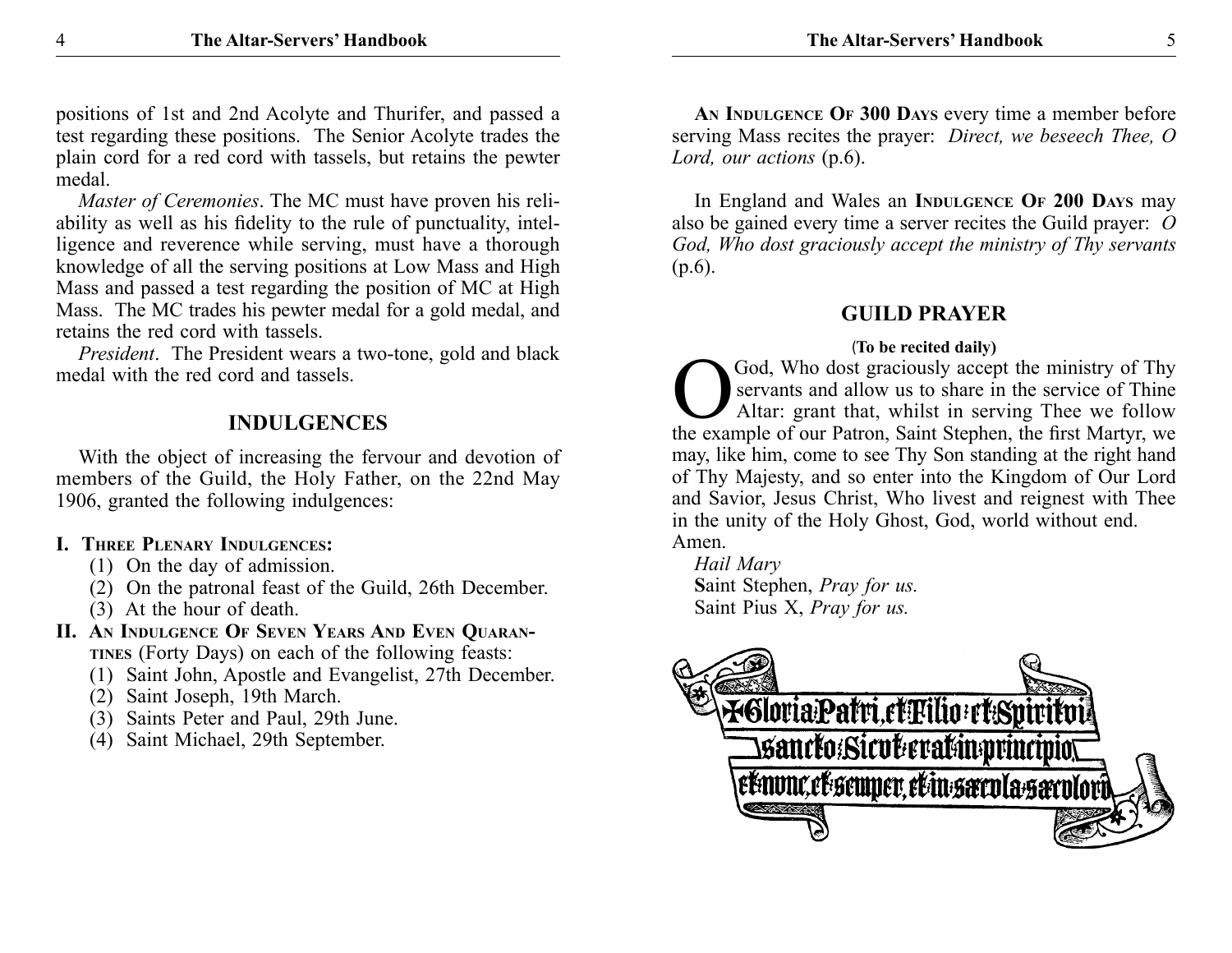#### **Prayers before serving Mass**

N the name, etc.

Come, O Holy Ghost, fill the hearts of Thy faithful, and kindle in them the fire of Thy love.

*V.* Send forth Thy Spirit, and they shall be created.

*R.* And Thou shalt renew the face of the earth.

*Let us pray.*

**OGOD**, Who hast taught the hearts of the faithful by the light of the Holy Ghost, grant that, by the gift of the same Spirit, we may be truly wise, and ever rejoice in His consolation. Through Christ our Lord. Amen.

**NGOD, Who dost graciously accept the ministry of Thy** servants and allow us to share in the service of Thine Altar: grant that, whilst in serving Thee we follow the example of our Patron, Saint Stephen, the first Martyr, we may, like him, come to see Thy Son standing at the right hand of Thy Majesty, and so enter into the Kingdom of Our Lord and Saviour, Jesus Christ, Who livest and reignest with Thee in the unity of the Holy Ghost, God, world without end. Amen.

IRECT, we beseech Thee, O Lord, our actions by Thy inspiration, and further them by Thy continual help; that every prayer and work of ours may always begin from Thee, and through Thee be likewise ended. Amen.

*Hail Mary,*

- *V.* Saint Stephen.
- *R.* Pray for us.
- *V.* Saint Pius X.
- *R.* Pray for us.

**Prayers after serving Mass**

*Our Father, Hail Mary, Glory be.*

#### **Anima Christi**

Soul of Christ, sanctify me.<br>Body of Christ, save me Body of Christ, save me. Blood of Christ, inebriate me. Water of Christ's side, wash me. Passion of Christ, strengthen me. O good Jesus, hear me. Within Thy wounds hide me, Suffer me not to be separated from Thee. Against the malignant enemy, defend me. At the hour of my death, call me, And bid me come unto Thee, That with Thy Saints I may praise Thee Forever and ever. Amen.

#### **Prayer before the Crucifix**

**D** ehold, O kind and most sweet Jesus, I cast myself on my  $\mathbf D$  knees in Thy sight, and with the most fervent desire of my soul, I pray and beseech Thee that Thou wouldst impress upon my heart lively sentiments of faith, hope, and charity, with true contrition for my sins, and a firm purpose of amendment, while with deep affection and grief of soul, I ponder within myself and mentally contemplate Thy five wounds; having before my eyes that which David the prophet put on Thy lips concerning Thee: "They have pierced My hands and My feet; they have numbered all My bones."

- *V.* Saint Stephen.
- *R.* Pray for us.
- *V.* Saint Pius X.
- *R.* Pray for us.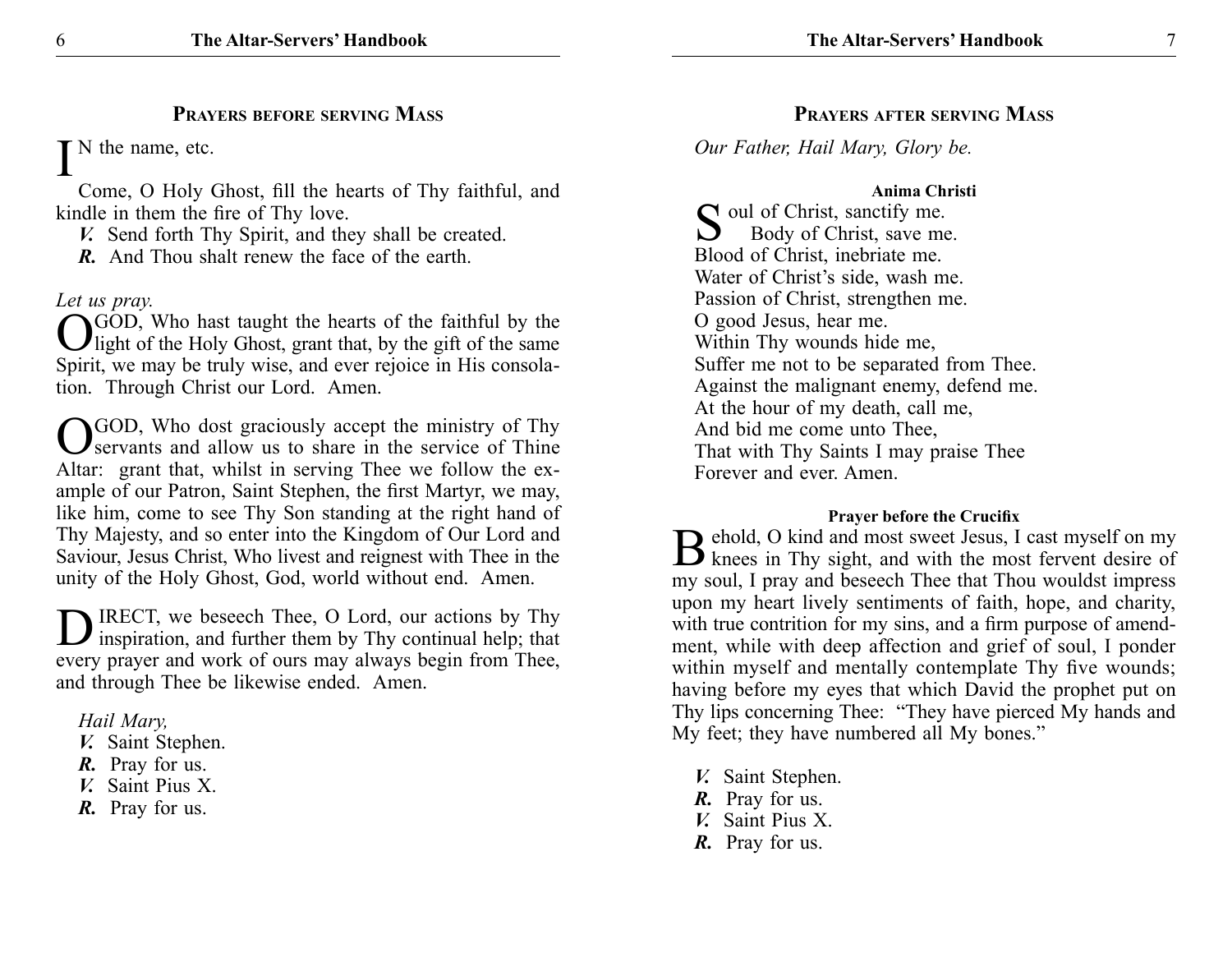## **THE POSTULANT**

FIRST THOUGHTS "No ministry, except that of those who by ordination are set apart for the service of the altar," wrote the late Cardinal Bourne in his preface to the first edition of this handbook, "deserves greater thought and consideration than the duty entrusted to those laymen and youths who have the office of assisting the priests of God in the discharge of their sacred functions." Willingly you have come forward to take up this exalted office, to enjoy the privilege which Holy Mother Church grants you of wearing the sacred dress of a cleric, namely, cassock and cotta, and of performing duties in the Sanctuary for which originally men were set apart from others by tonsure and minor orders. Your first impulse is a generous one. You value this high privilege and you feel a secret joy at giving yourself to it. You are going to be often in a holy place, performing sacred duties, and you will appear very publicly in the sight of all the congregation. To fulfill such an office worthily you will need to be holy in your own life, and edifying always in the sight of other people. Your great help will be Prayer, Holy Mass and the Sacraments.

#### **GENERAL DIRECTIONS**

A LL actions should be done deliberately, thoroughly and without hurry, but not slowly. All the words should be spoken audibly, each syllable articulated, every sentence reverently pronounced.

*The Hands*, when serving, should be held together on the breast, palm to palm, with the fingers extended and close together pointing upwards, the thumbs being crossed right over left. When one hand is being used, the other should lie with the open palm upon the breast. When not employed the hands may be held merely folded together right over left against the front of the body at the height of the elbows.

*Bowing is simple or moderate*. A *simple* bow is made by bowing the head only; a *moderate* bow is made by bowing the head and shoulders.

*Genuflections are single and double*. A *single* genuflection is made by dropping the right knee to touch the ground near the left heel; a *double* genuflection is made by kneeling with both knees on the ground, a moderate bow being then made before rising.

*Walking and Turning*. All movements in the sanctuary should be noiseless and graceful. When two or more servers are together, they should move as one body. The rule for turning is: Never unnecessarily turn your back on the Blessed Sacrament. To observe this rule, remember, whenever you have to turn away from the altar, either by your right or left, always to turn back again the reverse way, so as never to turn completely round.

*Lighting the Candles*. To light the candles use a taper and always begin with the candle or candles on the Epistle side of the altar. When there are several candles to be lighted on each side, begin with the one nearest to the crucifix, and light in order from the topmost downwards.

*To Extinguish the Candles* reverse the whole of the above order, and begin with the candle or candles on the Gospel side of the altar, and, if there are several candles to be put out, with the candle farthest from the crucifix and lowest down, proceeding upwards so that the first candle that was lighted will be the last one extinguished.

*The Bell* is not rung by the server serving Low Mass at a side altar during Exposition of the Blessed Sacrament, or any solemn service at the high altar, or from the *Gloria in excelsis* on Holy Thursday until the *Gloria in excelsis* on Holy Saturday.

The bell is rung with the right hand as follows: Grasp firmly the handle of the bell, then raise and immediately lower it so as to sound two distinct strokes at each time of ringing.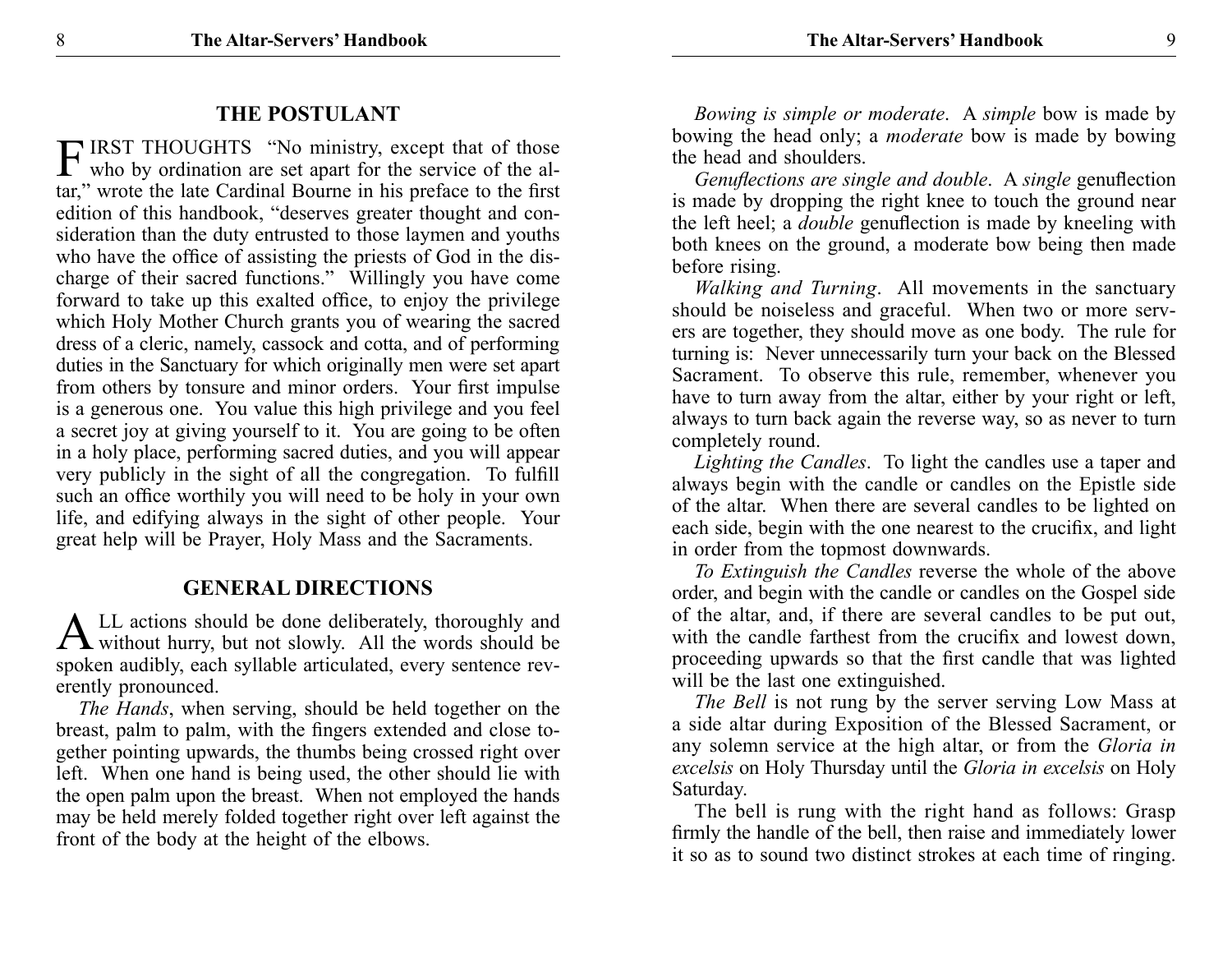At the *Sanctus* and at each elevation and at the *Domine, non sum dignus,* three double strokes are rung. At the *Hanc igitur,* only one stroke of the bell is required.

*The Thurible and Incense Boat* are used as follows: Before the fire is blessed, i.e. on first entering the sanctuary, or when the thurible is given back to the thurifer after the incense has been blessed and used, he should grasp the chains with his LEFT hand just under the cap, letting the thurible swing freely backwards and forwards. In his RIGHT hand he should carry the incense boat in front of him at elbow level.

In order to present the thurible to the priest so that he may put incense on to the charcoal, the thurifer first gives the incense boat to the Deacon (or First Assistant or the Master of Ceremonies as the occasion requires) and after raising the lid of the thurible by means of the ring at the top of the center chain, he grasps the chains just above the lid with his RIGHT hand and raises the thurible to the level of the priest's hands, taking care to place the LEFT hand holding the cap against his breast. After the priest has put the incense on the charcoal (and blessed it) the thurifer lowers the thurible, closes the lid and passes the thurible to his RIGHT hand. He then receives the incense boat with his LEFT hand and gives the thurible to the Deacon (First Assistant or Master of Ceremonies) with his RIGHT hand. While the thurible is being used the thurifer may put the incense boat on the credence table or transfer it to his RIGHT hand if he wishes to keep it with him. The thurifer receives back the thurible in his LEFT hand and stands *in plano* on the Epistle side swinging the thurible gently to and fro as before.

# **PARTICULAR INSTRUCTIONS**

#### **The Server in the Sacristy**

*Behavior.* All servers should take a pride in punctuality, personal cleanliness and good behavior, and while serving strictly avoid staring about them. The service in which they assist is no common service but sacred and solemn, and the place is most holy, therefore must the server constantly remind himself of the presence of God and His holy angels if he would serve well.

The Sacristy is the antechamber of the sanctuary and within the precincts of God's house; therefore the server will regulate his conduct and behave well there, after the example of the Holy Child and His saints. As a member of the Guild of St. Stephen he will place himself under the protection of that faithful deacon and brave martyr, invoke his intercession and follow his example.

#### **THE SERVER AT THE ALTAR**

The first thing that every server at Low Mass should be careful about is the correct pronunciation of the Latin. Those servers who have never learnt Latin, and they are the majority, should invariably use a book or a card when serving. It is so easy to make mistakes without realizing it, and these mistakes tend to increase until in the course of time the answers will no longer be Latin at all but merely a succession of sounds somewhat resembling that language.

He should follow the Mass. His duty is SERVE the priest. He must, therefore, attend to what the priest is saying and doing, so as to be ready to answer at the correct time, and be rather beforehand than behindhand with his ministrations. It is for the priest and not the server to set the pace.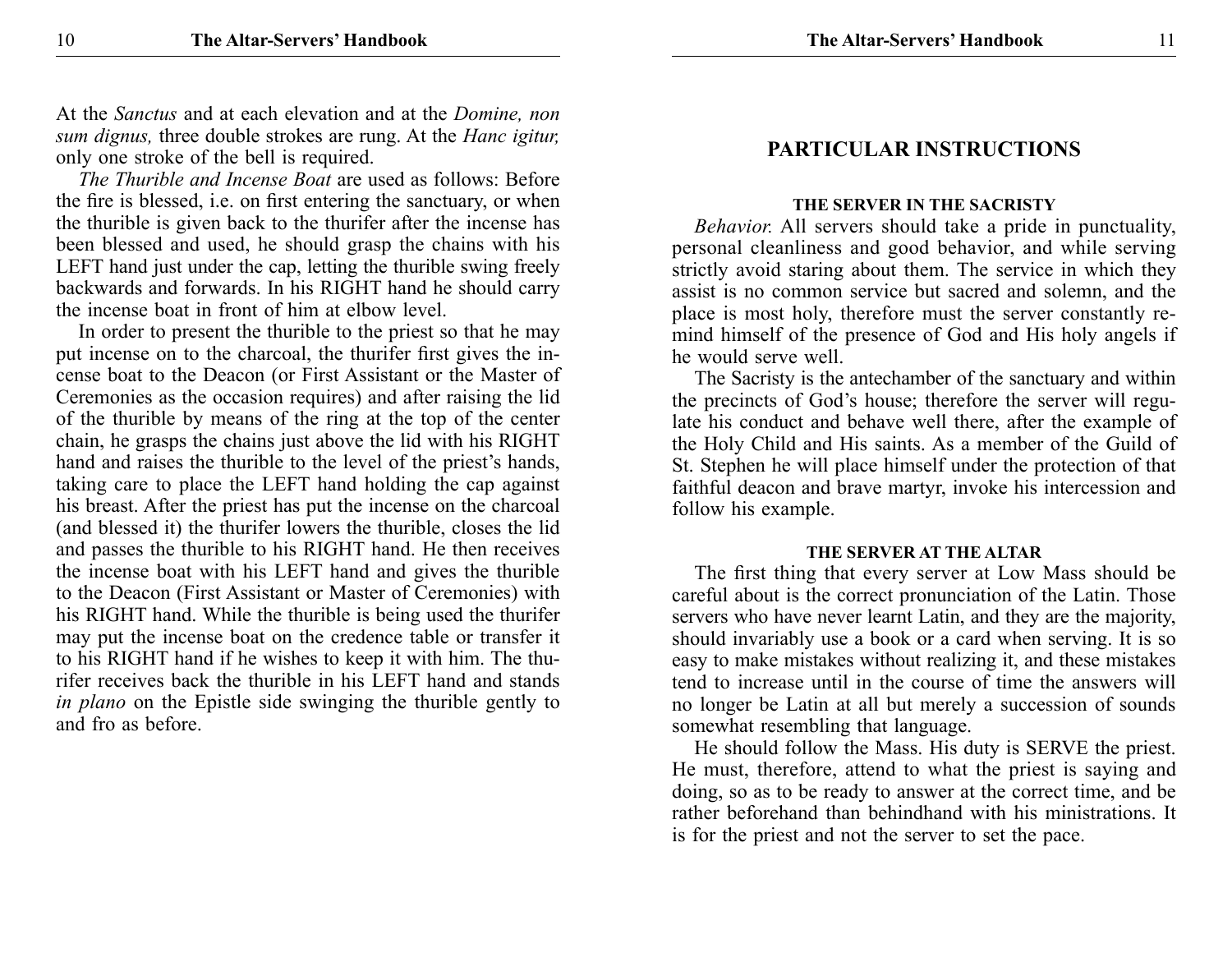The following "DON'TS" will remind servers in a short but arresting way of some of the common faults to be avoided in serving at Low Mass.

- 1. DON'T look round when anyone passes in front of or near the altar. The Server should be either following the Mass in his Missal or watching the priest.
- 2. DON'T stand during the "Credo," kneel as soon as you have answered "Laus tibi, Christe."
- 3. DON'T ever put the cruets on the altar without the lavabo cloth under them, and, at the Offertory, don't leave them on the altar for the priest to take: hand each cruet to the priest with the right hand.
- 4. DON'T kiss the chasuble before or after the Elevation, and hold it up only when the priest raises his arms.
- 5. DON'T kneel at the side to receive Holy Communion, always move to the front facing the altar on the Epistle side, after the priest has said "Indulgentiam."
- 6. DON'T carry the chalice veil to the Gospel side; either unfold it on the Epistle side and leave it there, or do not touch it.
- 7. DON'T come to the center for the priest's blessing, remain at the Gospel side until the priest has begun the last Gospel.

#### **HOW TO SERVE AND PRAY AT LOW MASS**

Arrive in good time.

If you have to pass through the church, kneel down, pray to Our Lord and say your Guild Prayers before Serving.

If you enter by the sacristy, vest first, and then go into church or a side-chapel and say your prayers.

Always walk slowly and reverently. Genuflect to the ground, keeping your body upright, and facing forward.

Prepare the cruets; light the candles beginning by the one at the Epistle side; prepare your book if you use one. Help the priest to vest.

If you are not serving at the Blessed Sacrament Altar, tell the priest if you or other people want Holy Communion, stating the number. If you forget this, you can still present altarbreads to the priest up till the Offertory, or even any time before the Elevation.

Never talk or play in the sacristy.

When the priest is ready, for Mass, take the Missal if this is the custom, bow to the Cross, and precede the priest, offering him Holy Water with your right hand and then making the sign of the Cross yourself. Ring the sacristy bell if this is the custom. If you are carrying the Missal, lean it on your left arm to do all these actions.

On reaching the Altar, be at the priest's right: receive the biretta if he is wearing it, kissing first his hand, then biretta (**Note A,** p.29), and genuflect, even if the priest only bows (**Note B,** p.29). Put the biretta on the step or the credence table, and if you have to put the Missal on the stand, go round by the side.

Then if necessary, close the sanctuary gates, genuflect and go to the foot of the steps at the gospel side so as to be on the priest's left. Have your book open ready.

When the priest comes down and bows or genuflects, kneel directly on the floor.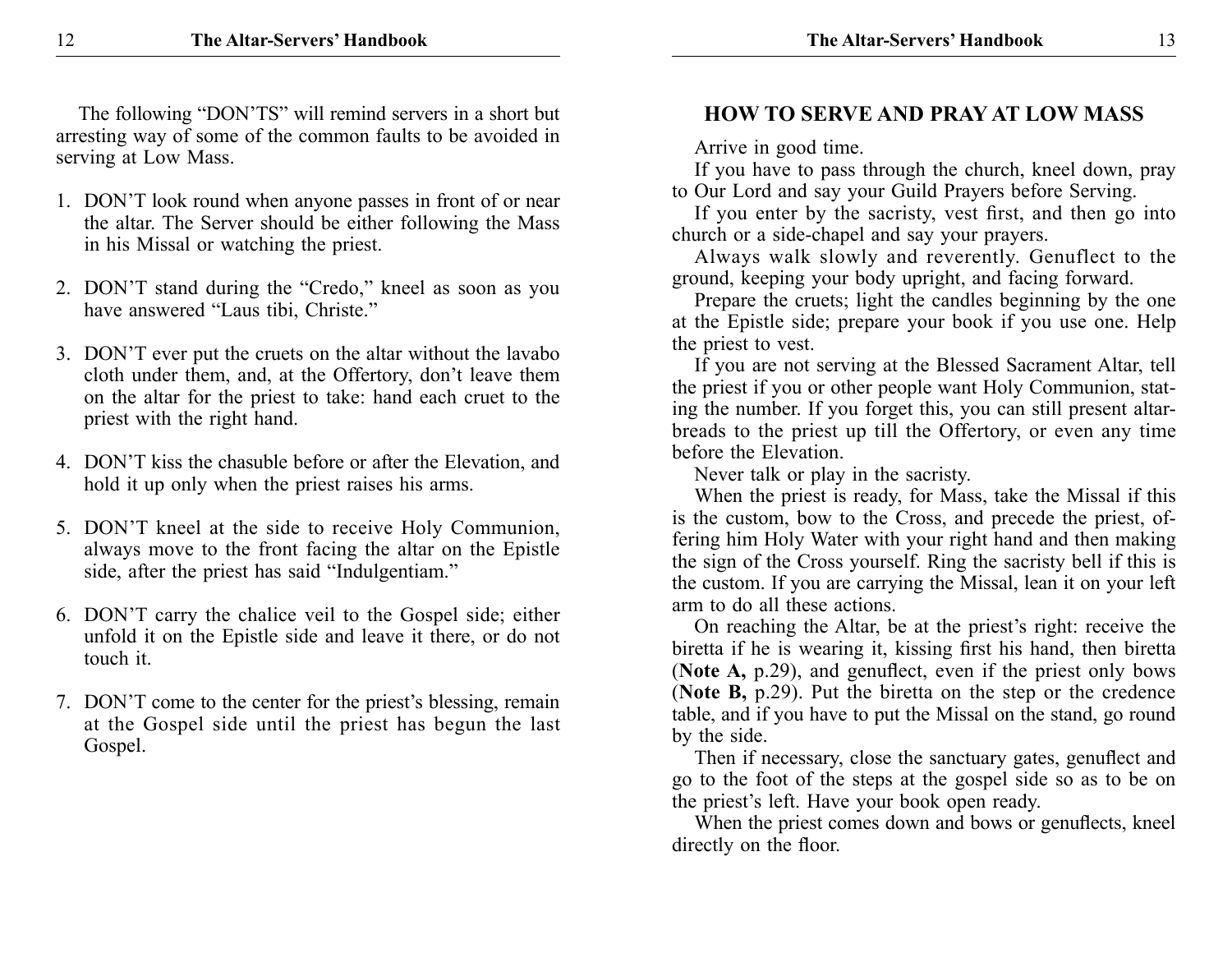## **HOLY MASS**

*(The numbers show what the server has to do or say)*

- 1. *Sign of the Cross, while the Priest says: Priest.* In nomine Patris et Filii et Spiritus Sancti. Amen. *(Anthem).* Introibo ad altare Dei:
- 2. *Server.* **AD DEUM QUI LAETIFICAT JUVENTUTEM MEAM.**

*(In Requiem Masses, pass along to No. 9).*

(Psalm 42). P. Judica me, Deus, et discerne causam meam de gente non sancta: ab homine iniquo et doloso erue me.

3. **S. QUIA TU ES, DEUS FORTITUDO MEA, QUARE ME REPULISTI, ET QUARE TRISTIS INCEDO, DUM AFFLIGIT ME INIMICUS.**

*P.* Emitte lucem tuam et veritatem tuam: ipsa me deduxerunt et adduxerunt in montem sanctum tuum, et in tabernacula tua.

4. **S. ET INTROIBO AD ALTARE DEI: AD DEUM QUI LAETIFICAT JUVENTUTEM MEAM.**

*P.* Confitebor tibi in cithara, Deus, Deus meus; quare tristis es, anima mea, et quare conturbas me?

- 5. **S. SPERA IN DEO, QUONIAM ADHUC CONFITE-BOR ILLI: SALUTARE VULTUS MEI ET DEUS MEUS.**
- 6. *Bow slightly while the P. says: P.* Gloria Patri, et Filio, et Spiritui Sancto.
- 7. *Upright.*

**S. SICUT ERAT IN PRINCIPIO, ET NUNC, ET SEM-PER: ET IN SAECULA SAECULORUM. AMEN.**

*P. (Anthem).* Introibo ad altare Dei.

8. **S. AD DEUM QUI LAETIFICAT JUVENTUTEM MEAM.**

9. *Sign of the Cross, while the P. says: P.* Adjutorium nostrum in nomine Domini.

# 10.**S. QUI FECIT CAELUM ET TERRAM.**

*Do NOT bow during the Priest's Confiteor, and do NOT strike your breast.*

*P.* Confiteor Deo omnipotenti, beatae Mariae semper virgini, beato Michaeli archangelo, beato Joanni Baptistae, sanctis Apostolis Petro et Paulo, omnibus sanctis, et vobis fratres, quia peccavi nimis congitatione, verbo et opere; mea culpa, mea culpa, mea maxima culpa; ideo precor beatam Mariam semper virginem, beatum Michaelem archangelum, beatum Joannem Baptistam, sanctos Apostolos Petrum et Paulum, omnes sanctos, et vos fratres, orare pro me ad Dominum Deum nostrum.

- 11. *Bow, turning slightly towards the Priest:*
- **S. MISEREATUR TUI, OMNIPOTENS DEUS, ET DIMISSIS PECCATIS TUIS, PERDUCAT TE AD VI-TAM AETERNAM.** *P.* Amen.
- 12.*Begin immediately, bowing head and shoulders in front, without leaning your hands or book on the step:*

**S. CONFITEOR, DEO OMNIPOTENTI, BEATAE MARIAE SEMPER VIRGINI, BEATO MICHAELI ARCHANGELO, BEATO JOANNI BAPTISTAE, SANCTIS APOSTOLIS PETRO ET PAULO. OMNI-BUS SANCTIS,**

*Here turn a little towards the priest:*

**ET TIBI, PATER,**

*Turn back:*

**QUIA PECCAVI NIMIS COGITATIONE, VERBO, ET OPERE,**

*Strike your breast three times:*

**MEA CULPA, MEA CULPA, MEA MAXIMA CULPA. IDEO PRECOR BEATAM MARIAM SEMPER VIR-GINEM, BEATUM MICHAELEM ARCHANGELUM,**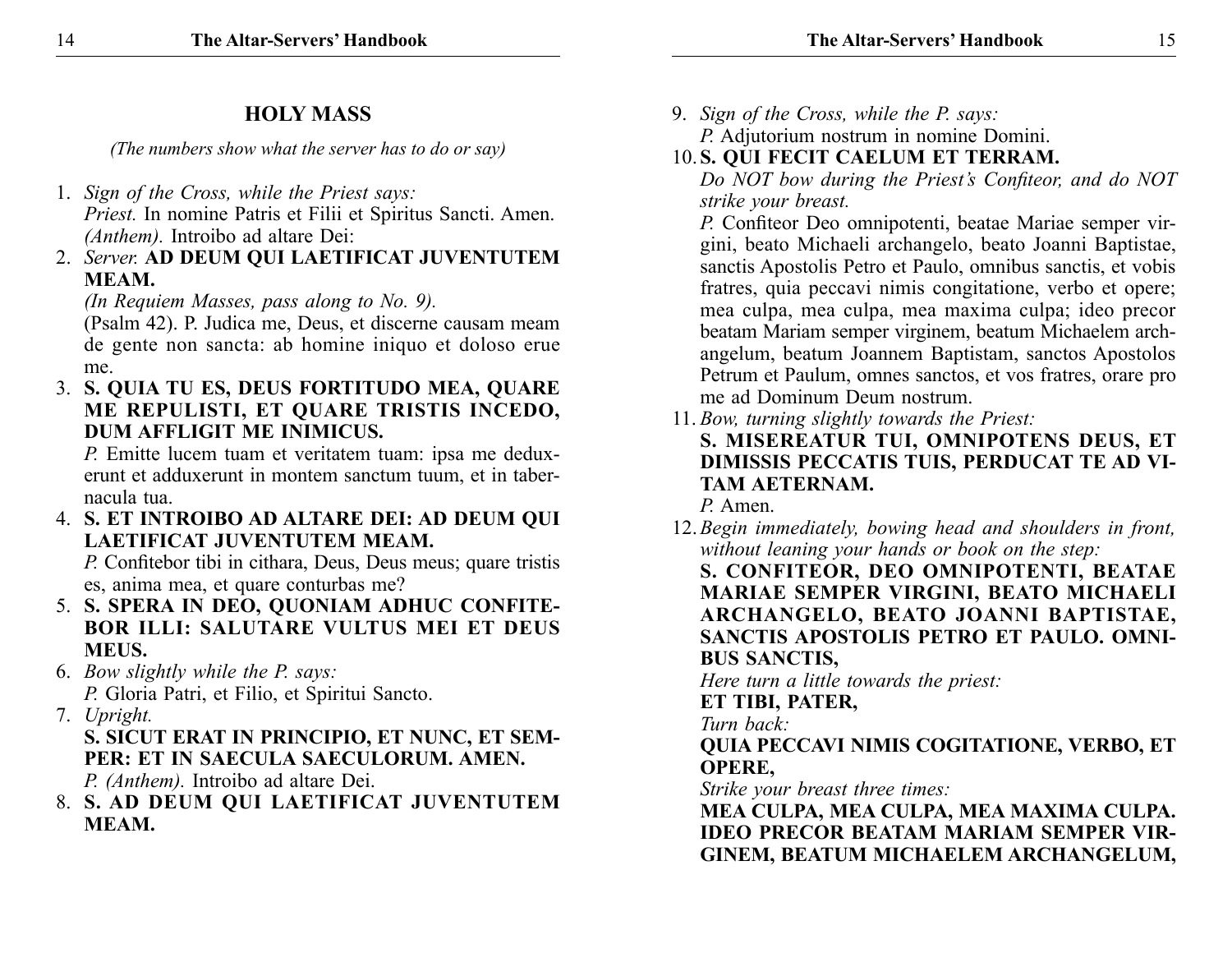*Here turn a little to the priest:*

#### **ET TE, PATER,**

#### *Turn back:*

## **ORARE PRO ME AD DOMINUM DEUM NOS-TRUM.**

 *Remain bowing:*

*P.* Misereatur vestri, omnipotens Deus; et dimissis peccatis vestris perducat vos ad vitam aeternam.

13.**S. AMEN.** *Kneel upright. Make the sign of the Cross with the priest:*

*P.* Indulgentiam, absolutionem, et remissionem peccatorum nostrorum tribuat nobis omnipotens et misericors Dominus.

## 14.**S. AMEN.**

15.*Bow slightly forward till the end:*

*P.* Deus, tu conversus vivificabus nos.

16.**S. ET PLEBS TUA LAETABITUR IN TE.**

*P.* Ostende nobis, Domine, misericordiam tuam.

# 17.**S. ET SALUTARE TUUM DA NOBIS.**

- *P.* Domine, exaudi orationem meam.
- 18.**S. ET CLAMOR MEUS AD TE VENIAT.**
	- *P.* Dominus vobiscum.
- 19.**S. ET CUM SPIRITU TUO.**

*P.* Oremus.

20.*Kneel now on the lowest step.*

If the altar has only one step or footpace, remain kneeling on the floor.

This is your position for the rest of the Mass, at whatever side you are.

*The Priest now kisses the altar and reads the INTROIT.*

**Kyrie eleison.** 21.**S. KYRIE ELEISON.** Kyrie eleison **CHRISTE ELEISON.** Christe eleison. **CHRISTE ELEISON.** Kyrie eleison. **KYRIE ELEISON.** Kyrie eleison.

*If the priest does not say the GLORIA IN EXCELSIS, pass to No. 22. If he does say it, say this prayer:*

Glory be to God on high, and on earth peace to men of good will. O Lord God, heavenly King, God the Father almighty, we praise Thee, we bless Thee, we adore Thee, we glorify Thee, we give Thee thanks for They great glory. O Lord Jesus Christ, the only begotten Son, Lamb of God, have mercy on us; receive our prayers; for Thou alone art holy, and our sovereign Lord.

Glory too be given to the Holy Ghost, one God with the Father and the Son. Amen.

# *P.* Dominus vobiscum.

# 22.**S. ET CUM SPIRITU TUO.**

*Pass to No. 23.*

*If the priest omits DOMINUS VOBISCUM and goes straight to the missal, it is because there are several Epistles (see p.30).*

23.*On ordinary days the priest says the COLLECTS. During the first one say:*

O God, we offer to Thee the Prayers of Thy Church and of all the faithful throughout the world, humbly begging Thee to pardon sinners, to pity the dying, and to confirm in grace all those who love Thee: for the sake of Our Lord Jesus Christ.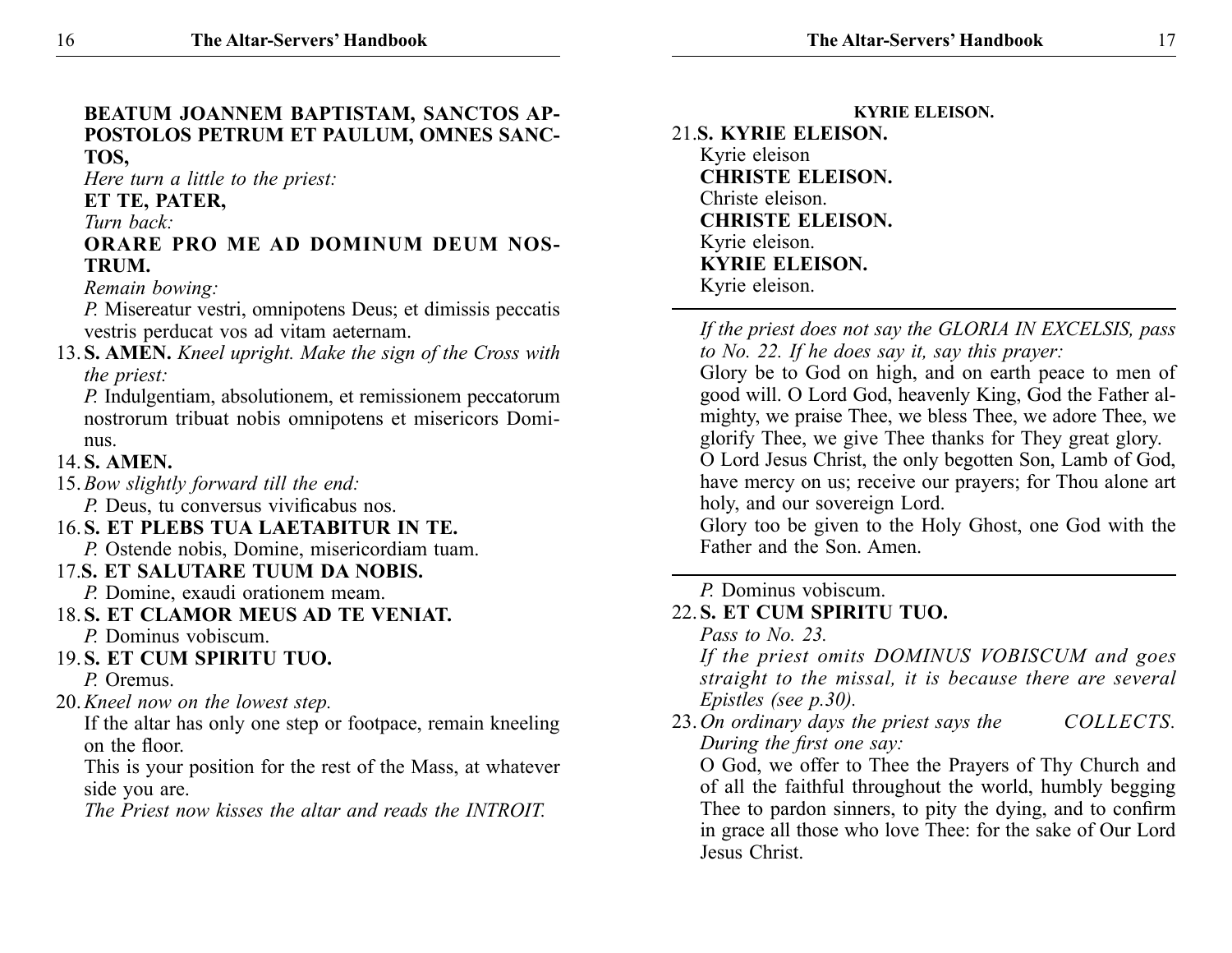*P.* Per omnia saecula saeculorum.

# **S. AMEN.**

*If there are other prayers, say:*

O God, we pray Thee, for the sake of Blessed Mary our Queen, and of all the Holy Martyrs, bless and strengthen the Catholics of this country; and bring back into Thy Church all those who stray through ignorance outside the one true Fold or Peter.

O God, make us faithful servants at Thy Altar and call to the Sacred Priesthood all those Thou seest to be worthy; make us generous in Thy service like our Holy Patron St. Stephen, and for his sake, ever keep us in Thy holy grace.

*P.* Per omnia saecula saeculorum.

# **S. AMEN.**

24.*While the priest reads the EPISTLE, say this prayer:*

O Lord God, Thou has spoken to us by the voice of Thy Prophets and Apostles; and Thy still speakest to us in the person of our Holy Father the Pope and our Bishops and priests; make us obedient to their advice. But especially do Thou make us attentive to the voice of a right conscience and to the inspirations of the Hold Ghost, that we may be truly wise in all our actions and ever glad to love and serve Thee.

25.**DEO GRATIS** *is answered at the end of the Epistle. (N.B.—The priest turns his head slightly towards the server, or raises his left hand slightly).*

Change the Missal to the Gospel side, placing it slanting on the altar.

Answer:

*P.* Dominus vobiscum.

# **S. ET CUM SPIRITU TUO.**

*Make three small crosses on your forehead, lips and heart:*

*P*. Sequentia sancti Evangelii secundum...

# **S. GLORIA TIBI, DOMINE.**

*Pass over to the Epistle side and stand, slightly turning to the priest.*

*During the gospel, say what you can of this prayer:*

O Lord Jesus, Thou didst come into the world for the space of a life-time, doing good to all, speaking words of truth and love, and finally dying on the Cross for our salvation. Thou art still with us in the Blessed Sacrament, and we read Thy sacred words in the Holy Gospel. We believe Thou art the Son of God: all that Thou has said is true, and Thou alone canst teach us the right way of life. Today and every day we will deny ourselves, take up our cross, and follow Thee.

26.**LAUS TIBI, CHRISTE** *is answered at the end of the Gospel.*

Then KNEEL DOWN, even if the priest says the Credo. *During the Credo, say your I BELIEVE.*

*P.* Dominus vobiscum.

- **S. ET CUM SPIRITU TUO.**
- *P.* Oremus.

# **OFFERTORY**

- 27.*When the priest begins unveiling the Chalice, go straight to the credence table, without genuflecting in the center. Present the WINE and WATER, then the WATER, BASIN and TOWEL as you have been taught.* (**Note D**., p.32.) *Return directly to your place without genuflecting in the center.*
- 28.*P.* Orate fratres.

*Wait till the priest has turned back to the altar; then say without bowing:*

**S. SUSCIPIAT DOMINUS SACRIFICIUM DE MANI-BUS TUIS, AD LAUDEM ET GLORIAM NOMINIS SUI, AD UTILITATEM QUOQUE NOSTRAM, TO-TIUSQUE ECCLESIAE SUAE SANCTAE.**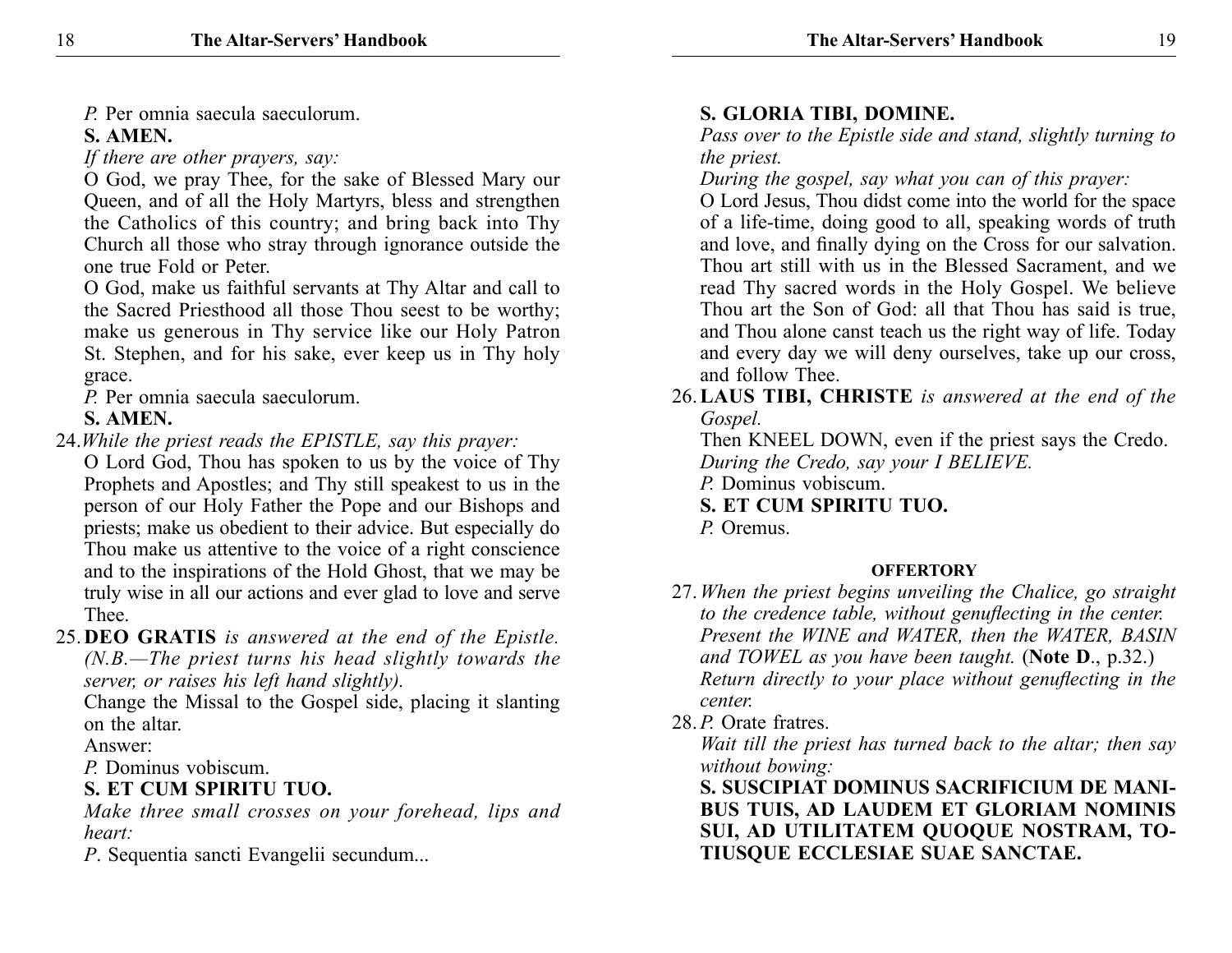*While the priest reads the SECRET PRAYERS, say what you can of the following:*

O Lord God, receive the Bread and Wine which we offer by the hands of Thy priest, for they will become the Body and Blood of Jesus; and for His sake grant us Thy grace and blessing.

O God, we offer Thee our poor actions, prayers, and sacrifices of this day, together with the glorious merits of Our Lady and the Martyrs, for the conversion of our beloved country.

Deign to receive, O Lord, the homage of all devout Altar Servers together with the virtues and merits of St. Stephen; and for his sake bless us and make us fervent and faithful.

29.*P.* Per omnia saecula saeculorum.

## **S. AMEN.**

*P.* Dominus vobiscum.

**S. ET CUM SPIRITU TUO.**

*P.* Sursum corda.

**S. HABEMUS AD DOMINUM.**

*P.* Gratias agamus Domino Deo nostro. **S. DIGNUM ET JUSTUM EST.**

*While the priest reads the PREFACE say:*

It is truly right and just, O God our Father, that every day and in all places we should praise and thank Thee for all Thy mercies bestowed upon us through Jesus Christ our Lord. We invite all the Angels to help us to thank Thee worthily, and we join with them to sing Thy praises.

30.*P.* Sanctus, Sanctus, Sanctus.

*Give three distinct double rings with your BELL, saying:* Praise be to God Who is most holy; and blessed be Jesus, Who comes to save us.

#### **CANON OF THE MASS**

*For the Church.* O most loving Father, deign to receive these offerings and bless Thy Church: our Holy Father Pope  $(...)$ , our Bishop  $(...)$ , our priests and all missionaries and religious people. Bless all those who attend Mass today all over the world and all who are in need of Thy grace.

#### *Personal Intentions. Here name all those you want to pray for.*

*The Saints.* O Lord God, we know that Our Blessed Lady, St. Joseph, the Holy Angels, SS Peter and Paul and all the holy Apostles and Martyrs are attentive to this sacrifice, and, as it were, present around this altar to pay homage to Jesus Who is coming. May we be fervent and pious here in their glorious company; and grant that as they are invisibly beside us here on earth, we may be with them in heaven after this life and see them with Thee in Thy glory.

31.*When the priest spreads his HANDS over the chalice, give one double ring with your BELL.*

Then go up the steps without genuflecting in the center, and kneel close to the priest a little to the right.

At each Elevation, when the priest genuflects, BOW then raise the edge of the chasuble slightly with your left hand and LOOK UP and BOW again when the priest genuflects, giving three distinct double rings with your BELL.

*Looking up for the first time at the Sacred Host, say:* MY LORD AND MY GOD.

*When looking at the Chalice say:* GLORY TO JESUS WHO HAS SAVED US WITH HIS BLOOD.

*Return directly to your place without genuflecting. Now say these prayers:*

 *Remembering the Passion.* O loving Father, we remember how Jesus, now present in the altar, died on the Cross for our salvation, offering His life in sacrifice to Thee; and how Thou didst reward Him by His glorious Resurrection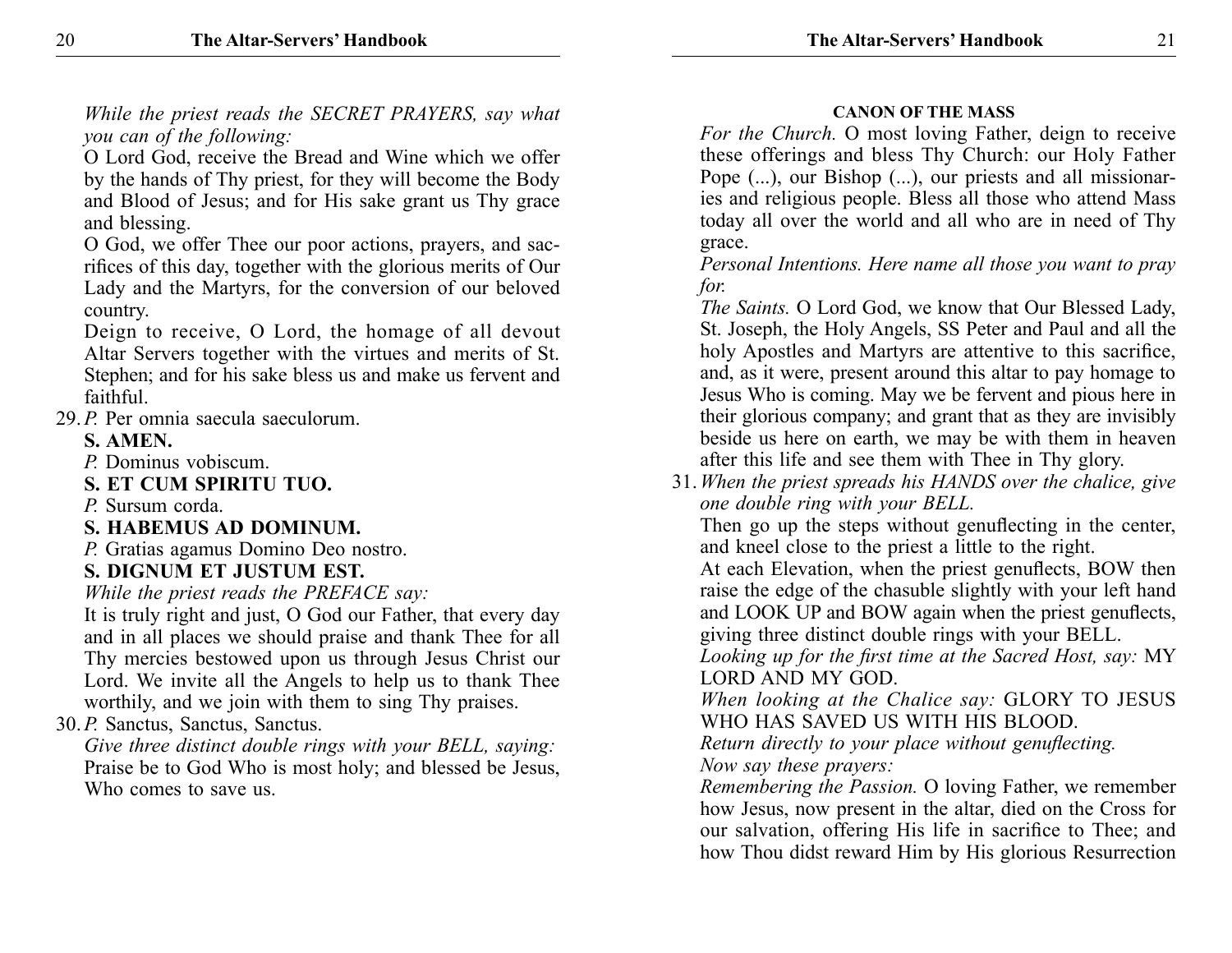and Ascension into heaven. So today we offer Thee with confidence the same sacrifice, begging Thee to forgive our sins and to make us worthy of entering into heaven to enjoy the glory of Our Saviour.

*For the Souls in Purgatory.* O merciful God, deliver from Purgatory all the suffering souls, especially those I have known and now pray for:... Eternal rest give unto them, O Lord, and let perpetual light shine upon them; may they rest in peace.

*For yourself.* O Lord God, have mercy also on us poor sinners, and prepare us to be admitted one day into the company of St. John Baptist, of St. Stephen, and of all Thy Holy Martyrs. Do not weigh our merits, but pardon our sins, for the sake of Jesus Our Lord.

*Little Elevation.* May all possible Honour and glory be given to Thee, O God the Father with the Holy Ghost, by all Christians together with Jesus our Brother, our King, and our Redeemer.

32.*P*. Per omnia saecula saeculorum. **S. AMEN.**

#### **COMMUNION**

*From now onwards, all your prayers should prepare you for Holy Communion, the "Daily Bread" of our souls.* Say our "OUR FATHER" with the priest, thinking how each request can be fulfilled by Holy Communion.

- 33.*P.* Et ne nos inducas in tentationem. **S. SED LIBERA NOS A MALO.**
- 34.*P.* Per omnia saecula saeculorum. **S. AMEN.** *P.* Pax Domini sit semper vobiscum.

**S. ET CUM SPIRITU TUO.**

*Strike your breast three times, saying:* Lamb of God, Who takest away the sins of the world,  Have mercy on us; Have mercy on us; Grant us peace.

O Lord Jesus, at the Last Supper Thou didst promise peace to Thy Apostles; grant then that receiving the Sacrament of peace, we may be at peace with Thee and with everybody for Thy sake.

O Lord Jesus, Thou didst die on the Cross for the salvation of men out of obedience to the Father and prompted by the spirit of Love; do Thou today in Holy Communion make us obedient and loving in Thy service.

O Jesus, save us ever from a sacrilegious Communion and from hell; may the Sacred Host rather make our souls fervent and our bodies pure and healthy.

*P.* Domine non sum dignus.

35. *Ring your BELL with three distinct double strokes. Say slowly three times:*

Lord I am not worthy that Thou shouldst enter under my roof; but only say the word and my soul shall be healed. *Then say:* May the priest's Holy Communion prepare him for life everlasting.

36.*When the priest makes the SIGN OF THE CROSS WITH THE CHALICE, EITHER, if there are no Communions, present the CRUETS, see No. 37, OR, if there are Communions, go to the Epistle side of the predella, kneel on the lowest step, and say:*

**CONFITEOR DEO OMNIPOTENTI, BEATAE MARIAE SEMPER VIRGINI, BEATO MICHAELI ARCHANGELO, BEATO JOANNI BAPTISTAE, SANCTIS APOSTOLIS PETRO ET PAULO, OMNIBUS SANCTIS,** *Without turning,* **ET TIBI, PATER, QUIA PECCAVI NIMIS**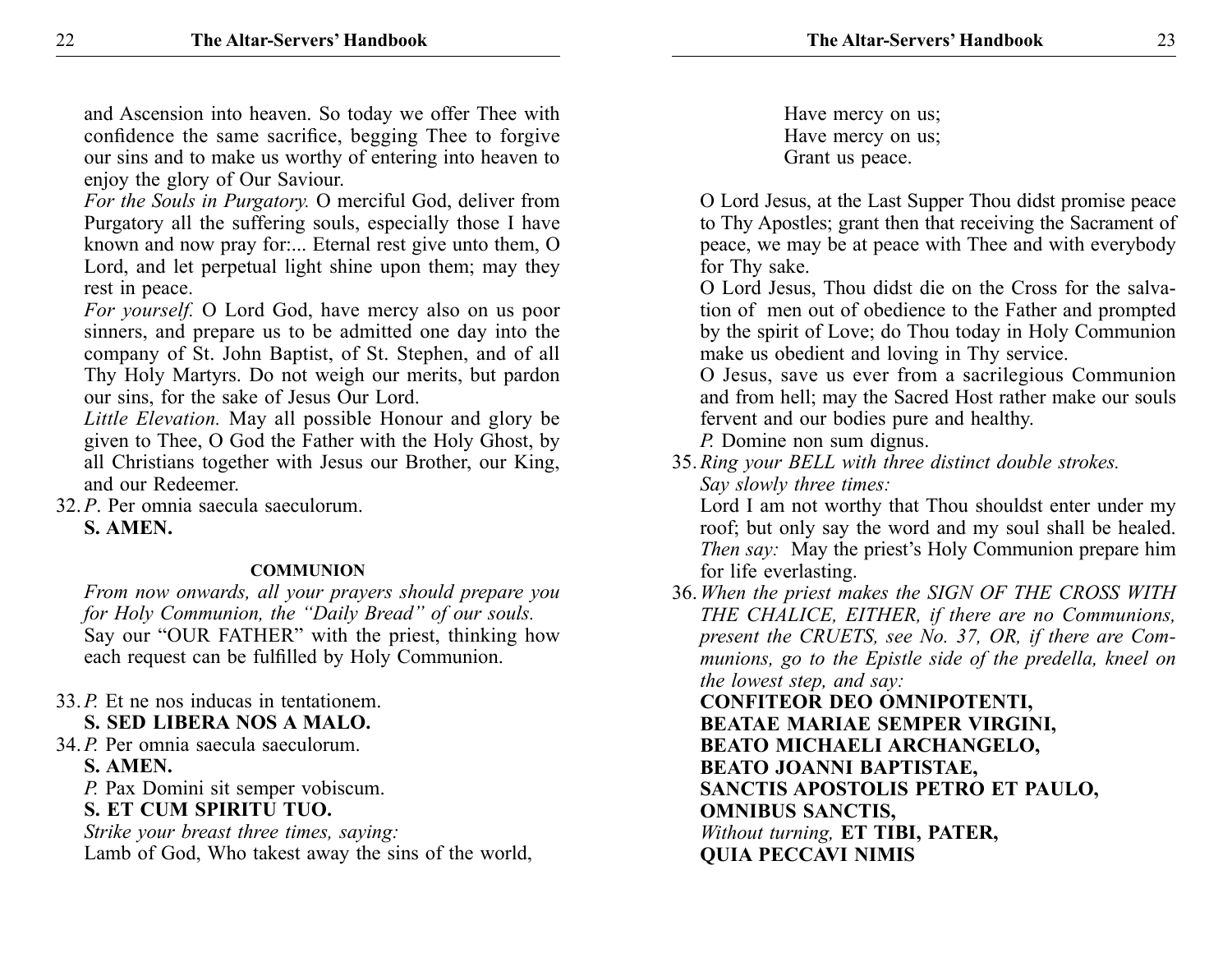## **COGITATIONE, VERBO, ET OPERE,**

*Striking your breast,*

## **MEA CULPA, MEA CULPA, MEA MAXIMA CULPA. IDEO PRECOR**

#### **BEATAM MARIAM SEMPER VIRGINEM, BEATUM MICHAELEM ARCHANGELUM, BEATUM JOANNEM BAPTISTAM, SANCTOS APOSTOLOS PETRUM ET PAULUM, OMNES SANCTOS,**

#### *Without turning,* **ET TE, PATER, ORARE PRO ME AD DOMINUM DEUM NOSTRUM.**

*Remain bowing if the priest says Misereatur.*

*If there is an interval, kneel upright till he starts. Bow.*

*P.* Misereatur vestri, omnipotens Deus, et dismissis peccatis vestris, perducat vos ad vitam aeternam.

# **S. AMEN.**

*Upright. Sign of the Cross.*

*P.* Indulgentiam, absolutionem, et remissionem peccatorum vestrorum tribuat vobis omnipotens et misericors Dominus.

# **S. AMEN.**

*Get the Communion Plate for yourself or the people communicating.*

If you are receiving Communion, go up the steps and kneel near to the priest a little to the right.

Having received Our Lord, go down, kneel again at the side, and speak to Him in your own words: He is your most loving and powerful Friend.

If you are not communicating, make a Spiritual Communion:O my God, since I am not receiving Thee sacramentally today, come at least spiritually into my heart. Forgive me all my sins, for I am very sorry I have ever offended Thee; fill my soul with grace so that I may be pious, obedient, pure, just, truthful, humble, mortified, and generous. *After Communion, or when the Tabernacle is closed,*

37.*Go to the credence table without genuflecting in the center;* 

*offer WINE, then WINE and WATER, as you have been taught.* (**Note E.,** p.32.)

- 38.*Now change the MISSAL back to the epistle side, putting it STRAIGHT on the altar.*
- 39.*Go and kneel at the Gospel side.*

While the priest covers the chalice, say:

O Lord Whom we received into our hearts, make them pure to welcome Thee; Thou dost stay but a short while, but give us grace enough for today and our whole lifetime.

Of Lord Jesus, since we have been fed with Thy most sacred body and Blood, never let us profane ourselves by sin after so holy a sacrament; may we be living temples where Thou dwellest always by Thy grace.

*When the priest reads the COMMUNION ANTHEM from the missal, say:*

Let us thank the Lord for all His blessings; and praise His Holy Name for ever.

40.*P.* Dominus vobiscum.

# **S. ET CUM SPIRITU TUO.**

*During the POSTCOMMUNIONS, read one or more of the following:*

O Lord Jesus, we thank Thee for the high gift of Thyself Whom we receive in Holy Communion; may us ever love Thee in return with all our heart and strength.

41.*P.* Per omnia saecula saeculorum.

# **S. AMEN.**

O Lord Jesus, we make a special request to Thee today in Holy Communion: make Thyself known to all the people of this country that they may return to the true Faith and be once again admitted to Thy Holy Sacraments as in the Catholic days of old.

In thanksgiving for Holy Communion, we offer Thee, O loving Jesus, the fervor with which St. Stephen, Thy first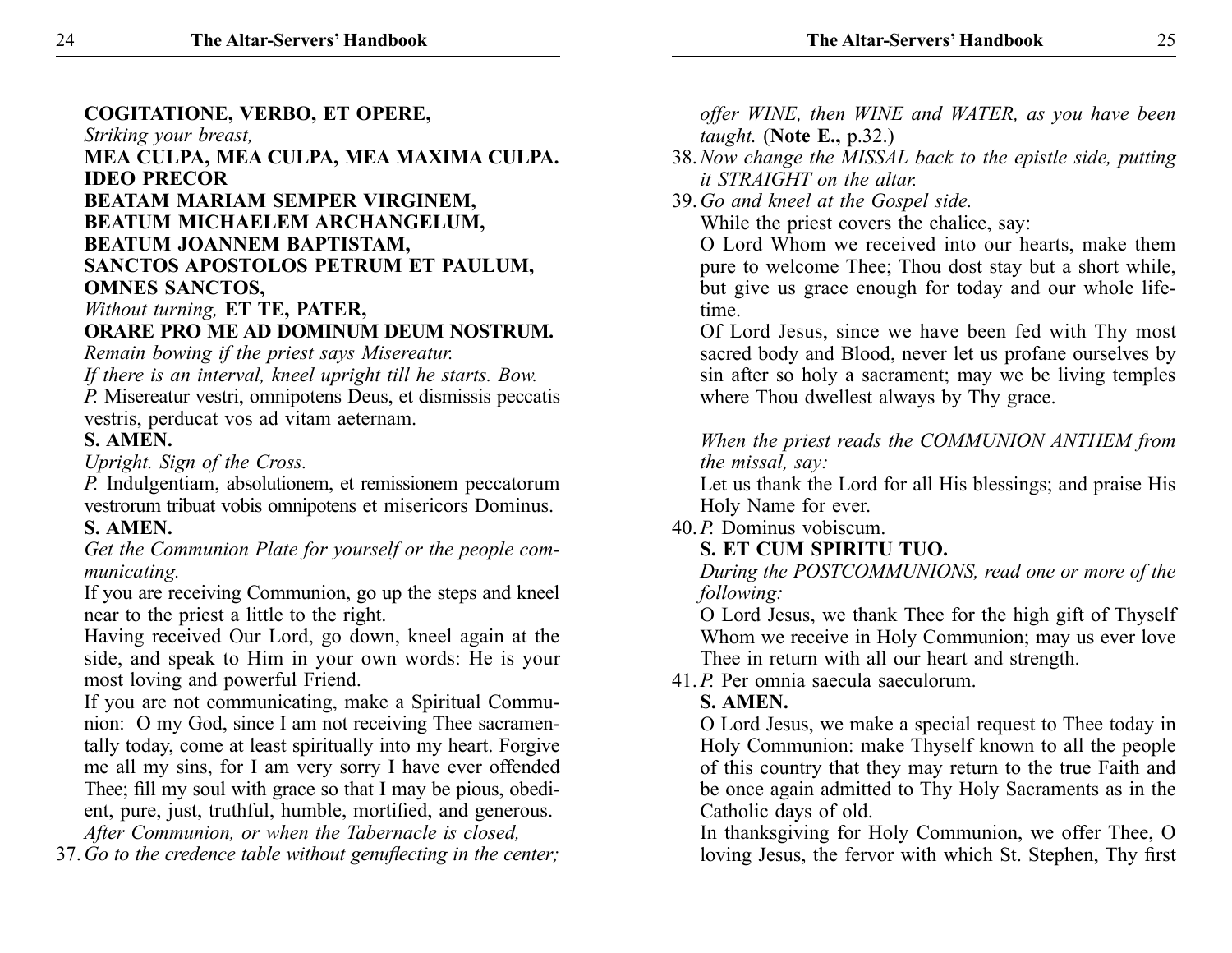Deacon and Martyr, used to receive Thee and distribute Thee to the faithful, and finally laid down his life for Thee.

42.*P.* Per omnia saecula saeculorum.

**S. AMEN.**

*P.* Dominus vobiscum.

**S. ET CUM SPIRITU TUO.**

43.*EITHER* (1): *P.* Ite, missa est. **S. DEO GRATIAS.** *(Pass to No. 45.)*<br>*OR* (2): *P.* Benedicamus Domino *OR* (2): *P.* Benedicamus Domino. **S. DEO GRATIAS.** *(Pass to No. 45.)* OR (3): *in Requiem Masses: P.* Requiescant in pace. **S. AMEN.** *No BLESSING. (Pass to No. 46.)*

- 44.*If the priest left the MISSAL OPEN, change it for the Last Gospel, kneeling in the center for the Blessing, unless you have time to place the book (slanting) on the altar, and kneel at the Gospel corner.*
- 45.*BLESSING. P.* Benedicat vos omnipotens Deus, (*Here make the Sign of the Cross),* Pater et Filius et Spiritus Sanctus. **S. AMEN.**
- 46. *Stand up.*

*P.* Dominus vobiscum.

**S. ET CUM SPIRITU TUO.**

*Here make three small crosses on your forehead, lips and heart. P.* Initium sancti Evangelii secundum Joannem.

# **S. GLORIA TIBI, DOMINE.**

47.*Now go to the Epistle side, genuflecting in the centre. Stand, turning slightly towards the priest, and say:*

O Lord Jesus, Who dost visit us in Holy Communion, Thou art the Son of God, being One with the Father from all eternity. How wonderful that Thou shouldst love me and visit me.

Thou didst come into the world, but the Jews and so many sinners have rejected Thee. With all Thy faithful disciples, I will always welcome Thee, believing in Thee and loving Thee, so that I may be a true child of God.

*I genuflect* to adore Thee, O Jesus, God made man, as the Shepherds and the Kings adored Thee in the Manager, for Thou art the King of Kings and Divine Glory shines in Thy Face.

*At the end of the Gospel.* **S. DEO GRATIAS.**

## **PRAYERS AFTER MASS**

48.*P.* Hail Mary. **S. HOLY MARY.** (Three times).

*P. and* **S. HAIL, HOLY QUEEN, MOTHER OF MERCY; OUR LIFE, OUR SWEETNESS AND OUR HOPE! TO THEE DO WE CRY, POOR BANISHED CHILDREN OF EVE; TO THEE DO WE SEND UP OUR SIGHS, MOURNING AND WEEPING IN THIS VALE OF TEARS. TURN, THEN, MOST GRACIOUS ADVOCATE, THINE EYES OF MERCY TOWARDS US; AND AFTER THIS OUR EXILE, SHOW UNTO US THE BLESSED FRUIT OF THY WOMB, JESUS.** *(Do not strike your breast when saying the following words to Our Lady):* **O CLEMENT, O LOVING, O SWEET VIRGIN MARY.**

*P.* Pray for us, O holy Mother of God.

**S. THAT WE MAY BE MADE WORTHY OF THE PROMISES OF CHRIST.**

*P.* Let us pray.

O God, our refuge and our strength, look down in mercy on Thy people who cry to Thee; and by the intercession of the glorious and immaculate Virgin Mary, Mother of God, of St. Joseph her Spouse, of Thy Blessed Apostles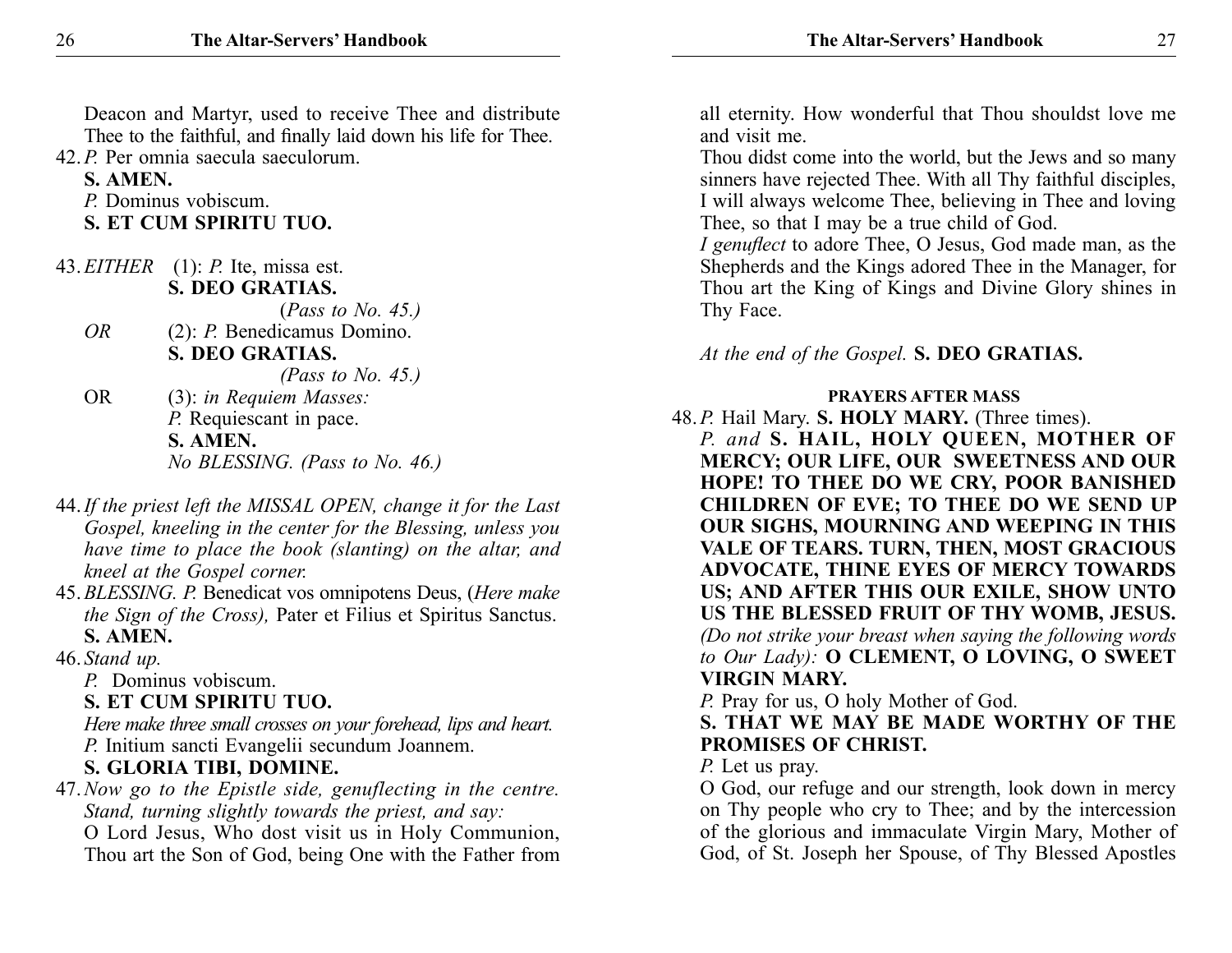Peter and Paul, and of all the Saints, in mercy and goodness hear our prayers for the conversion of sinners, and for the liberty and exaltation of our Holy Mother the Church. Through the same Christ Our Lord.

# **S. AMEN.**

*If you have to open the gates of the sanctuary, do so NOW if the priest is holding the chalice; if he has left it on the altar, you will have time to open them at the end of these prayers.*

*P*. Saint Michael, the Archangel, defend us in battle; be our safeguard against the wickedness and snares of the devil. May God rebuke him, we humbly pray; and do thou, O Prince of the Heavenly host, by the power of God, cast into hell Satan and all wicked spirits who wander through the world seeking the ruin of souls.

## **S. AMEN**

*P.* Most Sacred Heart of Jesus.

**S. HAVE MERCY ON US.** (Three times).

*Genuflect, even if the priest only bows.*

*Present the biretta, kissing it first, then the priest's hand. Lead out, walking reverently.*

*In the sacristy, bow to the Cross and to the priest, then kneel for the priest's blessing.*

*Help the priest to unvest, if he wishes.*

*If you have to extinguish the candles, begin with the one on the Gospel side. Switch off any other lights if this is not done by a sacristan.*

*Now say your GUILD PRAYERS AFTER SERVING (and make your thanksgiving) either before unvesting, or on your way out through the Church (p.7.)*

#### **NOTE A. KISSING THE PRIEST'S HAND.**

In this matter perform or omit kissing the priest's hand as you are taught to do.

When receiving the biretta, kiss first the priest's hand, then the biretta. When returning it, kiss first the biretta, secondly the priest's hand.

In **REQUIEM MASSES** all kissing is omitted.

## **NOTE B.**

#### **GENUFLECTING.**

## Genuflect on **ONE KNEE**

- 1. on entering or leaving the sanctuary, even if the priest only bows,
- 2. whenever you pass from one side to the other.

# Genuflect on **BOTH KNEES**

- 1. when you pass an altar where Holy Communion is being given,
- 2. on entering or leaving the sanctuary while Communion is being distributed, or the Blessed Sacrament is exposed.
- 3. **REMAIN KNEELING** if you pass an altar during the Elevation.

# **NOTE C.**

# **SPECIAL MASSES**

*When there are several Lessons.*

# **WEDNESDAYS**

Kyrie eleison. *P.* Oremus. Flectamus genua. **S. LEVATE.** *(Omitted in Whit-week).*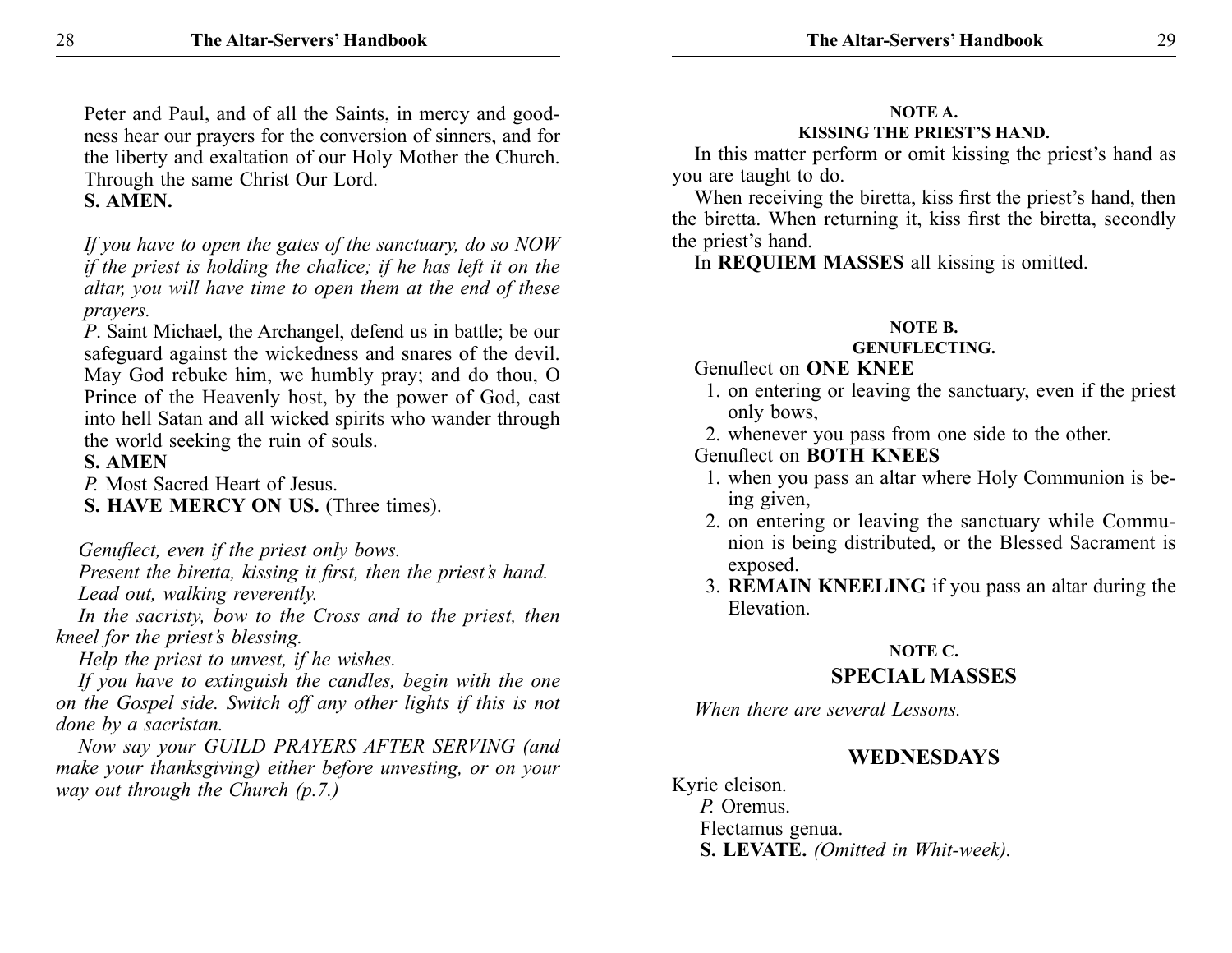| Prayer.                                      | S. AMEN.                                                          |
|----------------------------------------------|-------------------------------------------------------------------|
| Per omnia saecula saeculorum.                | <b>S. DEO GRATIAS.</b><br>Third Lesson.                           |
| S. AMEN.                                     | 4. P. Oremus. Flectamus genua. S. LEVATE.*                        |
| P. Lesson                                    | Prayer. Per omnia saecula saeculorum.                             |
| S. DEO GRATIAS. (Stay in your place).        | S. AMEN.                                                          |
| P. Gradual.                                  | <b>S. DEO GRATIAS.</b><br>Fourth Lesson.                          |
|                                              | 5. P. Oremus. Flectamus genua. S. LEVATE.*                        |
| P. Dominus vobiscum.                         | Prayer. Per omnia saecula saeculorum.                             |
| S. ET CUM SPIRITU TUO.                       | S. AMEN.                                                          |
|                                              | Fifth Lesson.<br>No answer.                                       |
| P. Oremus. Collect of the day.               |                                                                   |
| Per omnia saecula saeculorum.                | P. Dominus vobiscum                                               |
| S. AMEN.                                     | <b>S.ET CUM SPIRITU TUO.</b>                                      |
| P. Oremus. Other prayers:                    |                                                                   |
| Per omnia saecula saeculorum.                | P. Oremus. Collect of the day.                                    |
| S. AMEN.                                     | Per omnia saecula saeculorum.                                     |
| P. Epistle of the day.                       | S. AMEN.                                                          |
| S. DEO GRATIAS.                              | P. Oremus. Other prayers.                                         |
| Now change the Missal.                       | Per omnia saecula saeculorum.                                     |
|                                              | S. AMEN.                                                          |
| <b>SATURDAYS</b>                             | P. Epistle of the day. At the end answer:                         |
| When there are 5 extra Lessons.              | <b>S. DEO GRATIAS.</b>                                            |
| Kyrie eleison.                               | Now change the Missal.                                            |
| 1. P. Oremus. Flectamus genua. S. LEVATE.*   | *N.B. — Flectamus genua, and LEVATE, are omitted on               |
| <i>Prayer.</i> Per omnia saecula saeculorum. | Whit-Saturday.<br>NOTE D.                                         |
| S. AMEN.                                     | <b>OFFERTORY CRUETS</b>                                           |
| <b>S. DEO GRATIAS.</b><br>First Lesson.      | Spread the finger-towel on the altar at the epistle corner.       |
| (Stay in your place).                        | Place the dish and cruets on it.                                  |
| 2. P. Oremus. Flectamus genua. S. LEVATE.*   | Bow when the priest comes towards you.                            |
| Prayer. Per omnia saecula saeculorum.        | You now present the cruet of wine with your right hand; if        |
| S. AMEN.                                     | you are taught to kiss it, do so on the side, taking care to keep |
| Second Lesson.<br><b>S. DEO GRATIAS.</b>     | your head erect and not to breath on to the wine.                 |
| 3. P. Oremus. Flectamus genua. S. LEVATE.*   | Next you (kiss and) present the cruet of water with your          |
| Prayer. Per omnia saecula saeculorum.        | right hand, receiving the wine back in your left hand.            |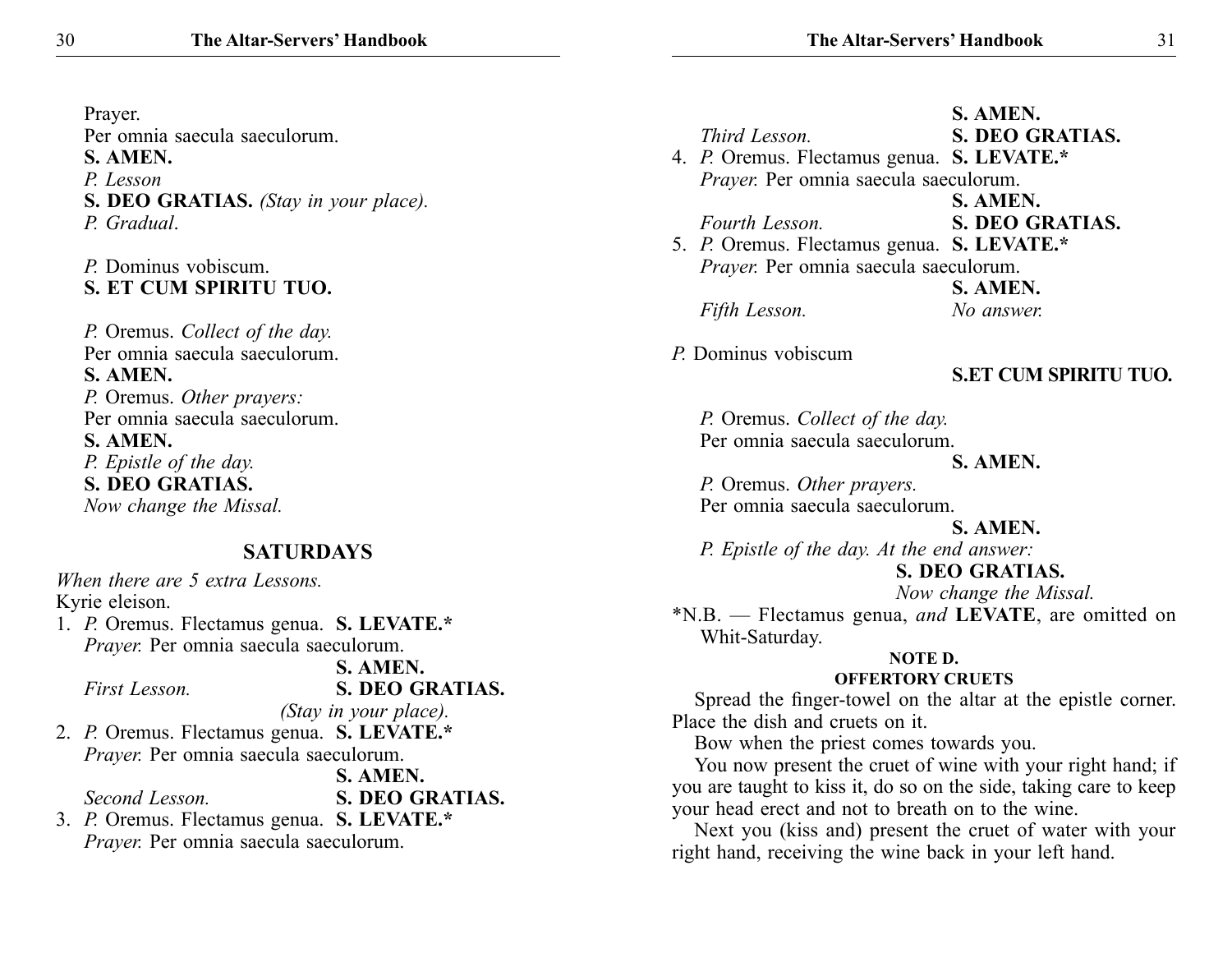Receive the water in your right hand; place it on the dish; bow to the priest, and retire to the credence to put down the wine.

Now return to the altar, lift the dish and cruet in your left hand, and arrange the towel on the altar. Bow to the priest and wash his fingers; he will place the towel after use on your left arm. Bow and put everything on the credence.

If the *Orate Fratres* has to be answered before you get back to your place, kneel down where you are to make your response.

#### **NOTE E.**

#### **ABLUTIONS.**

When the priest makes the sign of the cross with the chalice before drinking the Precious Blood; or, if there have been Communions, when the tabernacle is closed; take the cruets from the credence and stand below the predella. When the priest extends the chalice, go up, (bow), pour some wine, (bow), turn round and go alongside the altar. Bow as the priest comes, pour some wine, then pour some water — with your right hand if you can easily change hands with the cruets. Then bow and retire.

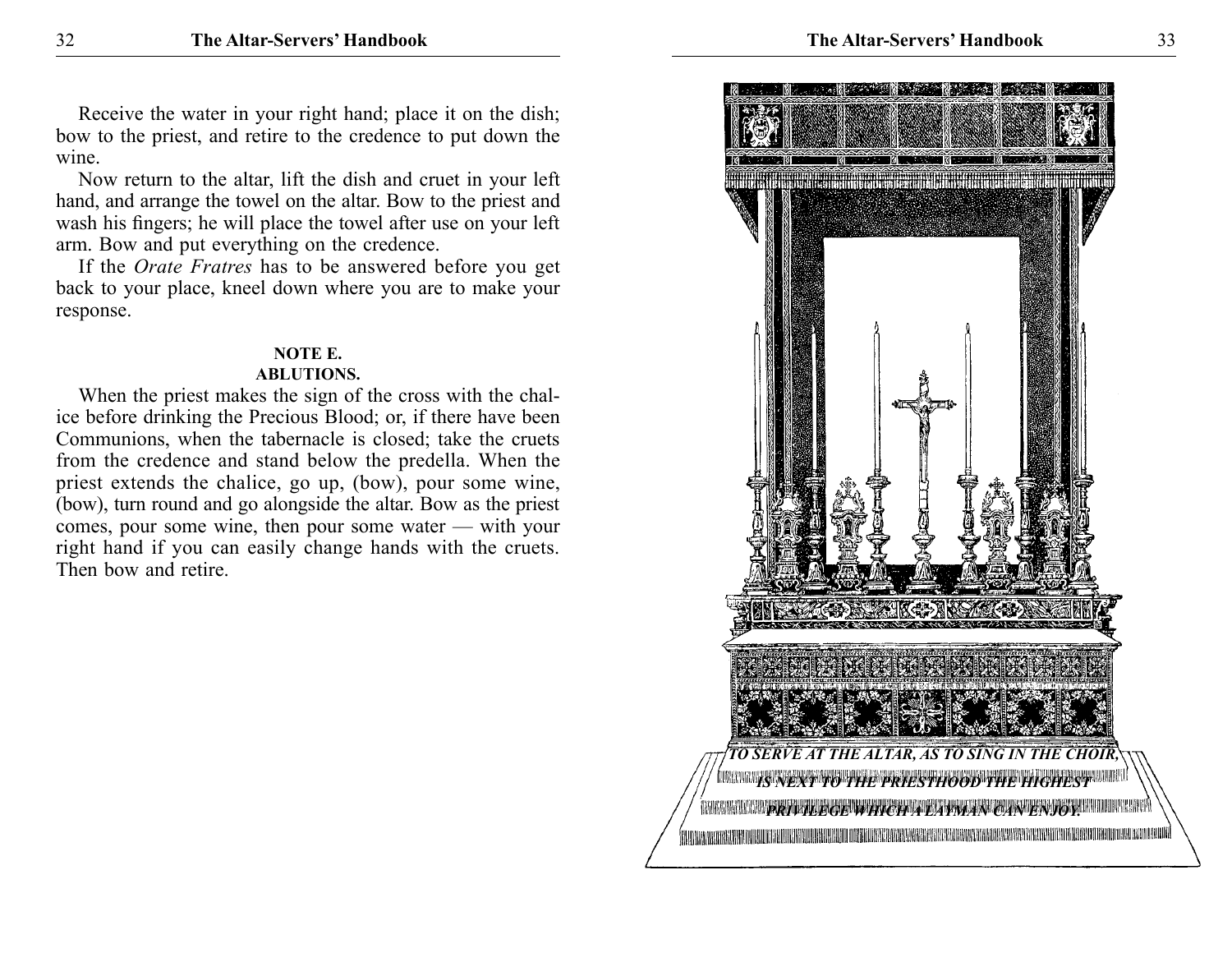Accompany the priest to the altar. When he goes up the steps, kneel at the side and begin the Confiteor: Bowing. **CONFITEOR DEO ONMIPOTENTI, BEATAE MARIAE SEMPER VIRGINI, BEATO MICHAELI ARCHANGELO, BEATO JOANNI BAPTISTAE, SANCTIS APOSTOLIS PETRO ET PAULO, OMNIBUS SANCTIS,** *(Without turning)* **ET TIBI, PATER, QUIA PECCAVI NIMIS CONGITATIONE, VERBO, ET OPERE,** *(Strike your breast three times)* **MEA CULPA, MEA CULPA, MEA MAXIMA CULPA. IDEO PRECOR BEATAM MARIAM SEMPER VIRGINEM, BEATUM MICHAELEM ARCHANGELUM,**

# **BEATUM JOANNEM BAPTISTAM, SANCTOS APOSTOLOS PETRUM ET PAULUM, OMNES SANCTOS,**

*(Without turning)* **ET TE, PATER,**

# **ORARE PRO ME AD DOMINUM DEUM NOSTRUM.**

 *Remain bowing.*

*P.* Misereatur vestri omnipotens Deus, et dimissis peccatis vestris, perducat vos ad vitam aeternam.

# **S. AMEN.**

*Upright. Sign of the Cross.*

*P.* Indulgentiam, absolutionem, et remissionem peccatorum vestrorum tribuat vobis omnipotens et misericors Dominus.

# **S. AMEN.**

*Take the Communion Plate to the communicats. During Communion pray to Our Lord in your own words. Or repeat over and over again:*

O Sacrament most holy, O Sacrament Divine, All praise and all thanksgiving be every moment Thine. Praised be Jesus Christ, praised for evermore Be Jesus in the most adorable Sacrament of the Altar.

*On returning to the Altar the Priest says this prayer:* O sacred Banquet, wherein Christ is received; the memory of His Passion renewed; the mind filled with grace; and the pledge of future glory given to us. (Alleluia).

# *P.* Panem de coelo praestitisti eis, (Alleluia). **S. OMNE DELECTAMENTUM IN SE HABENTEM (ALLELUIA).**

- *P.* Domine, exaudi orationem meam.
- **S. ET CLAMOR MEUS AD TE VENIAT.**
- *P.* Dominus vobiscum.
- **S. ET CUM SPIRITU TUO.**

# *P.* Oremus.

O God Who dost remind us of Thy Sacred Passion by this mystery of Thy Body and Blood; grant that we may so love this Sacrament that we receive abundantly the graces of redemption.

*P.* Per omnia saecula saeculorum.

# **S. AMEN.**

*P.* Benedictio Dei omnipotentis *(Sign of the Cross),* Patris, et Filio, et Spiritus Sancti, descendat super vos et maneat semper.

**S. AMEN.**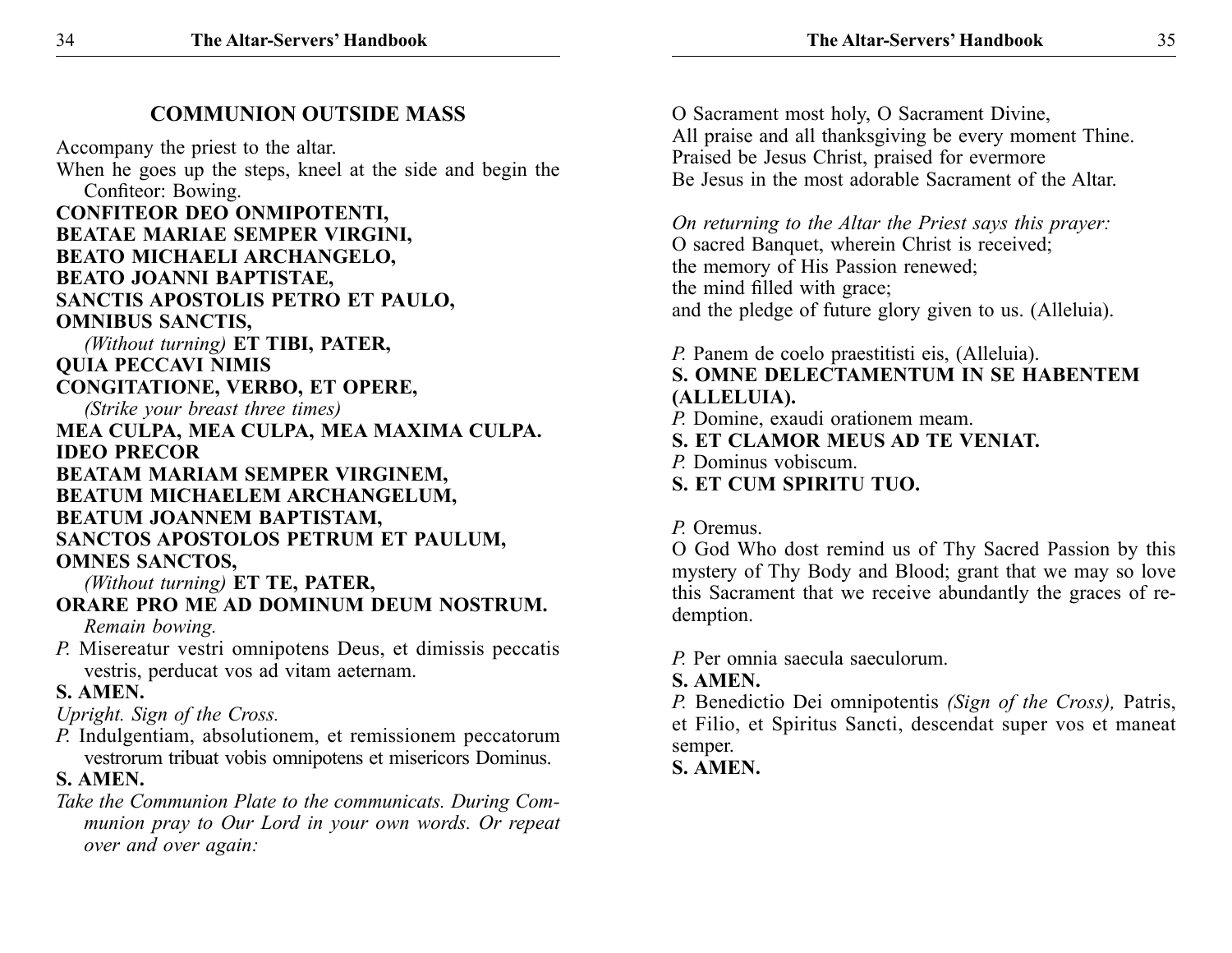## **THE SERVER AT BENEDICTION**

*How to prepare the Sanctuary.* If there be no sacristan, the server may remove the crucifix and altar cover; if necessary, also the altar cards, and place on the altar the Benediction candlesticks. He will see that the monstrance is in position on the Gospel side, with the opening towards the Tabernacle. If altar steps are used, they should be placed *in plano* on the Gospel side. The humeral veil should be placed folded on the credence. The Benediction book and the bell may be on the altar step.

*How to prepare in the Sacristy.* In the priest's sacristy the following vestments should be prepared:

*For Solemn Benediction* (i.e., with deacon and subdeacon). For the celebrant: amice, alb, cincture, stole and cope.

For deacon and subdeacon: amice, alb and cincture, and stole and dalmatic for the deacon, and tunic for the subdeacon.

Otherwise: amice, cotta and stole for the celebrant, and stole for the assistant priest.

In the servers' sacristy should be prepared the thurible and incense boat, and the torches.

When the celebrant is vested, the procession forms in the following order: The thurifer precedes, carrying and gently swinging the thurible in his left hand, having his thumb in the ring of the cap, and the chain ring on his middle finger, and holding the incense boat in his right hand against his breast; then follow the torchbearers carrying the torches in their outside hands, then the servers, and lastly the celebrant with sacred ministers, or with two assistants. If there be two assistants, one will support the cope on the right hand, and the other on the left. The cope is always held by the outside edge of the orphrey or gold-embroidered edge, about a foot from the end, so that the embroidered edge is shown, and not the lining of the cope.

On the arrival in the sanctuary, after the birettas have been removed, all genuflect together; the celebrant and sacred ministers and the torchbearers remain kneeling.

Then the celebrant, the deacon or the assistant priest ascends the altar steps, spreads the corporal and exposes the Blessed Sacrament; meanwhile if steps are used the second assistant server brings them and places them in position on the predella, genuflects with the priest, and standing lifts his alb as he ascends the steps. When the priest has descended, both priest and server stepping aside genuflect together, and the server removes the steps from off the predella to their proper place. The server returns to the left of the celebrant or subdeacon and kneels down.

The thurifer approaches and hands the incense boat to the M.C. or deacon or first assistant server, while the subdeacon or second assistance server comes to the right side of the priest to hold the cope. The thurifer meanwhile, holding the thurible in his left hand, raises the lid-chain with his right hand, and lifts the thurible to the level of the priest's hand, having the hand with the cap against his breast. When the incense has been placed in the thurible, the thurifer, releasing the ring of the middle chain, closes the lid, and with his right hand hands the thurible to the deacon, or assistant, who, holding the thurible in his left hand, gives the thurible into the celebrant's right hand and with the left hand passes the cap across into the left hand of the celebrant.

When the priest incenses the Blessed Sacrament, the assistant servers (in the absence of deacon and subdeacon) sustain the cope on either side. If there be no deacon, the first assistant server will receive back again the thurible, from the celebrant, pass it to the thurifer, who retires aside and remains standing and gently swinging the thurible.

If the Blessed Sacrament is already exposed, the first incensing is omitted, and the thurifer does not bring the thurible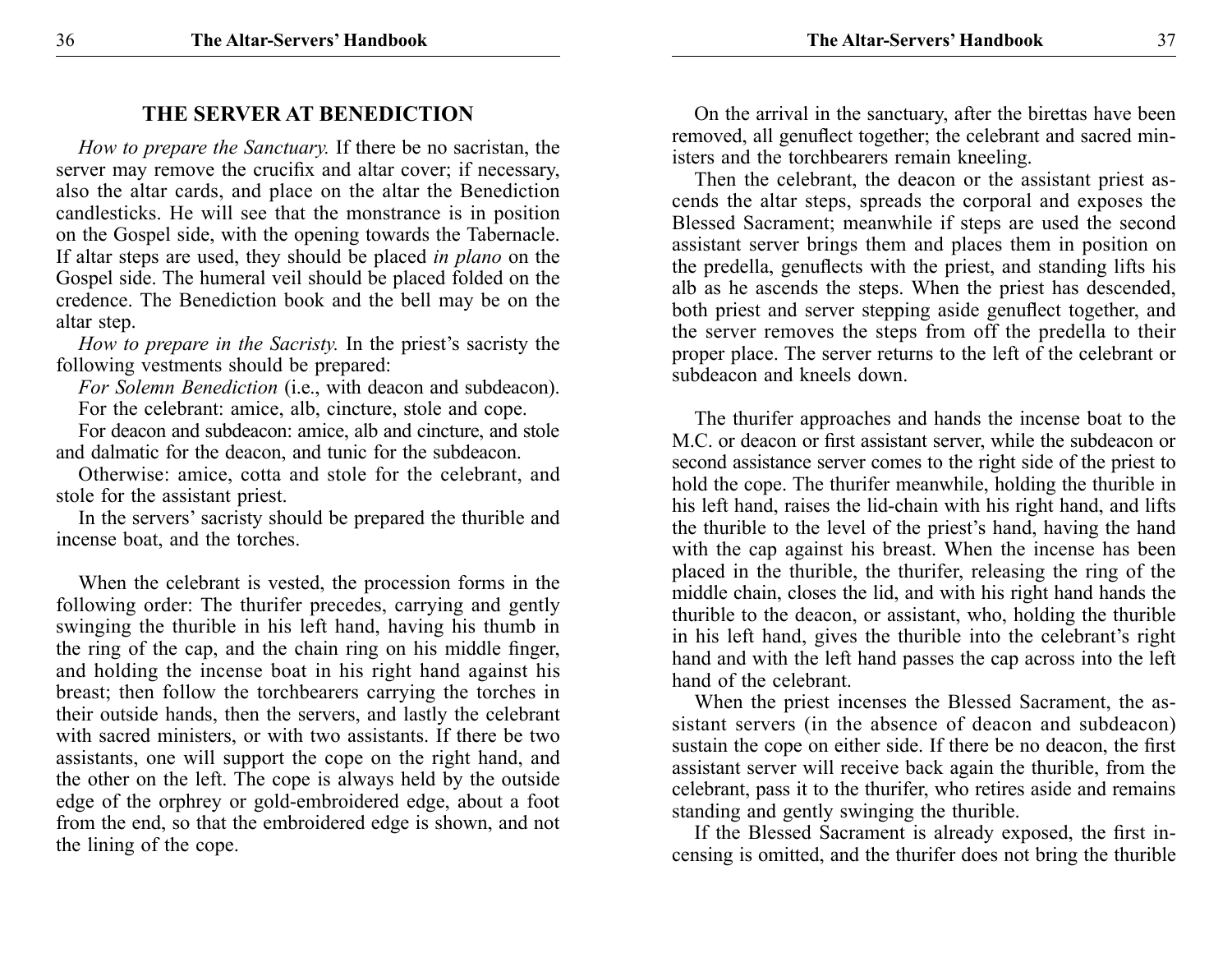into the sanctuary until the *Tantum ergo* has commenced. If only the *Tantum ergo* is sung, the thurifer will enter the sanctuary with the celebrant.

If the celebrant is alone, after he has placed the Blessed Sacrament on the altar and knelt down, the M.C. or the thurifer, if there be no M.C., ascends the predella and places the humeral veil on his shoulders and remains kneeling on the Epistle side of the predella until after the blessing, if the veil is removed before the celebrant descends. If the celebrant descends with the veil *in plano*, then the M.C. or thurifer may descend immediately after putting the veil on the celebrant and kneel below during the blessing.

For the blessing the two assistants ascend the predella, and during the blessing they sustain the cope. They afterwards descend with the celebrant and kneel with him on the lowest step whilst the *Divine Praises* are said.

The M.C. or thurifer puts the veil aside on the credence and kneels between the torchbearers.

The custom of incensing the Blessed Sacrament during the act of Benediction is not in accordance with the best liturgical use.

When the tabernacle is closed, the thurifer and torchbearers rise, and after genuflecting together *in plano*, proceed to the sacristy in the same order as they came.

Should there be exposition only, without reposition, the same order is to be observed up to the end of the first incensation, after which all rise, genuflect on both knees, and proceed to the Sacristy.

# **MANNER OF SERVING HIGH MASS**

#### **Preparation of the Sanctuary**

*The Altar.* Place altar cards and missal stand with missal open at the Mass. Light six candles.

*The Credence.* On the credence should be the chalice, with purificator, paten with host, pall, chalice veil folded, and burse (containing corporal) of same color as vestments, cruets and dish, lavabo cloth, bowl and bell, the humeral veil spread over all. If there is a Credo, the burse may be put over the chalice outside the humeral veil. The Epistle and Gospel book should be on the credence.

On the altar steps should be the *Ritus* for the *Asperges.* Unless there be necessity for so doing, or permission is given, none but the priest or a sacred minister should touch the chalice, paten, corporal and pall.

#### **Preparation in the Sacristy**

#### *Vestments for Sacred Ministers*

*Celebrant.* Chasuble, stole, maniple, cincture, alb, amice and biretta.

*Deacon* (on the right of celebrant's vestments). Dalmatic, stole, maniple, cincture, alb, amice and biretta.

*Subdeacon* (on the left). Tunic, maniple, cincture, alb, amice and biretta.

If there be *Asperges*, the maniples for sacred ministers and chasuble for the celebrant should be put on the ministers' bench, and the cope placed ready in the sacristy.

In the servers' sacristy prepare thurible and boat, holy-water stoup and aspergillum, and torches, the number varying with the grade of the feast, in Ferial and Requiem Masses 2, on Sundays 4, never more than 6, or at most 8.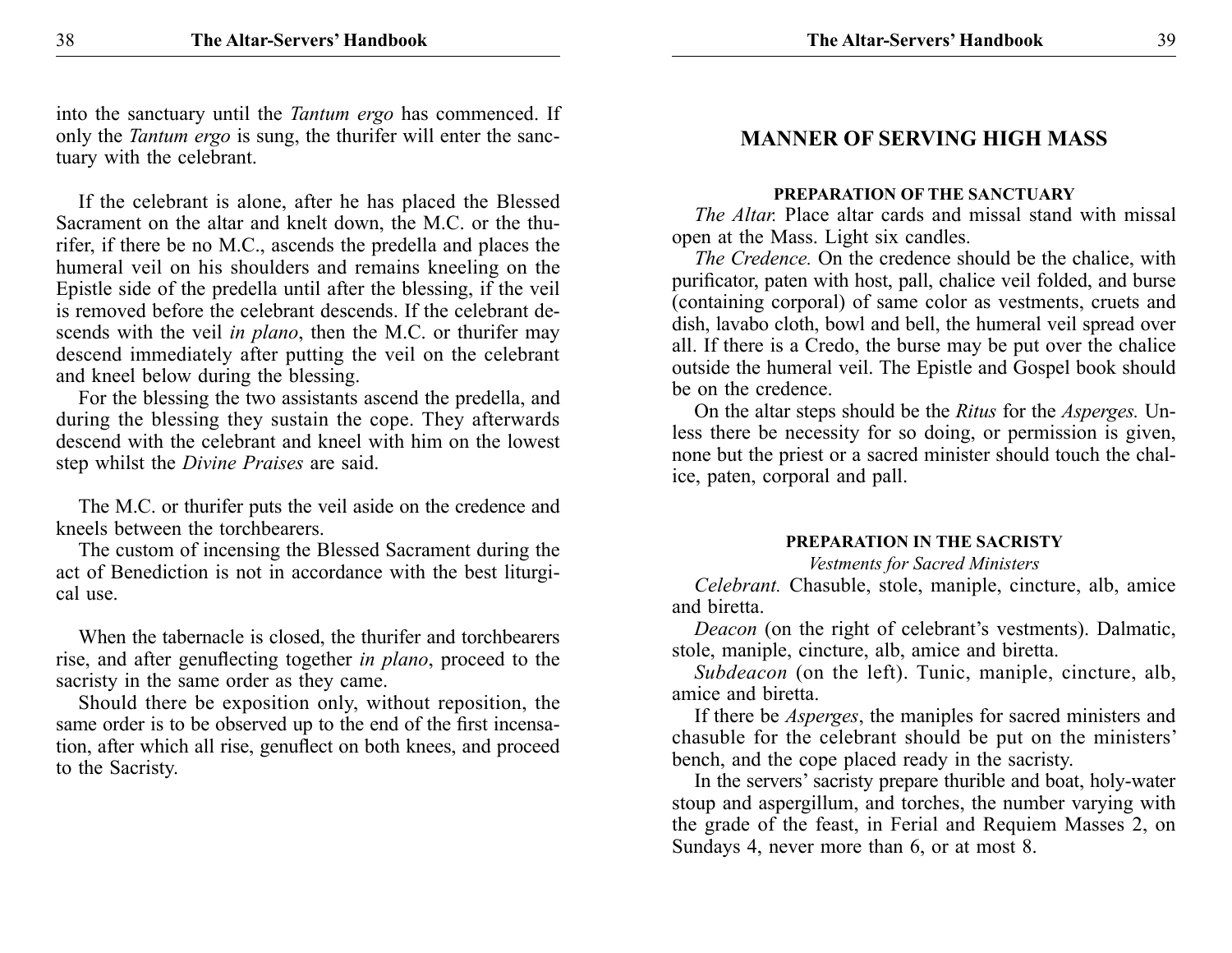The duty of a server at High Mass includes the offices of thurifer, acolytes and torchbearers.

THURIFER. The thurifer precedes the acolytes in the procession to the sanctuary. If no *Asperges*, he carries the thurible and incense boat. On Sundays he fetches the thurible after the *Asperges*. He stands holding it, on the Epistle side. When the celebrant ascends to the altar, the thurifer ascends the predella by the Epistle side, hands the boat to the deacon with the right hand, and holds the thurible while the celebrant puts in the incense and blesses it, receives the boat with the left hand and with the right gives the thurible to the deacon, who passes it to the celebrant; the thurifer returns *in plano*. If there be no master of ceremonies, he puts down the boat and takes the missal stand from the altar during the incensation, afterwards replaces it, and waits on the Epistle side till the celebrant has been incensed. The thurifer receives back the thurible from the deacon, and retires with it to the sacristy, and returns to the sanctuary.

Towards the end of the Epistle the thurifer fetches the thurible and brings it by the time the celebrant has finished reading the Gospel; he approaches the altar as before, and after the incense has been blessed, carrying the thurible in his right hand, he joins the acolytes and awaits the deacon *in plano*. Genuflecting together with the sacred ministers, the thurifer takes his place at the right hand of the first acolyte, facing the Epistle side. When the triple sign of the Cross is being made, the thurifer passes behind the deacon to his right and presents the thurible to the M.C., and after receiving it back returns to his place facing the Epistle side, taking care not to swing the thurible while the Gospel is being sung. At the close, the thurifer hands the thurible to the deacon, who incenses the celebrant and returns the thurible to the thurifer, who, with the thurible in his left hand, will take a position behind the subdeacon, and genuflect with the sacred ministers, and wait until the Credo is intoned to leave the sanctuary.

When there is no *Credo*, the thurifer genuflects with the subdeacon, after the celebrant has intoned the *Oremus*, and goes with him to the credence. When the sacred ministers return to the altar after the *Credo*, the thurifer fetches the thurible and boat and stands *in plano* on the Epistle side of the altar ready for the incense to be blessed as at the beginning. After the celebrant has been incensed, the thurifer should accompany the deacon when he incenses the clergy and choir, and subdeacon. The thurifer will incense the deacon on his return to the sanctuary, and then incense, first, the M.C., then those in choir on the Gospel side collectively, with three single swings of the thurible in the center, to the left and to the right; and those on the Epistle side in the same manner; then the two Acolytes collectively; and lastly the people.

To incense the faithful the thurifer, standing at the entrance to the sanctuary, will make a slight bow, to the middle first, then to the left and to the right, and with a single swing of the thurible will incense first the middle, then on the left, then on the right. After bowing slightly he will return to the sanctuary, and genuflect together with the torchbearers. With them he will retire either to the sacristy or the credence, and after recitation of the *Sanctus* by the celebrant will precede the torchbearers to the sanctuary. Having genuflected between them, the thurifer will go to the Epistle side *in plano*, and stand, swinging his thurible, until at the *Hanc igitur* the master of ceremonies or one of the Acolytes puts in incense; then when the sacred ministers kneel, the thurifer will kneel on the lowest step at the Epistle side of the Altar and at the Elevation incense the Holy Sacrament. After the consecration he goes to the middle and genuflecting with the torchbearers precedes them either to the sacristy or credence, and the thurible being no longer required, he puts it away, and then returns with the other servers to the sanctuary.

The Acolytes, bearing candles, walk on either side of the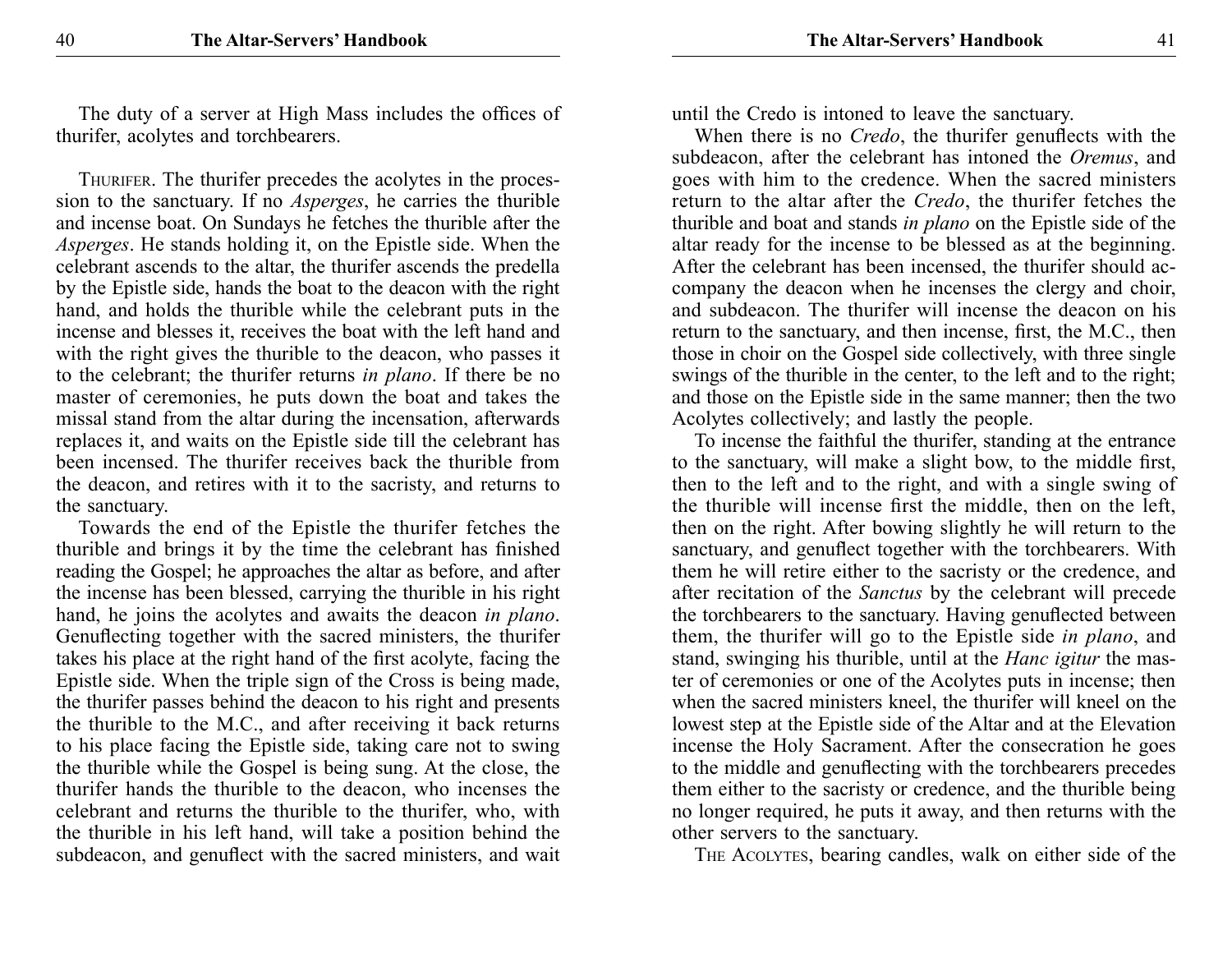Crossbearer behind the thurifer, and when they reach the sanctuary stand facing one another at either end of the altar steps. As the sacred ministers arrive, they should come together behind them, genuflect together with them, then place their candles on the credence. During the Psalm, *Confiteor* and Versicles, they should kneel in front of the credence. While the Gradual is being sung, they will take their candles; then led by the thurifer, go to the middle and stand together in front of him, facing the altar, a little behind the deacon and subdeacon. When the M.C. gives the sign, the acolytes will genuflect, turn and follow the thurifer to either side of the lectern or the subdeacon holding the gospel book, facing the Epistle side. The first acolyte should be nearest the people, and the second acolyte on the altar side. They never genuflect during the Gospel. Afterwards they will return to the credence, genuflecting as they pass before the altar, and replace their candles on the credence.

During the *Gloria* and *Credo* they will stand one at each end of the sacred ministers' bench in readiness to assist the sacred ministers, handing them their birettas and raising their vestments. They kneel at *Et incarnatus est.*

At the Offertory the second acolyte will place the humeral veil on the subdeacon's shoulders and tie it in front; meanwhile the first acolyte will have prepared to follow the subdeacon to the altar with the cruets, and will remain standing at the altar side to receive them back again. While the deacon is incensing the celebrant, the first acolyte will take the towel, and the second the water cruet and dish, and approach the celebrant and pour water over his fingers and offer the towel; then bowing slightly they will replace the cruet, dish and lavabo cloth on the credence, and, the first acolyte taking the bell, they will stand until it is time to kneel down with the sacred ministers for the Elevation.

During the Elevation they will make a moderate reverence. After the *Pater noster* the second acolyte, having genuflected, will ascend the predella and remove the humeral veil from the subdeacon's shoulders, and, after genuflecting with him on the predella, will put the veil on the credence. Where it is the custom the first acolyte will receive the *Pax* from the M.C., and give it to the second. After the celebrant has received the Sacred Host, and when the subdeacon removes the pall, the first acolyte, genuflecting with the sacred ministers, places the cruet on the altar, and on receiving them back will replace them on the credence. The second, taking the chalice veil from the credence, comes to the middle, when the sacred ministers change places, genuflects behind the subdeacon, then lays the chalice veil on the altar on the Gospel side, and returns to the credence. At the blessing they will kneel, and during the last Gospel take up their candles, go to the middle, and after genuflecting proceed to the sacristy. When turning they must take care to remain in line with one another (and with the Crossbearer) and not turn individually, otherwise they would change places.

The Torchbearers, genuflecting *recta linea*, leave the sanctuary, when the thurifer, after having incensed the faithful, has joined them, and go to the sacristy (or credence) to fetch their torches. When these are lit, after the *Sanctus* bell has rung, they enter the sanctuary, led by the thurifer, walking two abreast; those on the right hold their torches in the right hand, and those on the left in the left hand, the unoccupied hand being laid upon the breast. On arriving in the sanctuary the torchbearers genuflect with the thurifer and divide, kneeling at equal distances *in plano*. After the elevation the torchbearers rise (except in the case of Holy Communion being administered, when they remain kneeling until the tabernacle is closed), genuflect with the thurifer, and, preceded by him, retire to the sacristy. Great care should be taken to move and genuflect together.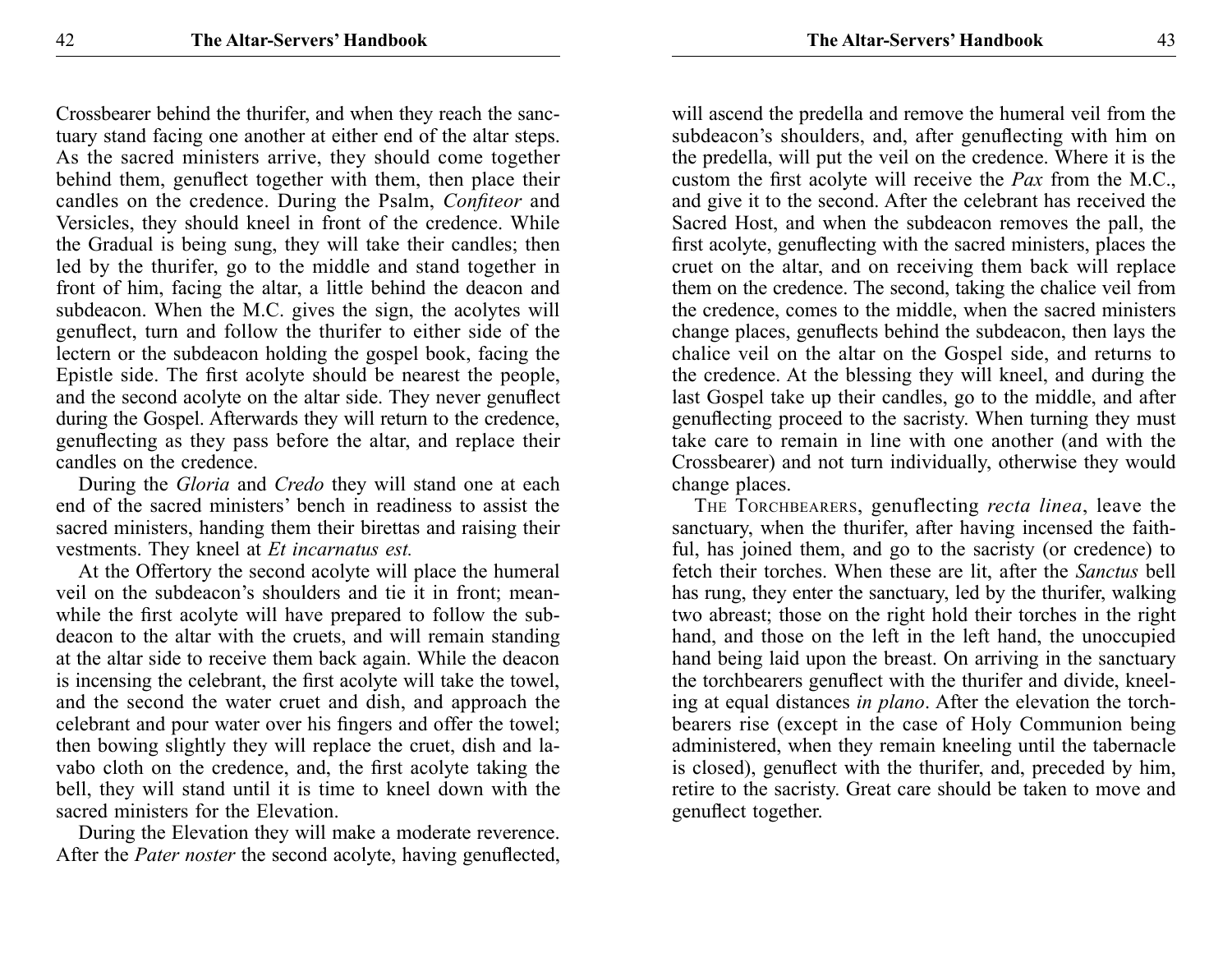#### **MISSA CANTATA**

Prepare in the sacristy and sanctuary as for High Mass, except that the corporal and chalice should be prepared on the altar.

For this Mass the servers are: Two acolytes, thurifer (if there is incense), and master of ceremonies or one assistant server for the celebrant.

Though on principle a Missa Cantata does not admit of the use of incense, the Sacred Congregation of Rites does in certain cases grant an indult for the use of the thurible on special solemnities and where it is impossible to have deacon and subdeacon.\* (\*Cf. Vavasseur, *Ceremonial*, Ed. ix, vol. I, p. 520, n. 288.)

The Master of Ceremonies, or the assistant server acting as master of ceremonies, receives the biretta and kneels on the celebrant's left, and responds as in Low Mass. He accompanies the celebrant to the altar, then passes to his right, receives the boat from the THURIFER and presents the spoon; when the incense has been put in, he receives the thurible and gives it to the celebrant with the usual kisses. As soon as the THURIFER has given the thurible to the MASTER OF CEREMONIES, he passes to the left of the celebrant to assist with the MASTER OF CEREMONIES in raising the chasuble. Both MASTER OF CEREMONIES and THURIFER genuflect when the celebrant bows before the crucifix. Meanwhile the FIRST ACOLYTE removes the missal stand and replaces it after the incensation. The celebrant gives the thurible to the MASTER OF CEREMONIES, who receives it with the customary kisses. The MASTER OF CEREMONIES and THU-RIFER descend on the Epistle side *in plano*. The MASTER OF CEREMONIES incenses the celebrant with three double swings, the THURIFER standing on the left of the MASTER OF CEREMONIES.

After the incensation the MASTER OF CEREMONIES

returns the thurible to the THURIFER, who takes it to the sacristy and returns to the credence. The MASTER OF CER-EMONIES assists the celebrant at the missal; at the end of the recital of the *Gloria* he descends with the celebrant *per breviorem* to the bench, where he assists as usual, and at the proper time returns with the celebrant *per longiorem*, lifting his alb as he ascends, and then goes to the missal. The Mass proceeds as usual.

The THURIFER acts as at High Mass. Towards the end of the Gradual, *Alleluia* or Tract the MASTER OF CER-EMONIES assists as before with THURIFER and thurible. The THURIFER goes to the credence, leaves the boat on the credence, and with the ACOLYTES proceeds to the middle to meet the MASTER OF CEREMONIES coming down with the missal, they genuflect together, and the MASTER OF CEREMONIES goes straight up with the book to the Gospel side; meanwhile the ACOLYTES, with the THURIFER, go and stand on the Gospel side *in plano*; the THURIFER on the outside, the FIRST ACOLYTE on his left and the SECOND next to him, facing the celebrant. After the word *sequentia* the THURIFER gives the thurible to the MASTER OF CEREMONIES, who hands it to the celebrant with the customary kisses, and after the incensation receives it again and returns it to the THURIFER, who takes up again his place next to the ACOLYTES during the singing of the Gospel. At the close of the Gospel the MASTER OF CEREMONIES descends, receives the thurible from the thurifer and incenses the celebrant as usual; the ACOLYTES after genuflecting in the middle return to the credence. After the incensation the MASTER OF CEREMONIES goes up and moves the missal towards the center of the altar.

If the *Credo* follows immediately, the THURIFER waits in the middle *in plano* for its intonation, and at the word *Deum* bows, genuflects and retires. If there is no *Credo*, he bows at *Oremus*, genuflects and goes to the credence and waits until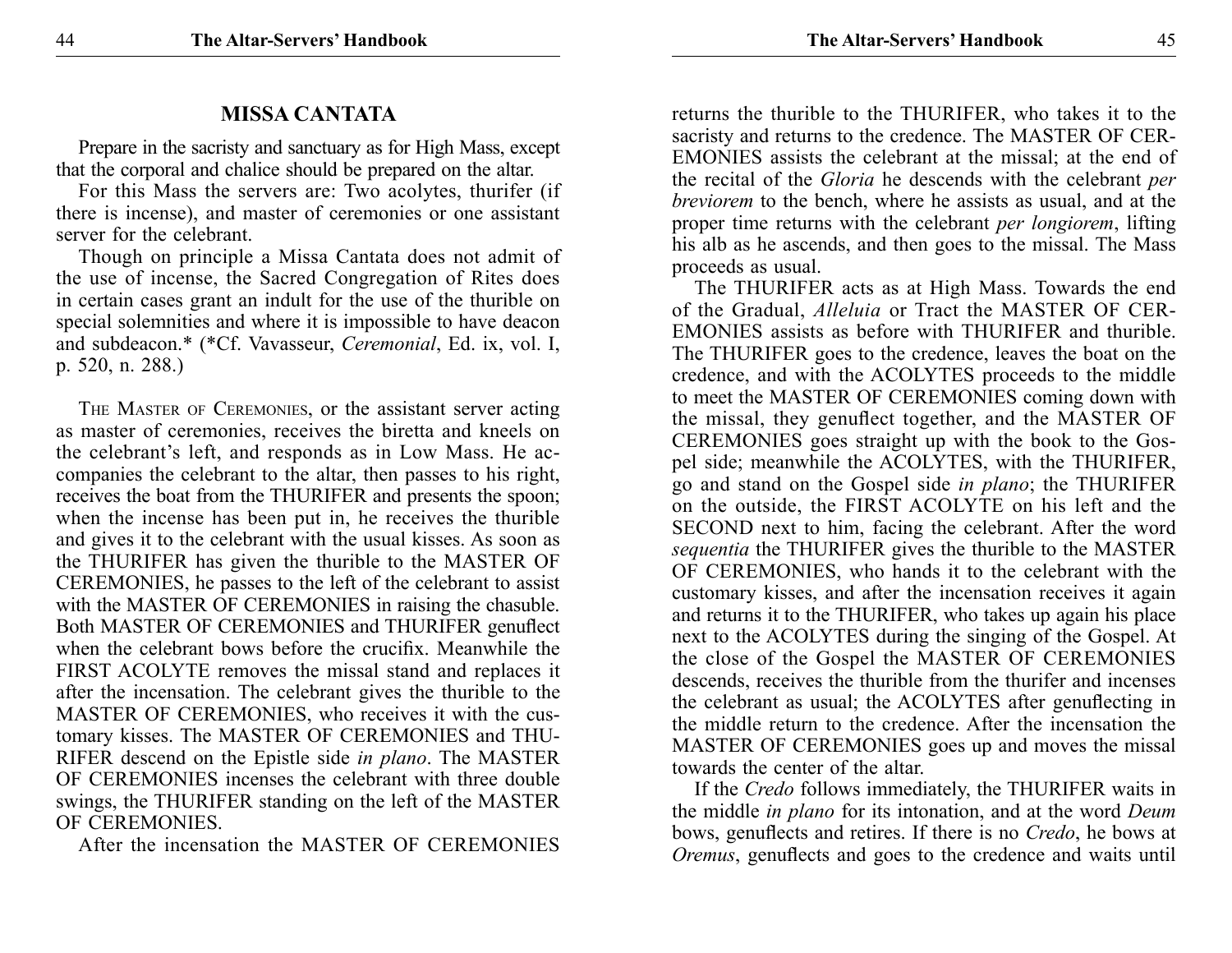the incense is required. If the *Credo* is sung, the M.C. acts as at the *Gloria.*

At the Offertory, as soon as the celebrant has said *Oremus*, the SECOND ACOLYTE goes to the altar to take the chalice veil and places it on the credence. The FIRST ACOLYTE meanwhile brings the cruets and removes them in the usual manner. Then the THURIFER should ascend the altar for the imposition of incense, passing to the left of the celebrant as before.

While the celebrant incenses the oblations and the crucifix, the FIRST ACOLYTE comes to the middle, genuflects and goes straight up to the altar, removes the missal stand, descends on the Gospel side, and after the celebrant has incensed that side of the altar, the FIRST ACOLYTE follows him and replaces the book, then descends *in plano*, genuflects and goes to the credence.

During the incensation the MASTER OF CEREMONIES and THURIFER genuflect whenever the celebrant bows to the cross, but only after the oblations have been incensed and not before. When the altar has been incensed, the MASTER OF CEREMONIES receives the thurible and incenses the celebrant as usual.

Then he gives the thurible to the THURIFER who proceeds to incense the M.C., choir and people in the same manner as at High Mass. Meanwhile the FIRST ACOLYTE with the towel and the SECOND with the water cruet and dish approach the celebrant, bowing before and after as usual; they then return to the credence. The MASTER OF CEREMONIES remains at the missal to assist the celebrant.

For the TORCHES the same rules apply as at High Mass. Everything now proceeds as in High Mass until the Elevation. At the *Hanc igitur* an ACOLYTE puts incense in the thurible. At the Elevation the FIRST ACOLYTE will ring the bell, and the THURIFER will incense the Blessed Sacrament as at High Mass.

During the Elevation the MASTER OF CEREMONIES

should kneel on the predella to the celebrant's right and lift the chasuble with his left hand. If customary, the SECOND ACOLYTE may go to the middle, genuflect, and kneel on the predella at the celebrant's left, and lift the chasuble with his right hand. After the Elevation the MASTER OF CEREMO-NIES will go straight to the missal and remain at the altar, assisting the celebrant until the missal has to be removed. The THURIFER having retired, as in High Mass, with the TORCHBEARERS, returns and stands between the ACO-LYTES before the credence. If the SECOND ACOLYTE has assisted on the predella, he will descend *in plano*, genuflect, and return to his place.

At the ablutions the FIRST ACOLYTE will assist with the cruets as in a Low Mass with one server. The SECOND ACO-LYTE, taking the chalice veil, proceeds to the middle to meet the MASTER OF CEREMONIES coming from the Gospel side with the book; they genuflect together, and the MASTER OF CEREMONIES proceeds to the Epistle side, while the SECOND ACOLYTE lays the chalice veil on the altar near the corporal. The SECOND ACOLYTE descends, genuflects and goes to the credence. The MASTER OF CEREMONIES remains to the right of the celebrant on the Epistle side.

If the last Gospel should be read from the missal, the MASTER OF CEREMONIES will remove the book as soon as the celebrant goes to the center, so as to be kneeling in his right place at the Blessing. If there is no special Gospel, the MASTER OF CEREMONIES closes the book and goes to the Gospel side to respond to the celebrant.

During the last Gospel the MASTER OF CEREMONIES brings the biretta, and waits on the Epistle side for the celebrant.

- N.B. Throughout the *Missa Cantata* the MASTER OF
	- CEREMONIES makes all the responses to the celebrant.
- *Note*. When the sacristy is at a distance from the altar, the torches are kept at the credence or abacus, and here also the thurifer places the thurible when not in use during the Mass.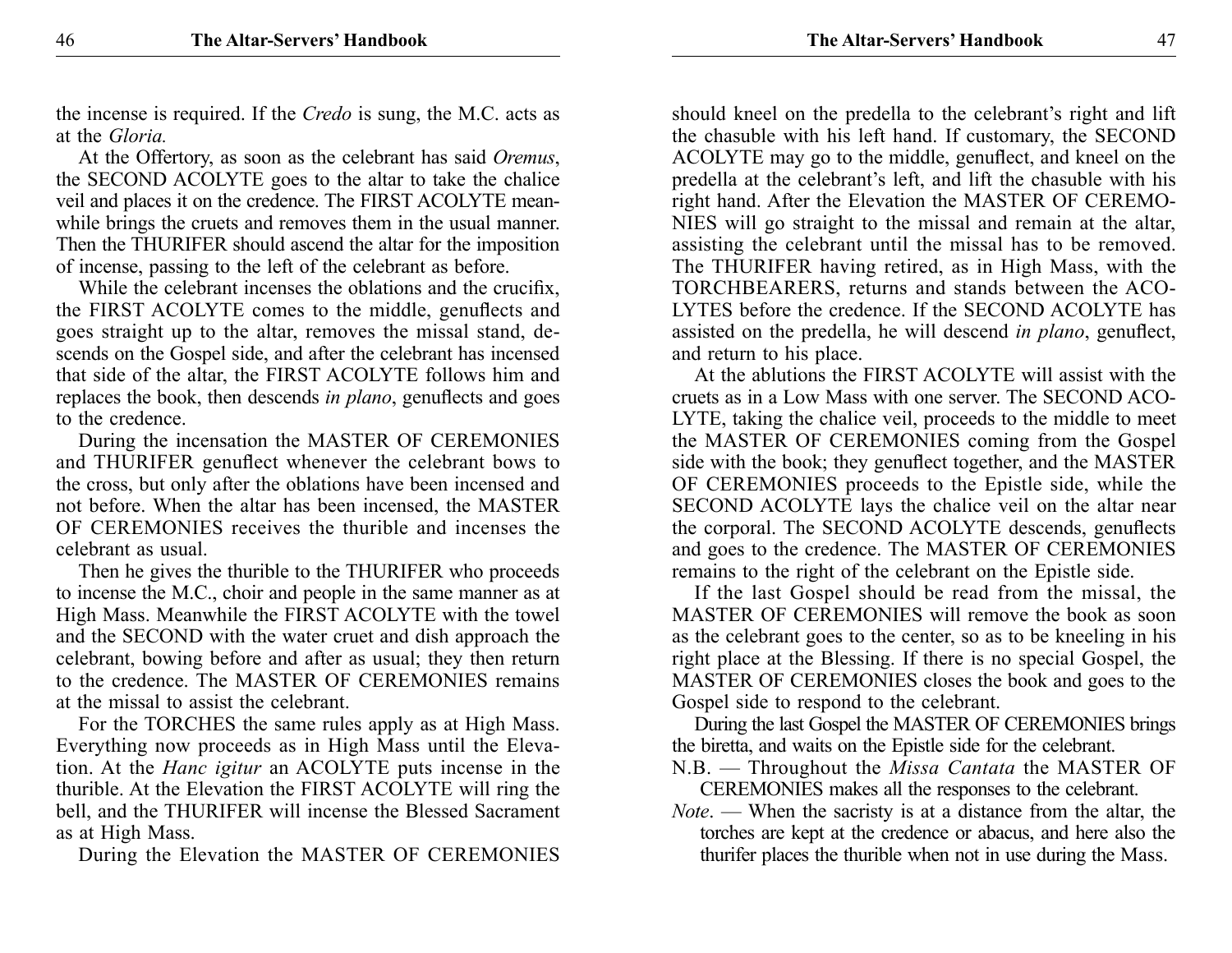# **HIGH MASS OF REQUIEM**

Prepare black vestments for the sacred ministers in the sacristy, and on the altar light six candles and place the missal open on the missal-stand.

For the Absolutions the processional cross should be on the Epistle side of the sanctuary and the cope for the celebrant.

The thurifer brings the thurible for the Offertory and retires after the celebrant has been incensed. No one else is incensed. At the Elevation the thurifer again brings the thurible and gives it to the subdeacon for incensing the Host. During the Mass the thurifer can remain at the credence, kneeling during the Collects and from the Elevation to the *Pax Domini*. At the Post-Communion he retires to the sacristy to fetch the thurible, and during the Last Gospel brings it into the sanctuary for the Absolutions.

The acolytes carry their candles in and out and assist without candles at the Gospel. The server who carries the holy water stoup should be at the credence for the Absolutions.

After the Last Gospel the sacred ministers retire to the bench to lay aside their maniples, and the celebrant puts on the cope, the subdeacon takes the processional cross, and the procession to the catafalque proceeds as follows:

The server with the holy water to the right of the thurifer precedes the cross, the subdeacon with the cross and two acolytes with candles, then the clergy, and last the deacon with the celebrant, the master of ceremonies or server carrying the *Rituale*. All the servers genuflect in passing before the altar. In the order indicated above the subdeacon and acolytes pass on the left side of the catafalque, preceded by the thurifer and server with holy water. The subdeacon and acolytes remain standing facing the altar at the foot of the catafalque, leaving a space between them and the catafalque sufficient for the celebrant and deacon to pass; while the thurifer and server with holy water pass on and take up a position to the right of the

celebrant, who stands at the head of the catafalque.

If the body is present, the celebrant sings the *Non intres*; then when the choir have sung the *Libera* and begin to repeat the Responsory, the thurifer gives the boat to the M.C. or deacon and presents the thurible, and after the incense has been put in retires to his former place.

At the last *Kyrie* the server gives the *aspersorium* to the deacon, who passes it to the celebrant after he has intoned *Pater noster*. The deacon and celebrant and master of ceremonies proceed round the catafalque; the server with the holy water and the thurifer remain in their place, so as to be in readiness to receive back the *aspersorium* and hand the thurible to the deacon.

After the incensation, the thurifer and holy water server go and stand behind the subdeacon, so as to be ready to lead the procession to the church door or the sacristy.

# **MASS BEFORE THE BLESSED SACRAMENT EXPOSED**

CONCERNING GENUFLECTIONS. Genuflections on both knees should only be made on entering and leaving the sanctuary, and when servers have to leave the sanctuary and each time on their return.

Acolytes and servers must genuflect on one knee each time before going up to the altar and again on the predella before descending.

For the *Lavabo* the servers await the coming of the celebrant on the Epistle side.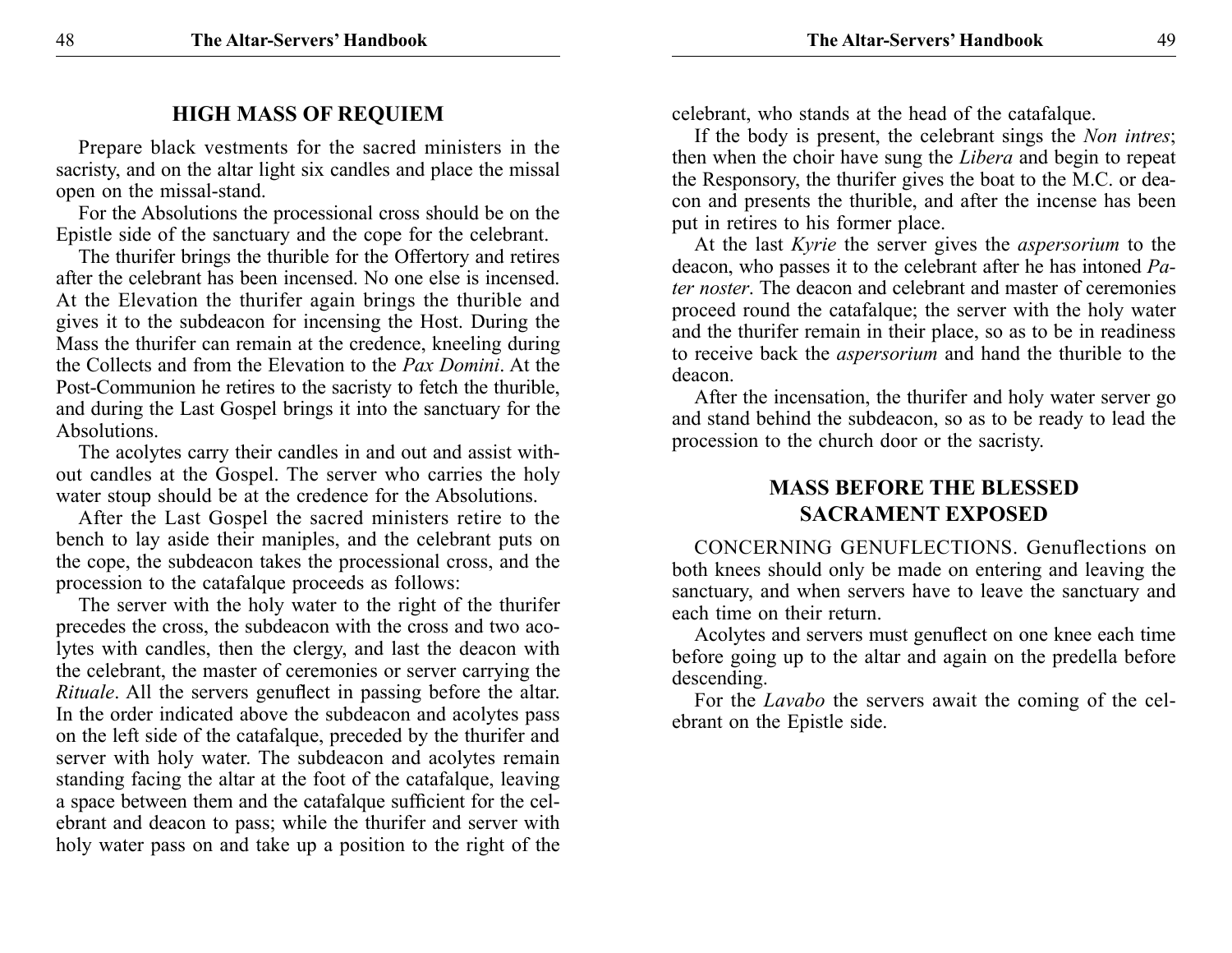# **other prayers AFTER HOLY COMMUNION**

Blessed be Jesus Who has come to visit me. Hosanna! Hosanna! Hosanna!

O Jesus, I believe that Thou art my God and sovereign Lord: I adore Thee; it is my joy to know and serve Thee. I thank Thee for making a friend of me in spite of my unworthiness.

Lord Jesus, let me feel the sweetness of Thy presence; may I love Thee ardently all this day and for ever. Sweet Jesus, be my secret, my treasure, my Friend, and my strength for today and all my life.

I am forgetful, thoughtless, and weak; sometimes even willful: check me, and remind me of Thy Love.

I have often sinned in the past; but I trust Thou hast forgiven me. O! If only I had never offended Thee, how happy I would be. Give me Thy sanctifying grace and keep me faithful and sinless for this day and every day.

For all Thy mercies unto me, sweetest Jesus, I praise Thee and honor Thee with all my heart.

For Thy own greatness and power, I bless, praise, and glorify Thee.

O my dear Mother Mary, praise Jesus for me, because I have not fervor enough to bless Him worthily.

May all the peoples of the world worship Thee, O Jesus.

With the Angels and Saints in heaven, we call out to Thee with one voice: Holy, Holy, Holy, Lord God of hosts; heaven and earth are full of Thy glory.

With Thy glorious Apostles and all Thy white-robed Martyrs, we praise Thee.

With St. Stephen and all our Holy Patrons, we worship and bless Thee for ever.

For Thou, O Jesus, art the King of Glory, and One God with the Father and the Holy Ghost.

And yet Thou didst accept to humble Thyself and become man for our salvation.

By Thy cruel Passion and Death, Thou didst open for us the gates of

heaven.

There Thou reignest in glory; but still Thou dwellest with us in the Most Blessed Sacrament of the Altar.

We most humbly praise and adore and thank Thee for having redeemed us with Thy Precious Blood and for giving us Thy sacred Body to be the Food of our souls.

Keep us, O Lord, without sin this day.

Have mercy on us, O Jesus, because we place our trust in Thee. Without Thee I am weak and helpless, and can do no good; 'hold me by the hand and guide me, for I trust in Thee alone, O best of friends and my God.

Sweet Jesus, be to me Jesus. (Three times).

O burning Heart of Jesus, make me love Thee daily more and more.

Sweetest Heart of Jesus, set my heart on fire with love of Thee. And when I leave the church to-day, may I be cheerful and bright to all I meet, because I bear Thee in my heart.

Jesus pure and strong, Jesus kind and humble, make my heart like unto Thine.

#### **Prayer to Christ the King**

OChrist Jesus, I acknowledge Thee King of the universe;<br>all that was made was created for Thee; exercise all Thy rights over me.

I renew my baptismal promises, renouncing Satan, his works, and his pomps; and I promise to live as a good Christian; especially I pledge myself to do all in my power to secure the triumph of the rights of God and of Thy Church.

Divine Heart of Jesus, I offer Thee my poor actions that all hearts may recognize Thy sacred Kingship, and that thus the reign of Thy Peace may be established throughout the world. Amen.

Our Father, Hail Mary, *and* Glory be, *for the Pope's intentions.*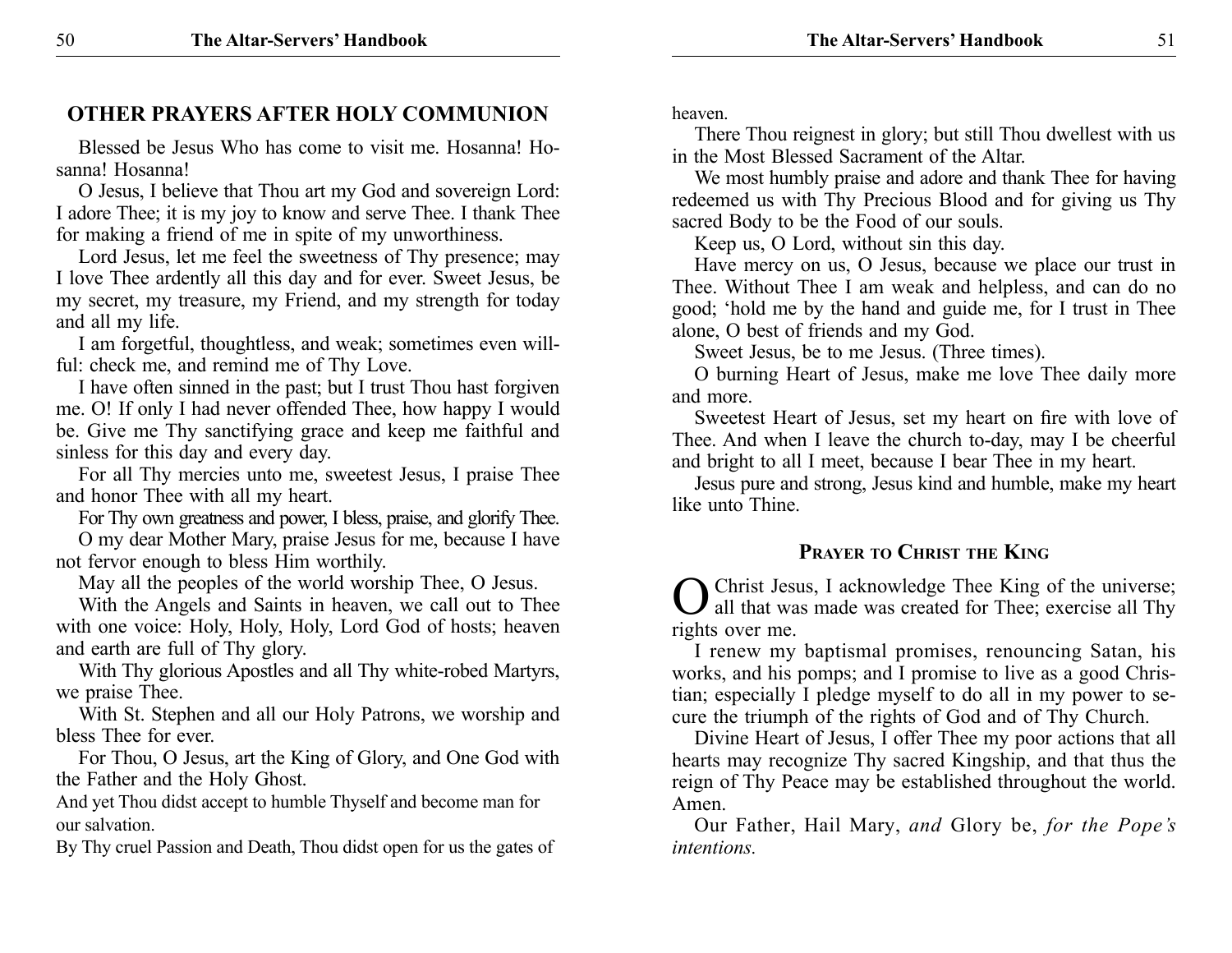# **GUILD PROMISE**

I offer myself to God Almighty, to Blessed Mary ever Virgin,<br>and to our Holy Patron St. Stephen and I promise to do my Toffer myself to God Almighty, to Blessed Mary ever Virgin, best to serve reverently, intelligently, and regularly, having the glory of God and my own eternal salvation as my object.

#### *Let us pray*

OLord Jesus Christ, who didst come not to be administered unto but to minister, and who standing at the right hand of the power of God, didst manifest to St. Stephen the radiant light of Thy wonderful glory: grant to Thy servants, we beseech Thee, that while faithfully serving Thy holy altars, we may with faith like his, worship Thee hidden in Thine adorable sacrament, and in our hearts and minds, do Thou, O Lord, enkindle the love of Thy grace. Who livest and reignest world without end. Amen.

#### **Prayer to be a priest**

Lord Jesus Christ, the great High Priest, who dost call **J** chosen souls to offer Thee in sacrifice and to assist Thee in saving souls, I beseech Thee to grant me this high grace though  $\overline{I}$  am most unworthy of it; make me carefully to prepare my heart to receive it and to keep myself pure and lowly that Thou mayest call me to serve Thee at Thine altar. Amen.

O Mary, Mother of God and my dear mother too, obtain for me this grace from the Sacred Heart of thy dear Son.

*Never leave the Church without greeting Our Blessed Lady. Go and kneel at her altar, or turn to her statue.*

Remember, O most loving Virgin Mary, that it is a thing un heard of, that anyone ever had recourse to thy protection,

implored thy help, or sought thine intercession, and was left forsaken. Filled therefore with confidence in thy goodness, I fly to thee, O Mother, Virgin of virgins; to thee I come, before thee I stand, a sorrowful sinner. Despise not my words, O Mother of the Word, but graciously hear and grant my prayer. Amen.

Most Sacred Heart of Jesus, have mercy on us. Immaculate Heart of Mary, pray for us. St. Joseph, pray for us. St. Stephen, pray for us.

*Members of the Archconfraternity are recommended to invoke the intercession of their holy patron, St. Stephen, by the use of the following prayers in their daily devotions, according to the seasons:*

**In the Advent Season**<br>**I I** oly Spirit of God, Who by the laying on of the hands of Holy Spirit of God, Who by the laying on of the hands of the Apostles wast given to the blessed deacon Stephen, and in him didst begin the service of the Altar in the New Law, grant that I, who serve the same Altar, may always keep holy and body that is Thy temple, that I who bear the sacred vessels may purify my heart; so that at last, full of Thy grace, I may, looking up into heaven, see Thy great joy, and come to the eternal temple of Almighty God, where the Lamb of God is the Light in Thy radiance. Amen.

#### **In the Christmas Season**

God, Who didst consecrate the first fruits of the ministry of Thine Altar in the blessed death of the deacon St. Stephen, full of grace and of the Holy Ghost, grant, we beseech Thee, that we may so love the beauty of Thy house as ever to partake of the grace of the Altar we serve, and lead us, who here reign in serving Thee, to the glory foreseen by him, where we may serve Thy Majesty for ever by reigning with Thee. Through Christ our Lord. Amen.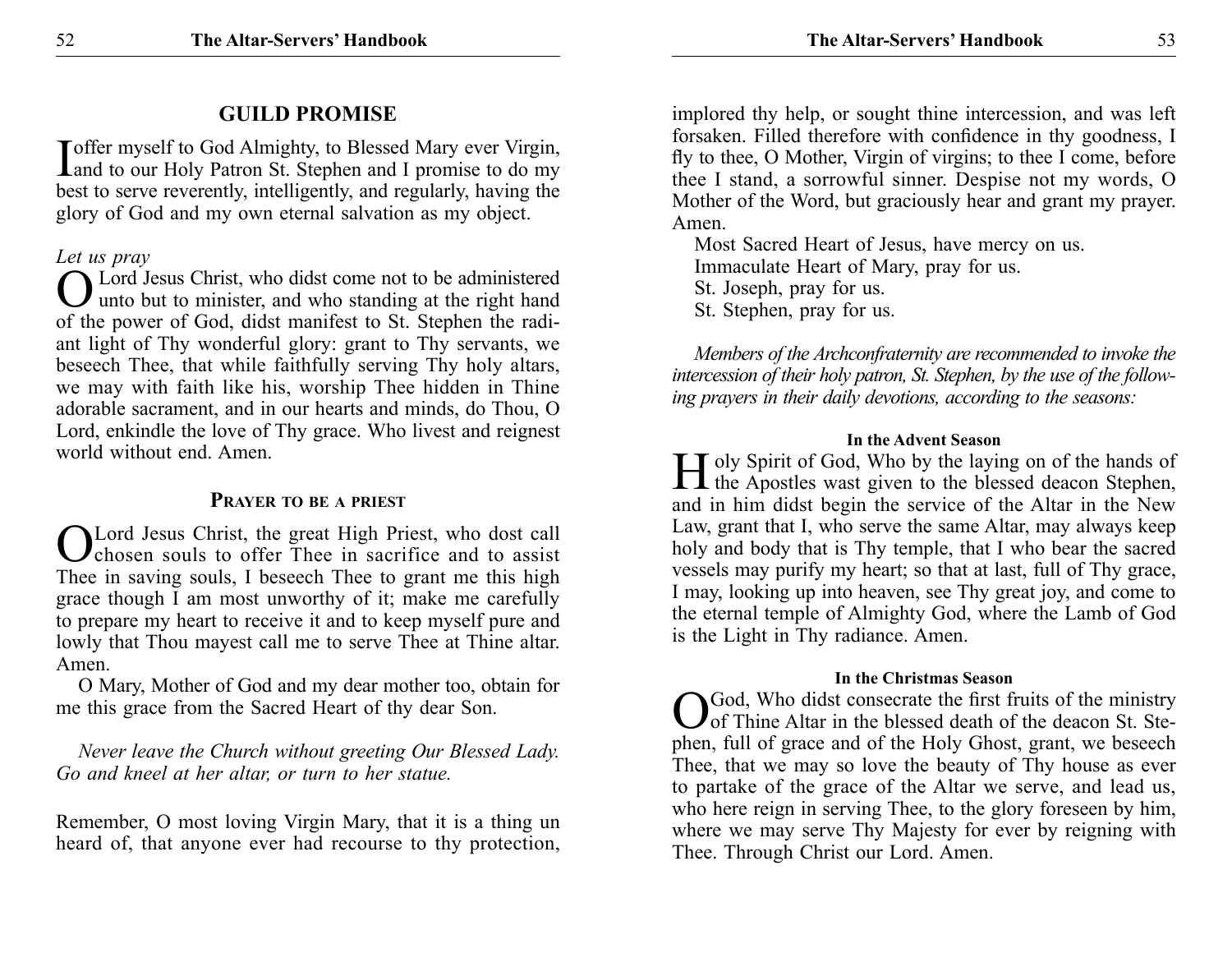**In Lent**<br>Imighty and Everlasting God, Who didst grant to Thy holy A lmighty and Everlasting God, Who didst grant to Thy holy deacon St. Stephen that he, while still on earth, should see Him for whom he was about to die, and dost allow me to look upon the same Lord Jesus Christ hidden beneath the Holy Species while I stand before Thine Altar, grant to me this mercy in Thy house, that I may always faithfully follow Him whom I serve, until I, His servant, come to be where He is, Who lives and reigns with Thee in the unity of the Holy Ghost, one God, world without end. Amen.

#### **At Easter**

Lord Jesus Christ, Who didst not come to be served but to serve, Who standing at the right hand of the power of God didst show to St. Stephen the radiant light of Thy wonderful glory, grant me that, while I faithfully serve Thy holy Altar, I may adore Thee hidden in the blessed Sacrament with a faith like his. Enkindle my heart and my mind, O Lord, with the love of Thy grace, that enlightened by Thy glorious presence, I may faithfully serve Thee in Thy holy Church, until at last, seeing Thee face to face, I may be blessed with the sight of Thy glory. Amen.

#### **At Pentecost**

Lord God Almighty, Who dost make us sharers in this mys<br>tery of salvation, Who dost allow us Thy lowly and unworthy servants to serve at Thy holy Altar, do Thou Who workest all things, give us the grace of Thy Holy Spirit to fulfill this service; that standing without blame in Thy holy presence, we may offer to Thee this sacrifice of praise. Grant, O Lord, that this sacrifice be pleasing and acceptable in Thy sight for the healing of our sins, and of those of all Thy people. Through Christ our Lord. Amen. *(From the Liturgy of St. Basil).*

**NOTES WRITTEN BY SAINT THOMAS MORE on the margin of the** *Newnham Book of Hours***, written after his troubles began and he had resigned his position at Court.**

 $\sim$  ive me Thy grace, Good God, To see the world at nought; To set my mind fast upon Thee and not to hang upon the words of men's mouths; To be content to be solitary; Not to long for worldly company; Little by little utterly to cast off the world, And rid my mind of all besides Thee; Not to long to hear any worldly things, But that the hearing of worldly fantasies may be to me displeasing; Gladly to be thinking of God; Piteously to call for His help; To lean unto the comfort of God; Busily to labour to love Him; To know my own vileness and wretchedness; To humble and abase myself under the mighty hand of God; To bewail my past sins; For the purging of them patiently to suffer adversity; Gladly to bear my purgatory here; To be joyful in tribulations; To walk the narrow way that leadeth to life; To bear the cross with Christ; To have the last things in remembrance; To have ever before mine eye my death that is ever at hand; To make death no stranger to me; To foresee and consider the everlasting fire of hell; To pray for pardon before the Judge do come; To have continually to mind the passion Christ suffered for me;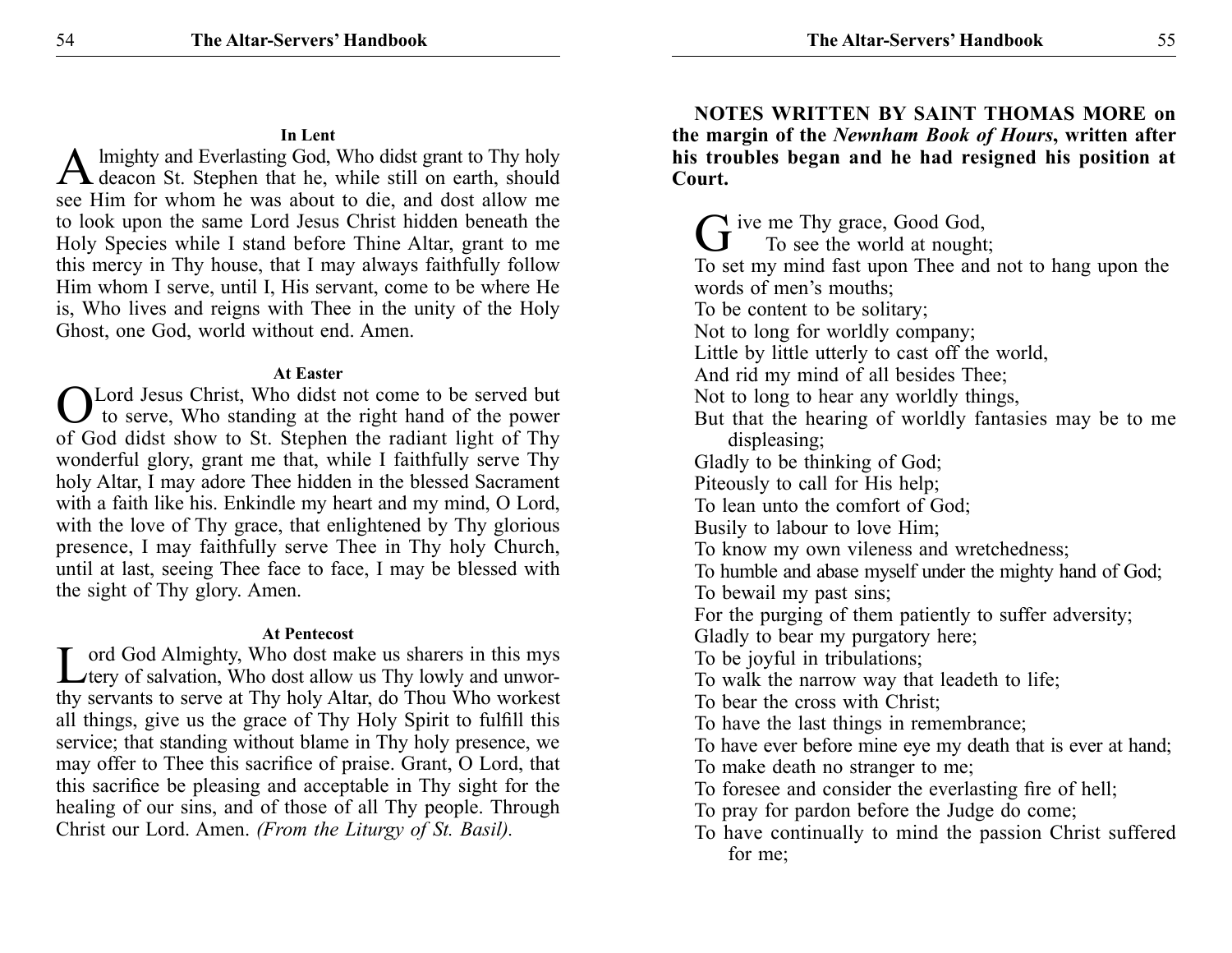For His benefits incessantly to give Him thanks; To buy the time again that I have lost; To abstain from vain conversations; To eschew light foolish mirth and gladness; Recreations not necessary to cut off; To set the loss of worldly substance, friends, liberty, life and all at right nought for the winning of Christ; To think my worst enemies my best friends, For the brethren of Joseph could never have done him so much good with their love and favor as they did him with their malice and hatred. These wishes are more to be desired by every man than

all the treasure of all the princes and kings, Christian and heathen, were it gathered and laid together all upon one heap.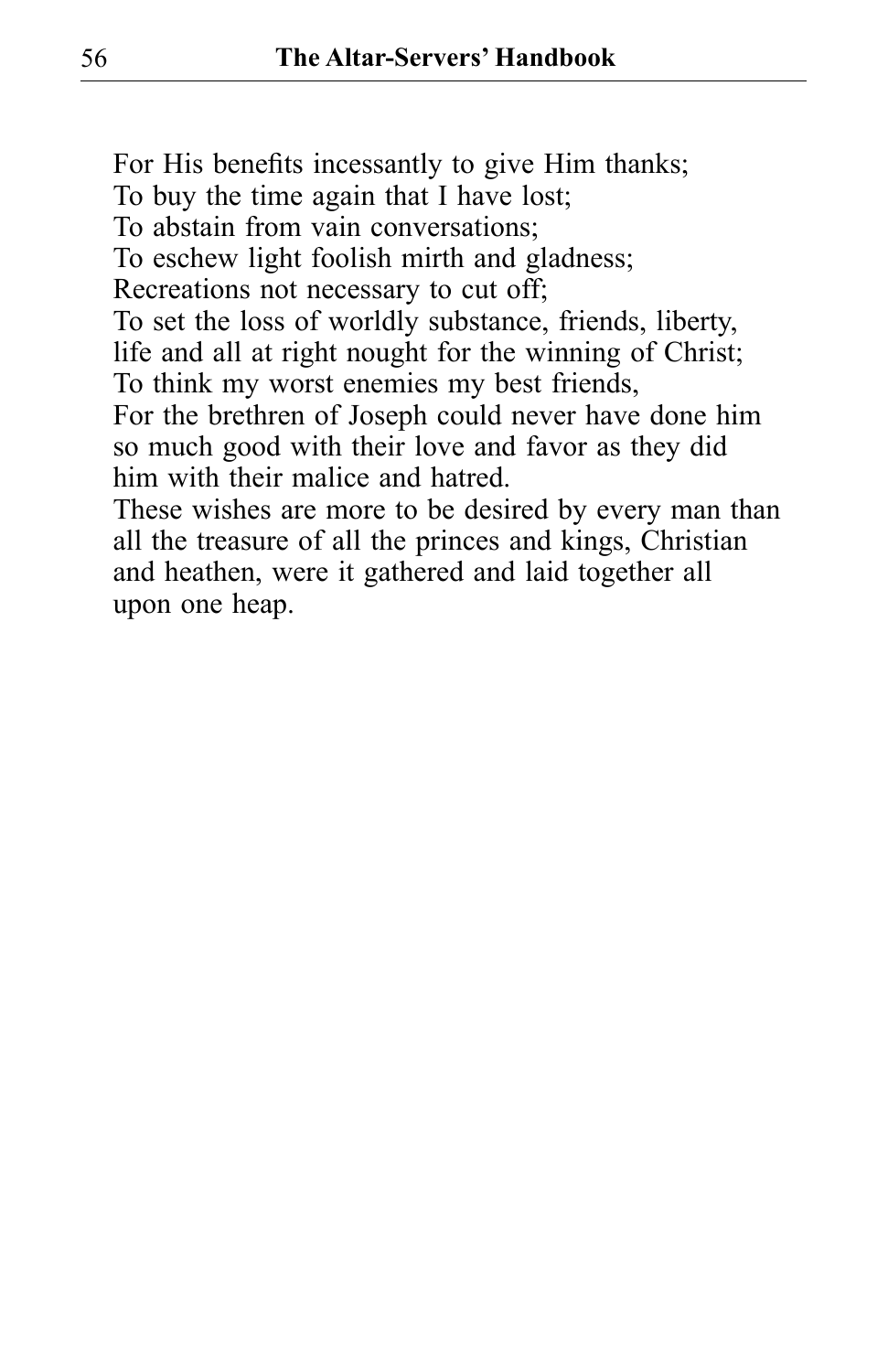# The Ceremony of **Enrollment** of Altar Servers in the

*After the* Credo*, the candidates will kneel, facing the altar, on the floor of the sanc*tuary. The priest, will stand facing them on the predella. Two servers will stand *nearby, bearing the medals on a tray and the holy water.*

V. Adjutorium nostrum in nomine Domini. Our help is in the name of the Lord.

R. Qui fecit coelum et terram. Who hath made heaven and earth.

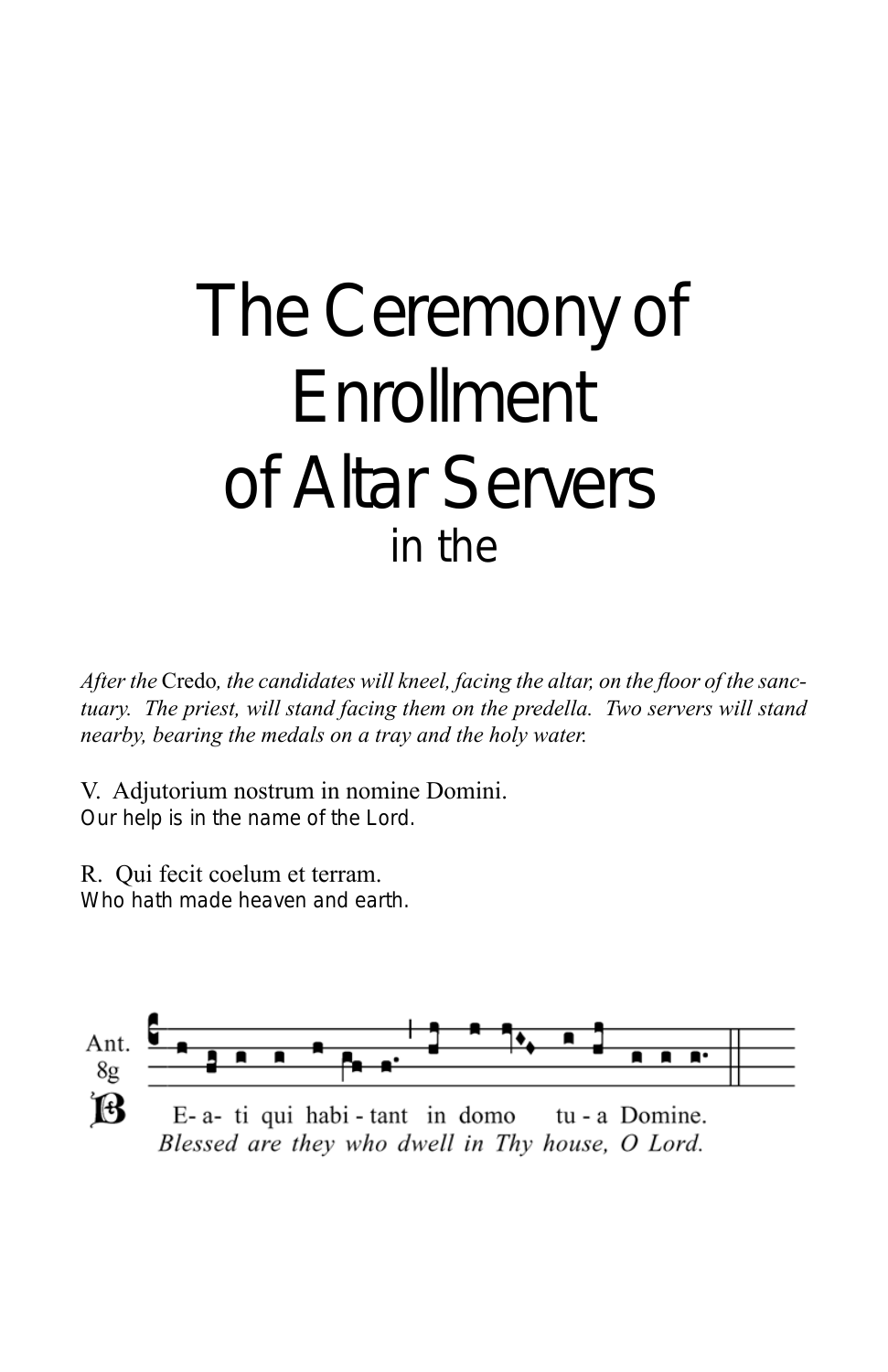

| J. E-       | LC-   | hiili passel mveliit sibi                                                                       | uo-      | шшш. |
|-------------|-------|-------------------------------------------------------------------------------------------------|----------|------|
| 4. Al-      | tá-   | ria tua, Dómine vir-                                                                            | tum:     |      |
| 5. Be-      | á-    | ti, qui hábitant in domo tua,                                                                   | Dó-mi-   | ne:  |
| 6. Be-      | á-    | tus vir, cujus est auxilium abs te: †<br>ascensiónes in corde suo dispósuit, in valle lacri-má- |          | rum, |
| 7. E-       | te-   | nim benedictiónem dabit legislátor, †<br>ibunt de virtúte in vir-tú-                            |          | tem: |
| 8. Dó-      | $m1-$ | ne, Deus virtútum, exáudi oratiónem me-                                                         |          | am:  |
| $9. Pro-te$ |       | ctor noster, áspice,                                                                            | De-      | us:  |
| 10. Qui-    | a     | mélior est dies una in átriis                                                                   | tu-      | is,  |
| $11.E-$     | lé-   | gi abjéctus esse in domo Dei                                                                    | me-      | i,   |
| 12. Qui-    | a     | misericórdiam, et veritátem díligit                                                             | De-      | us:  |
| 13. Non     | pri-  | vábit bonis eos, qui ámbulant in inno- cén-ti-                                                  |          | a:   |
| 14. Gló-    | $ri-$ | a Patri et                                                                                      | $Fi li-$ | О,   |
| $15. Si-$   | cut   | erat in princípio, et nunc, et                                                                  | sem-     | per, |

1. How lovely are Thy tabernacles, O Lord of hosts!

2. My heart and my flesh

3. For the sparrow hath found herself a house:

4. Thy altars, O Lord of hosts:

5. Blessed are they that dwell in Thy house, O Lord:

6. Blessed is the man whose help is from Thee: in his heart he hath disposed to ascend by steps, in the vale of tears,

7. For the lawgiver shall give a blessing, they shall go from virtue to virtue:

8. Lord, God of hosts, hear my prayer:

9. Behold, O God our protector:

10. For better is one day in Thy courts

11. I have chosen to be an abject in the house of my God:

12. For God loveth mercy and truth:

13. He will not deprive of good things them that walk in innocence:

14. Glory be to the Father, and to the Son,

15. As it was in the beginning, is now, and ever shall be,

|  | - <del>--------------</del> |  |  |  |  |  |  |  |  |
|--|-----------------------------|--|--|--|--|--|--|--|--|
|  |                             |  |  |  |  |  |  |  |  |
|  |                             |  |  |  |  |  |  |  |  |

| 1. concupíscit et déficit ánimam mea in á-tri- |             | a              | Dó-mi-                     | ni.  |
|------------------------------------------------|-------------|----------------|----------------------------|------|
| 2. exsultavérunt in-                           | De-         | um             | $\overline{\mathbf{v}}$ i- | vum. |
| 3. et turtur nidum sibi, ubi ponat-            | pul-        | los            | su-                        | OS.  |
| 4. Rex meus, et                                | De-         | us             | me-                        | us.  |
| 5. in saécula sæculó-                          | rum         | lau-           | dá-bunt te.                |      |
| $6.$ in lo-                                    | $_{\rm co}$ |                | quem pó-su-                | it.  |
| 7. vidébitur Deus deó-                         | rum         | $\overline{m}$ | $Si-$                      | on.  |
| 8. áuribus pércipe,                            | De-us       |                | Ja-                        | cob. |
| 9. et réspice in fáciem                        | Chri- sti   |                | tu-                        | İ    |
| 10.                                            | su-         | per            | míl-li-                    | a.   |
| 11. magis quam habitáre in tabernáculis        | pec-ca-     |                | tó-                        | rum. |
| 12. grátiam et glóriam                         | da-         | bit            | Dó-mi-                     | nus. |
| 13. Dómine virtútum, beátus homo, qui          | spe-rat     |                | $\mathbf{m}$               | te.  |
| 14. et Spiri-                                  | tu-         | $\mathbf{1}$   | San-                       | cto. |
| 15, et in sæcula sæcu-                         | ló-         | rum.           | $A -$                      | men. |

1. My soul longeth and fainteth for the courts of the Lord.

2. have rejoiced in the living God.

3. and the turtle a nest for herself where she may lay her young ones.

4. my king and my God.

5. they shall praise Thee forever and ever.

6. in the place which he hath set.

7. the God of gods shall be seen in Sion.

8. give ear, O God of Jacob.

9. and look on the face of Thy Christ:

10. above thousands.

11. rather than to dwell in the tabernacles of sinners.

12. the Lord will give grace and glory.

13. O Lord of hosts, blessed is the man that trusteth in Thee.

14. and to the Holy Ghost.

15. world without end. Amen.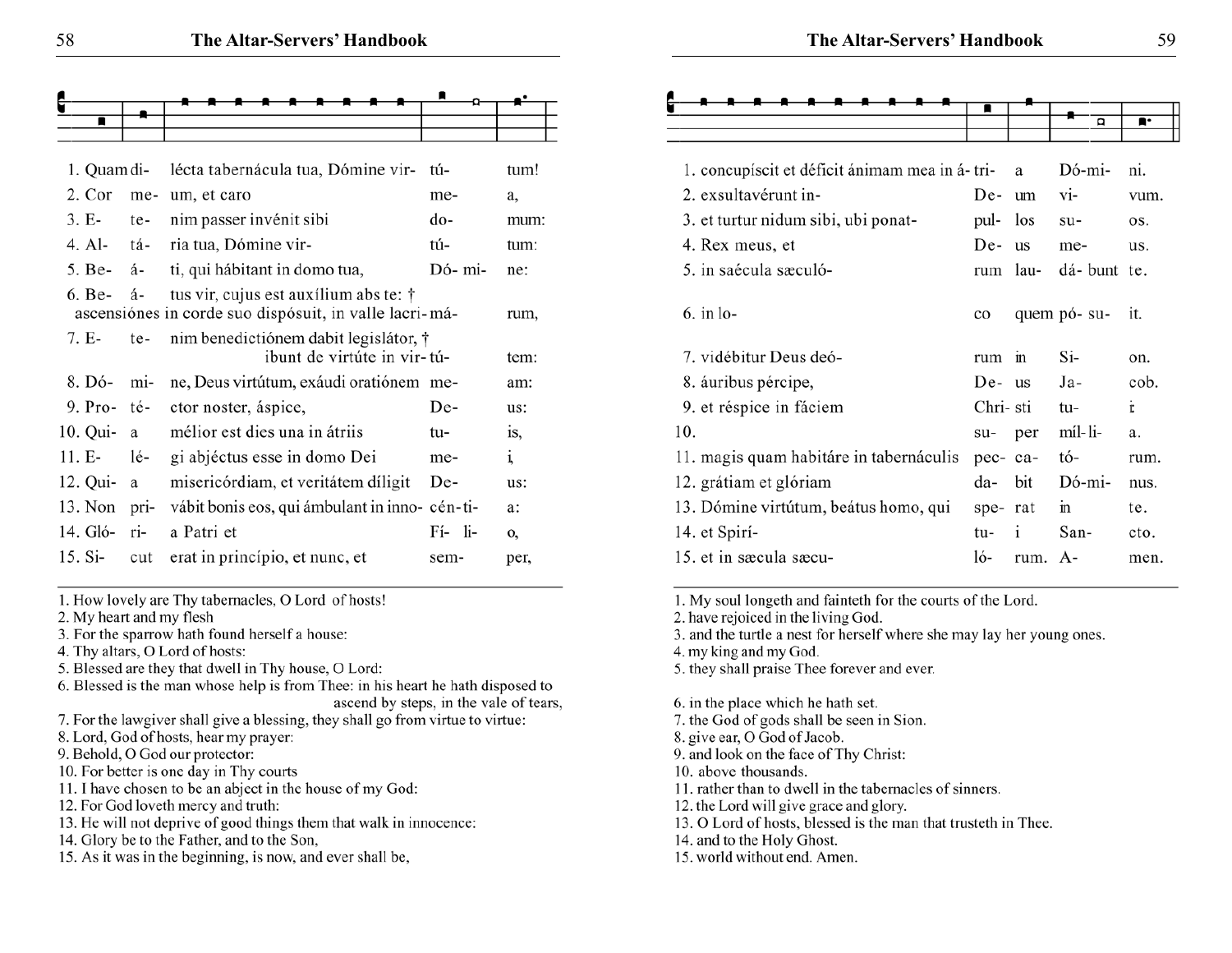*Ant.* Beati qui habitant in domo tua, Domine.

Kyrie eleison, Christe eleison, Kyrie eleison.

Pater noster (*secreto*),

- V. Et ne nos inducas in tentationem.
- R. Sed libera nos a malo.
- V. Domine, exaudi orationem meam.
- R. Et clamor meus ad te veniat.

V. Dominus vobiscum.

R. Et cum spiritu tuo

#### Oremus.

Deus, qui corda fidelium Sancti Spiritus illustratione docuisti, da nobis in eodem Spiritu recta sapere, et de ejus semper consolatione gaudere.

Actiones nostras, quaesumus Domine, aspirando praeveni, et adjuvando prosequere ut cuncta nostra oratio et operatio a te semper incipiat, et per te coepta finiatur.

Defende, quaesumus Domine, beata Maria semper virgine intercendente, istam ab omni adversitate familiam; et toto corde tibi prostratam ab hostium propitius tuere clementer insidiis.

Per Christum Dominum nostrum. R. Amen

Lord have mercy, Christ have mercy, Lord have mercy. Our Father (*secretly*) V. And lead us not into temptation. R. But deliver us from evil.

*Ant.* Blessed are they who dwell in Thy

V. O Lord, hear my prayer.

R. And let my cry come unto Thee.

V. The Lord be with you. R. And with thy spirit.

#### Let us pray.

house, O Lord.

O God, Who has taught the hearts of the faithful by the light of the Holy Ghost, grant that, by the gift of the same Spirit, we may be always truly wise, and ever rejoice in His consolation.

Direct, we beseech Thee, O Lord, our actions by Thy inspiration, and further them by Thy continual help; that every prayer and work of ours may always begin from Thee, and through Thee be likewise ended.

Do Thou, we beseech Thee, O Lord, by the intercession of Blessed Mary ever virgin, defend this family from all harm and mercifully deign to protect from the snares of the enemy, those who prostrate themselves before Thee.

Through Christ Our Lord. R. Amen.

*The priest will then interrogate the candidates. This may be done collectively.* Priest: What do you seek? Server: The blessing of Almighty God and admission to the Archconfraternity of Saint Stephen for Altar servers. Priest: Do you promise to serve with reverence and to keep the rules of the Archconfraternity? Server: With the help of God, I do so promise.

Server(s): I offer myself to God Almighty, to Blessed Mary ever Virgin and to our Holy Patron, Saint Stephen, and I promise to do my best to serve reverently, intelligently and punctually, having the glory of God and my own eternal salvation as my object.

# **Blessing of Medals**

#### Oremus.

Domine Deus virtutem, bonorum largitor, et benedictionum infusor, te humiliter deprecamur ut haec numismata bene  $\mathbb F$  dicere et sancti  $\mathbb F$ ficare digneris: suppliciter rogantes ut famuli tui qui eadem in notam Altaris reverentur inserviendi volunt induere, tibi officium pie et fideliter exequantur, et tandem ad te, coram Altari sublimi in Caelis, tuae gloriae participes perveniant gaudentes. Qui vivis et regnas, etc.

R. Amen.

Let us pray.

O Lord, God of hosts, bestower of all good things and giver of every blessing, humbly we beseech Thee that Thou wouldst vouchsafe to bless  $\mathbb F$  and to sanctify  $\mathbb F$  these medals; do Thou grant we beseech Thee, that Thy servants who wish to wear them as a token of their devout service at Thine Altar, may faithfully and reverently fulfill their duties to Thee until at length being made partakers of Thy glory, they may joyfully come to Thee before Thy heavenly Altar. Who livest and reignest, etc.

R. Amen.

*He sprinkles the medals with holy water.*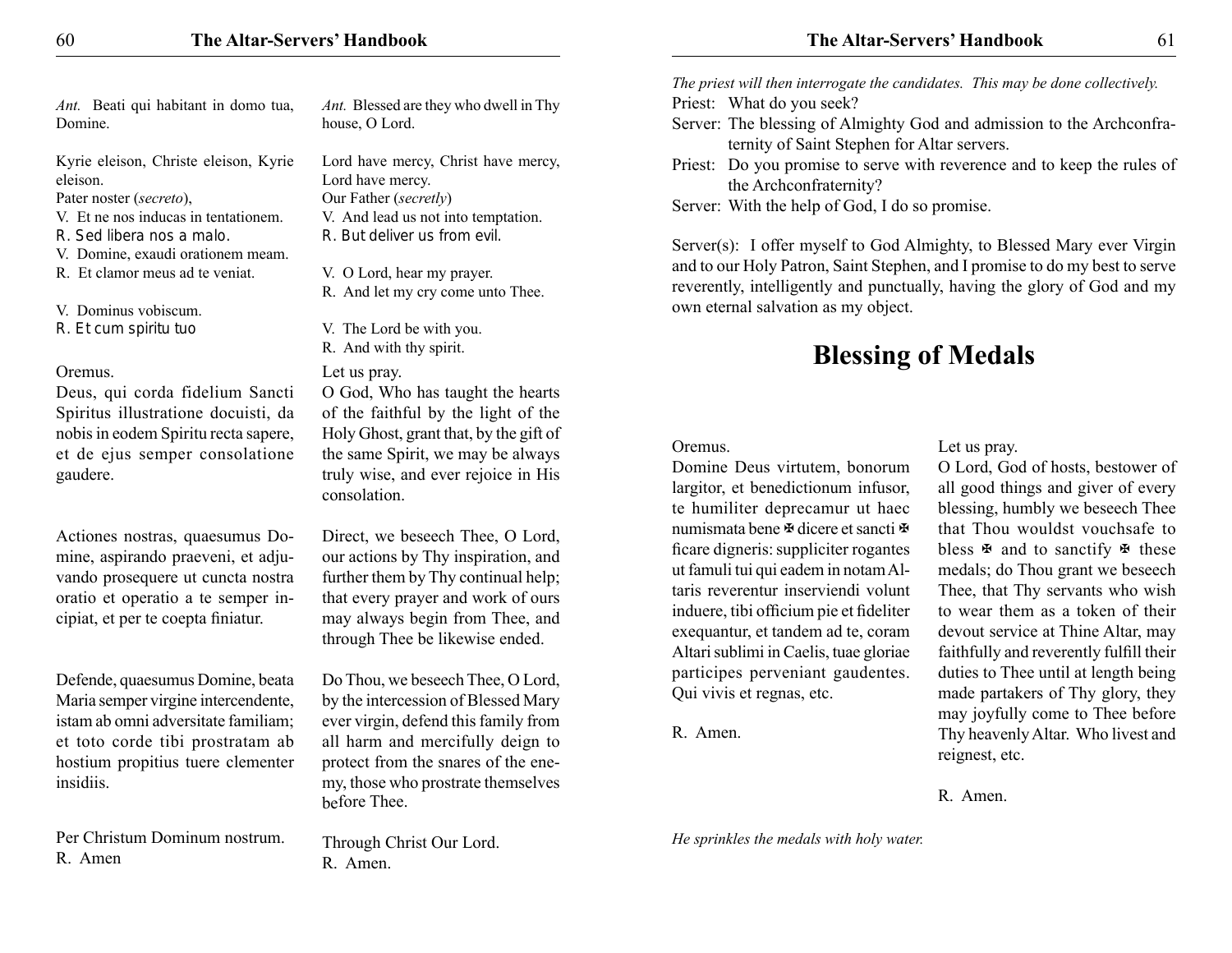*The candidates will now advance in turn and kneel on the predella. While conferring the medal the priest will say:*

Accipe signum aggregationis ad sodalitatem Sancti Stephani, ut eo jugiter interveniente, vitam sanctam ducere valeas. Amen.

Receive the token of your admission into the Guild of Saint Stephen that, ever aided by his intercession, you may lead a holy life. Amen.

O Lord Jesus Christ, Who didst

*After enrollment, the candidates will genuflect to the Blessed Sacrament and return by the sides of the Altar to their place on the lowest step or on the floor of the sanctuary*

Let us pray.

#### Oremus.

Amen.

Domine Jesu Christe, qui non venisti ministrari sed ministrare, qui stans in virtus Dei dextera ostendisti beato Stephano claritate fulgida admirabilem tuam gloriam, concede, quaesumus, ministris tuis ut eadem fide qua ille, te colant celatum in augusto Sacramento, dum sanctis altaribus tuis fideliter subministrent, et accende corda eorum et mentes ad amorem gratiae tuae. Qui vivis et regnas, etc.

come not to be ministered unto but to minister, and Who standing at the right hand of the power of God, didst manifest to Saint Stephen the radiant light of Thy wonderful glory: Grant to Thy servants, we beseech Thee, that while faithfully serving Thy holy Altars, they may, with faith like to his, worship Thee hidden in Thine adorable Sacrament, and in their hearts and their minds, do Thou, O Lord, enkindle the love of Thy grace. Who livest and reignest, etc.

#### Amen.

*Making the Sign of the Cross over the newly admitted servers, the priest says:*

Bene  $\Phi$  dicat vos Deus, et custodiat corda vestra et intelligentias vestras, Pater, et Filius et Spiritus Sanctus. Amen.

May God the Father, Son and Holy Ghost, bless you and safeguard you in heart and mind. Amen.

*The priest then sprinkles the servers with holy water, after which, they return to their places in choir.*

#### **HYMN TO SAINT STEPHEN**